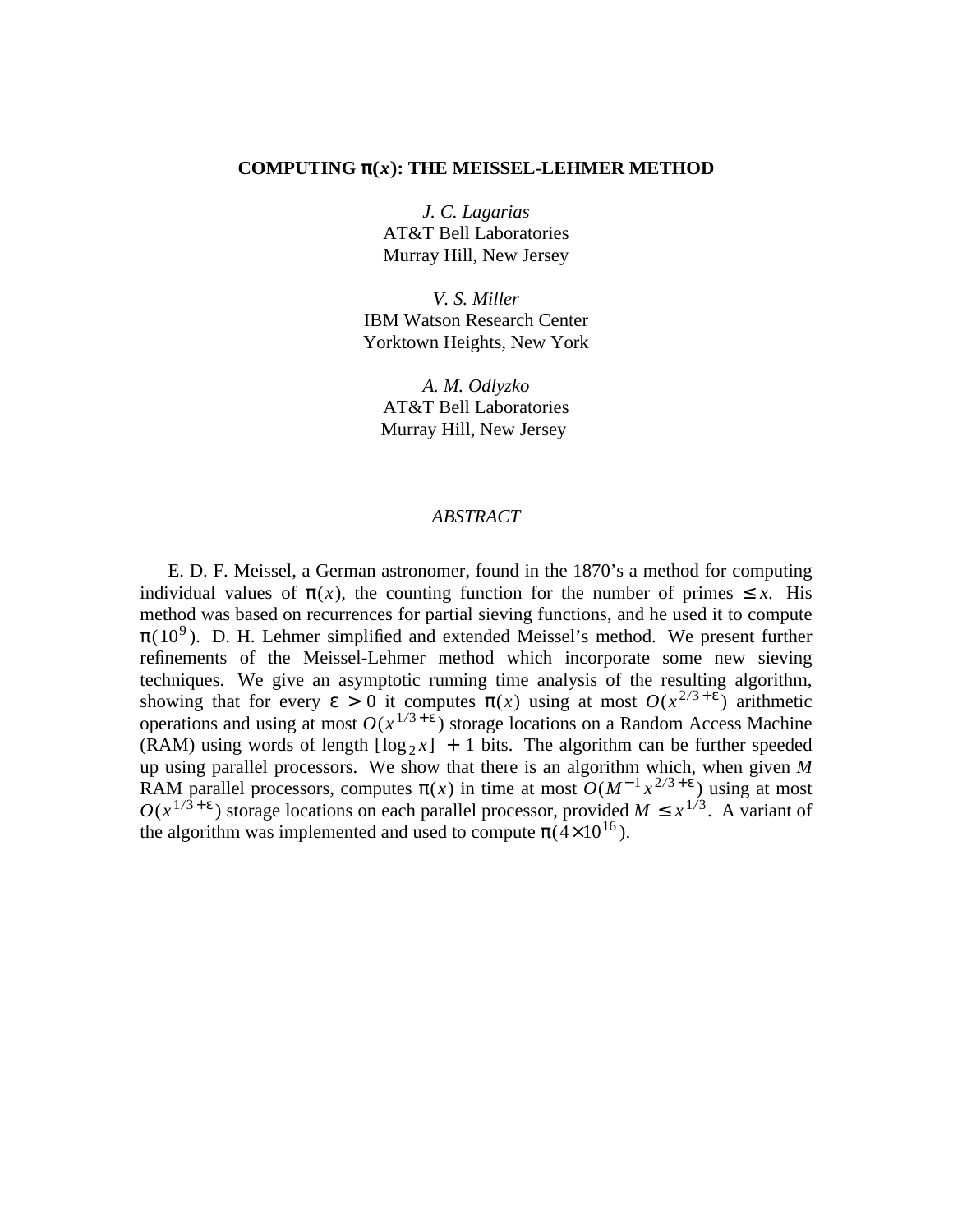#### **COMPUTING** π(*x*)**: THE MEISSEL-LEHMER METHOD**

*J. C. Lagarias* AT&T Bell Laboratories Murray Hill, New Jersey

*V. S. Miller* IBM Watson Research Center Yorktown Heights, New York

*A. M. Odlyzko* AT&T Bell Laboratories Murray Hill, New Jersey

### **1. Introduction**

The problem of computing  $\pi(x)$ , the number of primes  $p \leq x$ , has been studied for a long time. The ancient Greeks had a method for locating all the prime numbers below a given bound, the sieve of Eratosthenes. Legendre (see [4]) was the first to suggest a method of calculating  $\pi(x)$  without locating all the primes less than x. He observed that the principle of inclusion-exclusion implied that

$$
\pi(x) - \pi(x^{1/2}) + 1 = [x] - \sum \left[\frac{x}{p_i}\right] + \sum \left[\frac{x}{p_i p_j}\right] - \sum \left[\frac{x}{p_i p_j p_k}\right] + \dots (1.1)
$$

where [*z*] denotes the greatest integer  $\le z$  and the  $p_i$  run over all primes  $\le x^{\frac{1}{2}}$ , and  $p_i$  <  $p_j$  in the second sum,  $p_i$  <  $p_j$  <  $p_k$  in the third sum, and so on. This formula is not of immediate utility in computing  $\pi(x)$  because it involves computing about  $6\pi^{-2}(1-\log 2)x$  nonzero terms. Actual calculations of  $\pi(x)$  by Gauss and others were based on factor tables made using sieve methods. The first efficient algorithm for computing  $\pi(x)$  which does not involve locating all the primes below x is due to the astronomer E. D. F. Meissel ([11]-[14]). His method is economical of space, and can be viewed as reducing the number of terms in ''Legendre's sum'' (1.1). Using his methods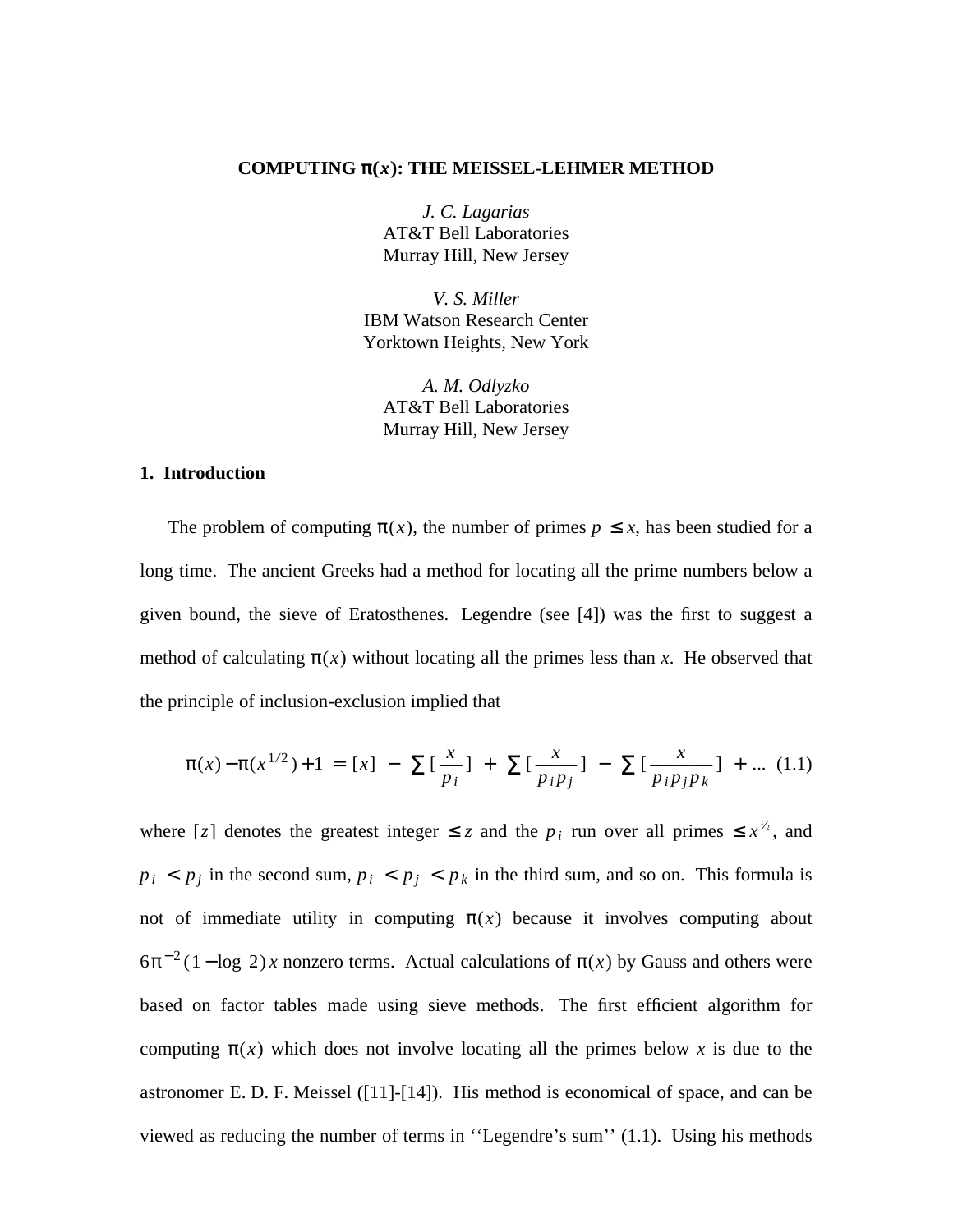he calculated  $\pi(10^8) = 5{,}761{,}455$  in 1871, and then after an enormous calculation announced in 1885 that  $\pi(10^9)$  was 50,847,478. (His value of  $\pi(10^9)$  was subsequently shown to be too small by 56, see [9].) Modifications of Meissel's method were subsequently suggested by several authors (see [4], pp. 429-434) who did not, during the era of hand computation, attempt to explicitly compute larger values of  $\pi(x)$ . With the advent of digital computers, the problem of computing  $\pi(x)$  was reconsidered by D. H. Lehmer [9], who extended and simplified Meissel's method. Lehmer used an IBM 701 to calculate  $\pi(10^{10}) = 455,052,512$  (a value later shown [3] to be too large by 1). Following this, other authors ([3],[10]) calculated  $\pi(x)$  for larger values of x using variants of the Meissel-Lehmer method, the current record being the calculation of  $\pi(10^{13})$  by Bohman [3] in 1972. Bohman's value for  $\pi(10^{13})$  turns out to be too small by 941, see Section 6.

In this paper we propose new algorithms of Meissel-Lehmer type for computing  $\pi(x)$ and analyze their asymptotic computational complexity. Our interest in the asymptotic complexity of computing  $\pi(x)$  was stimulated by a paper of H. S. Wilf [15], which cited  $\pi(x)$  as an example of a function whose individual values are hard to compute. Indeed in this connection it appears that the existing methods for computing  $\pi(x)$ , which are based on variants of the Meissel-Lehmer method, have asymptotic running times at least  $c_{\varepsilon} x^{1-\varepsilon}$  for any  $\varepsilon > 0$  and some  $c_{\varepsilon} > 0$ . (It is hard to estimate the asymptotic computational complexity of Meissel's original method [11], since it is presented as a collection of rules to be applied according to the human calculator's judgment.) We analyze asymptotic running times using as a model of computation a *Random Access Machine* (RAM), which is a relatively realistic model of the addressible core storage area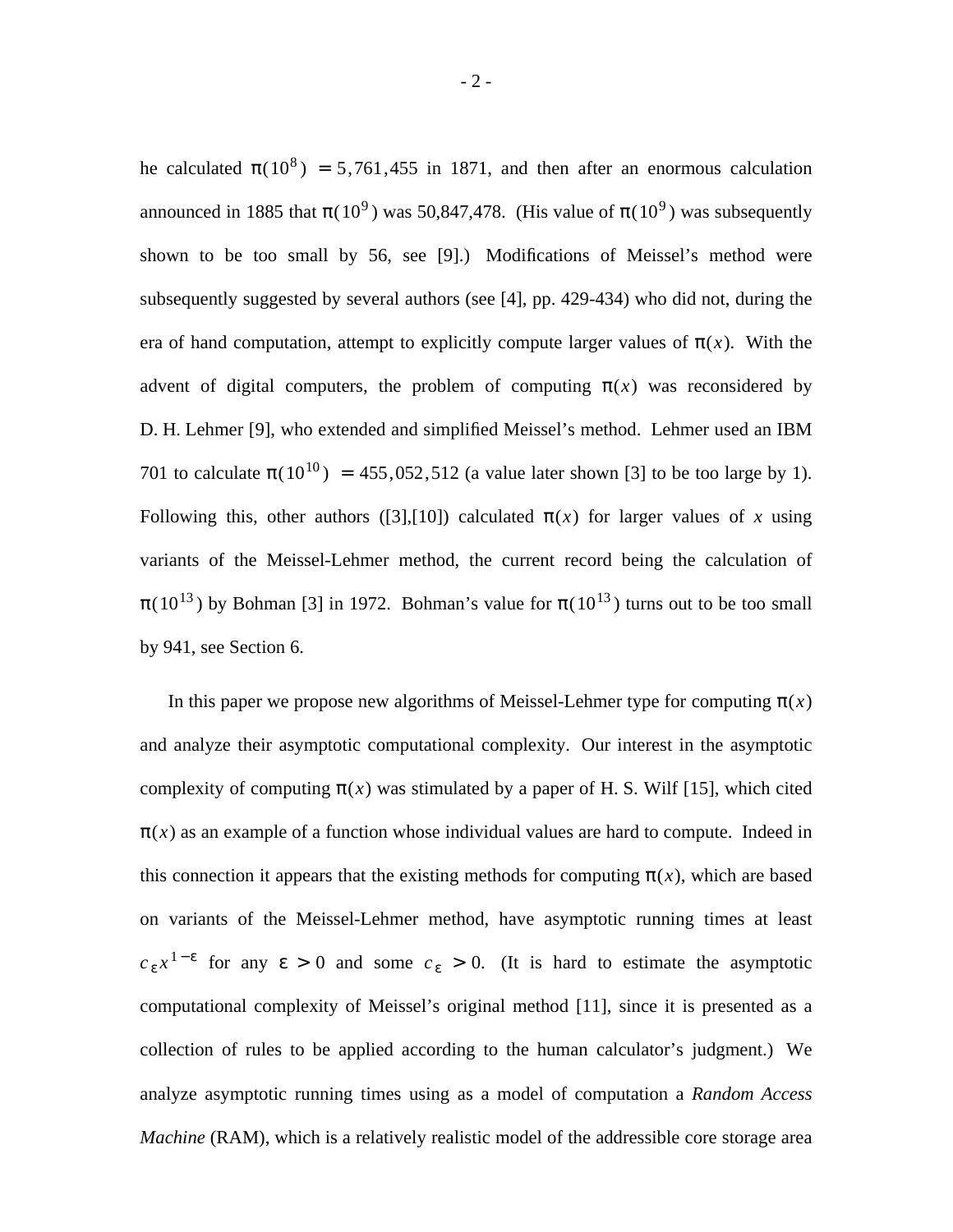of a digital computer. (The RAM model is described in detail in Aho, Hopcroft and Ullman [1], Chapter 1.) An essential feature of the RAM model relevant to the complexity analysis is that on a RAM it is possible to jump between any two storage locations in a single operation. This feature is needed to quickly implement algorithms which use sieve methods. We prove the following result.

*Theorem A. The Extended Meissel-Lehmer algorithm computes* π(*x*) *on a Random Access Machine using at most*  $O(x^{2/3+\epsilon})$  *arithmetic operations and at most*  $O(x^{1/3+\epsilon})$ *storage locations, for any fixed* ε > 0*. All integers used in the course of the computation have at most*  $[\log_2 x] + 1$  *bits in their binary expansions.* 

By arithmetic operations we mean additions, subtractions, multiplications and divisions. Since any such operation on *k* bit integers takes  $O(k^2)$  bit operations using the usul algorithms, the difference between counting arithmetic operations and bit operations is a multiplicative factor of  $O((\log x)^2)$ . Consequently Theorem A implies that the Extended Meissel-Lehmer method computes  $\pi(x)$  in  $O(x^{2/3+\epsilon})$  bit operations using  $O(x^{1/3+\epsilon})$  bit locations of storage.

The constants implied by the *O*-symbols in Theorem A depend on  $\varepsilon > 0$ . The  $O(x^{\varepsilon})$ terms in Theorem A can be replaced by lower order terms by a more detailed running time analysis than we give; for example, it can be shown that the algorithm described in Section 3 halts after at most  $O(x^{2/3} (\log x)^4)$  bit operations using at most  $O(x^{1/3} (\log x)^2)$  bit locations of space. At the end of Section 3 we explain why we are unable to improve the exponent of the running time bound below 2*/*3 for an algorithm of Meissel-Lehmer type, even if more space locations are available. On the other hand, one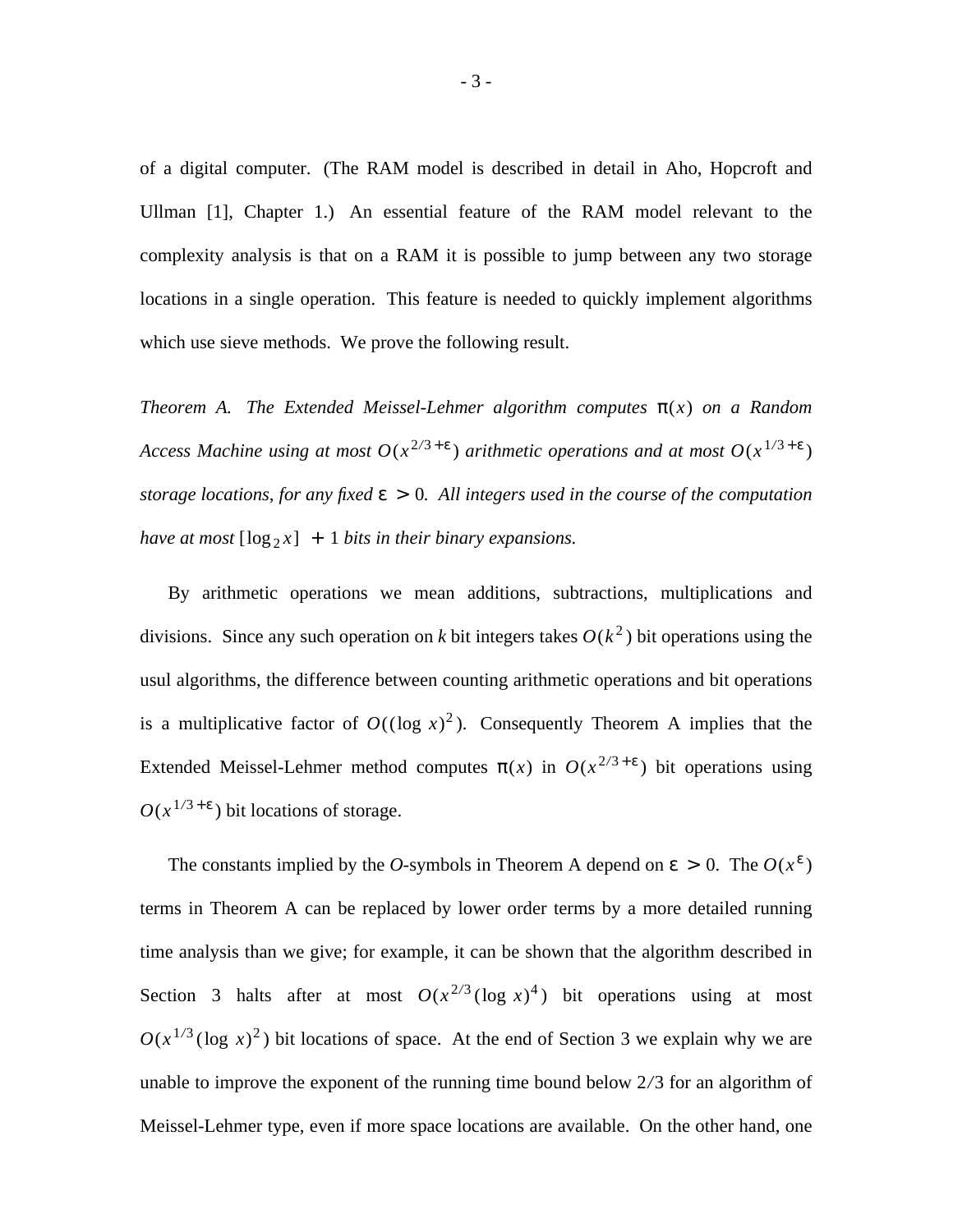can find variants of the Extended Meissel-Lehmer algorithm which use less space, provided a running time of more than  $O(x^{2/3})$  is allowed.

In addition, one can further speed up the computation of  $\pi(x)$  using parallel processing. We consider a model of parallel processing in which simultaneous transfers of information are allowed. We assume that we have *M* processors, which are arranged as the first *M* leaves of a complete balanced binary tree having  $2<sup>k</sup>$  leaves, where  $2^{k-1} < M \leq 2^k$ , and that the nonleaf nodes are occupied by switches. In a single time unit, a bit of information can be transmitted over any of the edges in the tree together with its destination (which will consist of  $\lceil \log_2 M \rceil$  bits). This model allows many messages to be transmitted simultaneously between different processors, provided the message paths do not intersect. We propose an algorithm called the *Extended Parallel Meissel-Lehmer method,* and prove in Section 4 the following result.

*Theorem B. For any M with*  $1 \leq M \leq x^{1/3}$  the Extended Parallel Meissel-Lehmer *algorithm computes* π(*x*) *using M Random Access Machine parallel processors using at most O*(*M*<sup>−</sup> <sup>1</sup> *x* <sup>2</sup>*/*<sup>3</sup> + ε ) *arithmetic operations, and at most O*(*x* <sup>1</sup>*/*<sup>3</sup> + ε ) *storage locations for each parallel processor, i.e.*  $O(Mx^{1/3+\epsilon})$  *storage locations in all, for any*  $\epsilon > 0$ *. All integers used in the course of the computation have length at most*  $[\log_2 x] + 1$  *bits in their binary expansions.*

The constants implied by the *O*-symbols in Theorem B depend on  $\varepsilon > 0$  and *not* on *M* in the range  $1 \leq M \leq x^{1/3}$ . The  $O(x^{\epsilon})$  terms in Theorem B can be replaced by lower order terms like  $O((\log x)^4)$  by a more detailed running time analysis of the algorithm described in the text.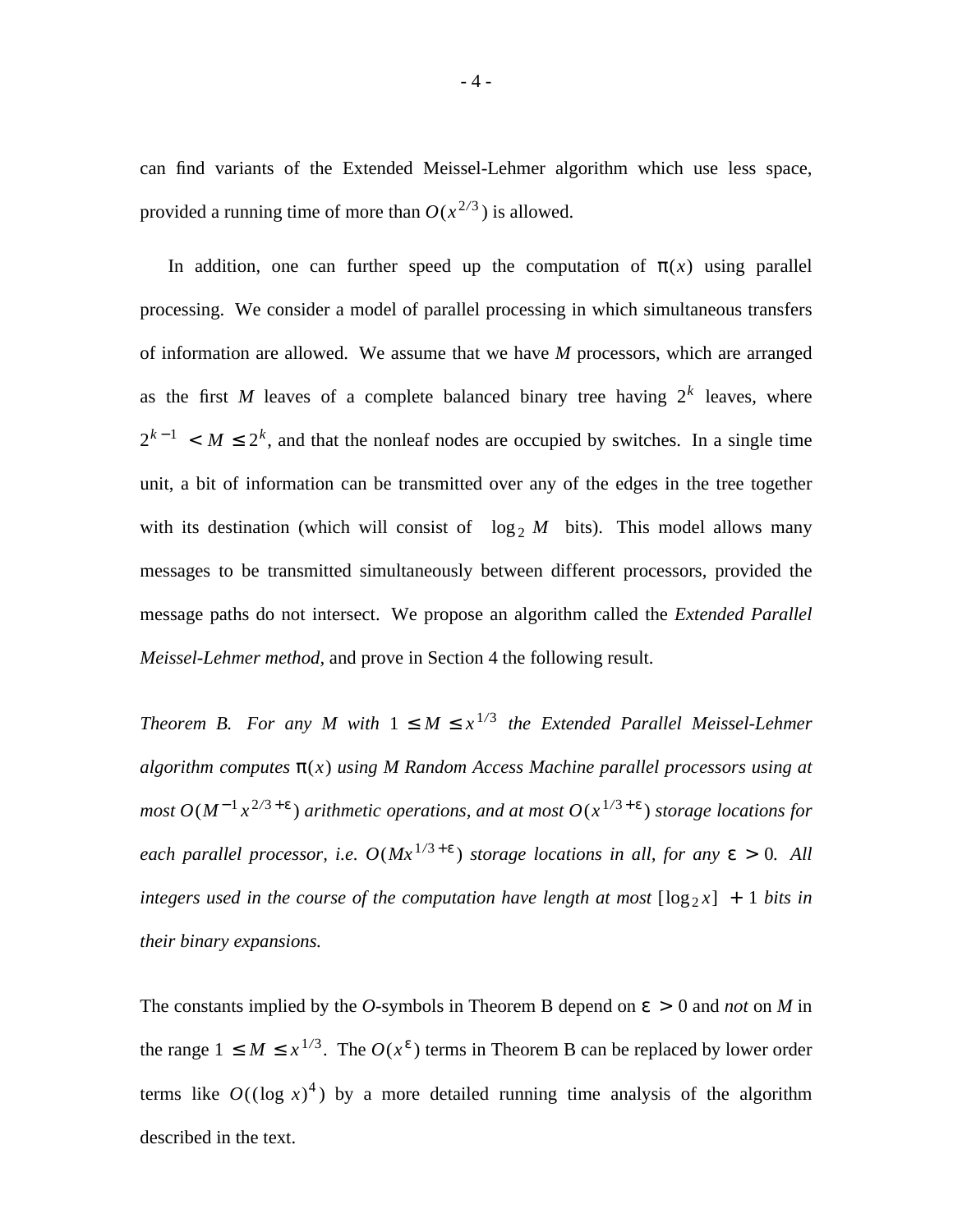Theorem B logically includes Theorem A. We prove Theorem A separately because a somewhat simplified algorithm and running time analysis is possible in this case.

The algorithms described in Sections 3 and 4 were designed to facilitate their asymptotic running time analysis, and have inefficiences from the viewpoint of practical computation. In Section 5 we describe modifications of the Extended Meissel-Lehmer method which improve its performance in practice. The second author implemented a version of the algorithm described in Section 5 on an IBM 3081, and used it to compute various values of  $\pi(x)$ , the largest being  $x = 4 \times 10^{16}$ . These results are described in Section 6.

Several authors [5], [9] have noted that algorithms of the Meissel-Lehmer type can be developed to compute the function  $\pi(x;k,l)$  which counts the number of primes  $p \leq x$  in the arithmetic progression  $k \pmod{l}$ , as well as summatory functions of other multiplicative integer-valued functions. The ideas underlying the Extended Meissel-Lehmer algorithm also carry over to these situations.

The first and third authors [7] have found an entirely different algorithm for computing  $\pi(x)$  which runs in  $O(x^{3/5+\epsilon})$  time and uses  $O(x^{\epsilon})$  space, which can also be speeded up using parallel processors. It is based on ideas from analytic number theory related to the "explicit formulae" for  $\pi(x)$ . The algorithm of [7] seems considerably more difficult to program than the Extended Parallel Meissel-Lehmer method, and the constants implied by the *O*-symbols in [7] are probably rather large. Consequently, despite its asymptotic superiority, the algorithm of [7] is very likely not competitive with the Extended Parallel Meissel-Lehmer method for computing  $\pi(x)$  for  $x \leq 10^{17}$ .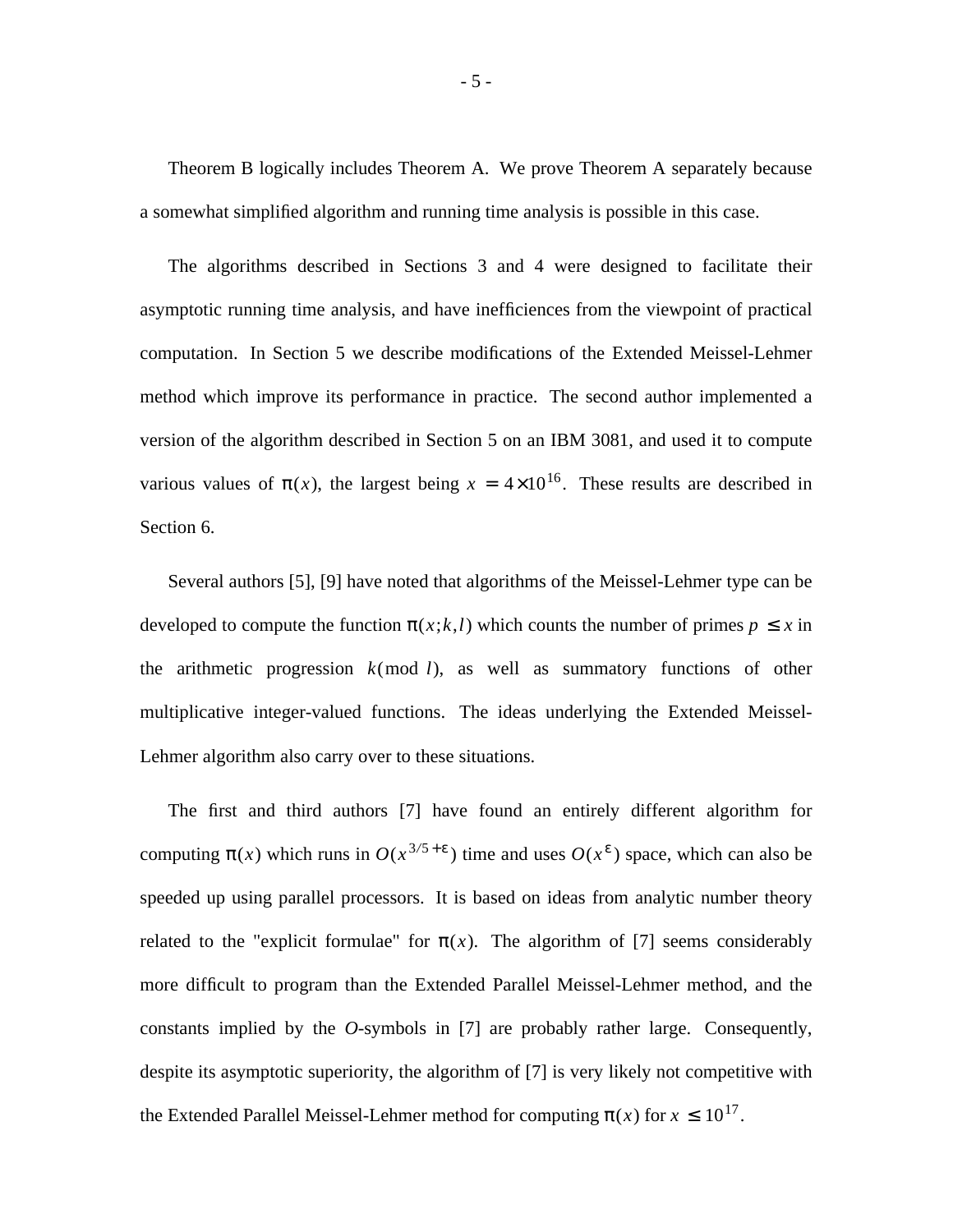Some of the results of this paper are sketched in the announcement [6], which describes a simpler variant of the Extended Meissel-Lehmer algorithm which requires  $O(x^{2/3 + \epsilon})$  storage space.

### **2. Algorithms of Meissel-Lehmer Type**

We first describe the basic structure of algorithms of Meissel-Lehmer type, following the treatment of Lehmer [9]. Let  $p_1, p_2, p_3, \dots$  denote the primes 2,3,5, $\dots$  numbered in increasing order, and for  $a \geq 1$  let

$$
\phi(x,a) = | \{ n \le x : p \mid n \implies p > p_a \} | ,
$$

denote the *partial sieve function* which counts numbers  $\leq x$  with no prime factor less than or equal to  $p_a$ , and let

$$
P_k(x,a) = |n \le x : n = \prod_{j=1}^k p_{m_j}, \quad m_j > a \text{ for } 1 \le j \le k|
$$

denote the *k-th partial sieve function*, which counts numbers  $\leq x$  with exactly *k* prime factors, none smaller than or equal to  $p_a$ . We set  $P_0(x,a) = 1$ . We then have the identity

$$
\phi(x,a) = P_0(a,x) + P_1(x,a) + P_2(x,a) + \dots \,, \tag{2.1}
$$

where the sum on the right has only finitely many nonzero terms. Now

$$
P_1(x,a) = \pi(x) - a \t{,} \t(2.2)
$$

so that if one can compute  $\phi(x,a)$ ,  $P_2(x,a)$ ,  $P_3(x,a)$ , etc., one can obtain  $\pi(x)$ . Meissel-Lehmer methods split the computation of  $\pi(x)$  into two parts, which are the computation of the  $P_i(x,a)$  and that of  $\phi(x,a)$ .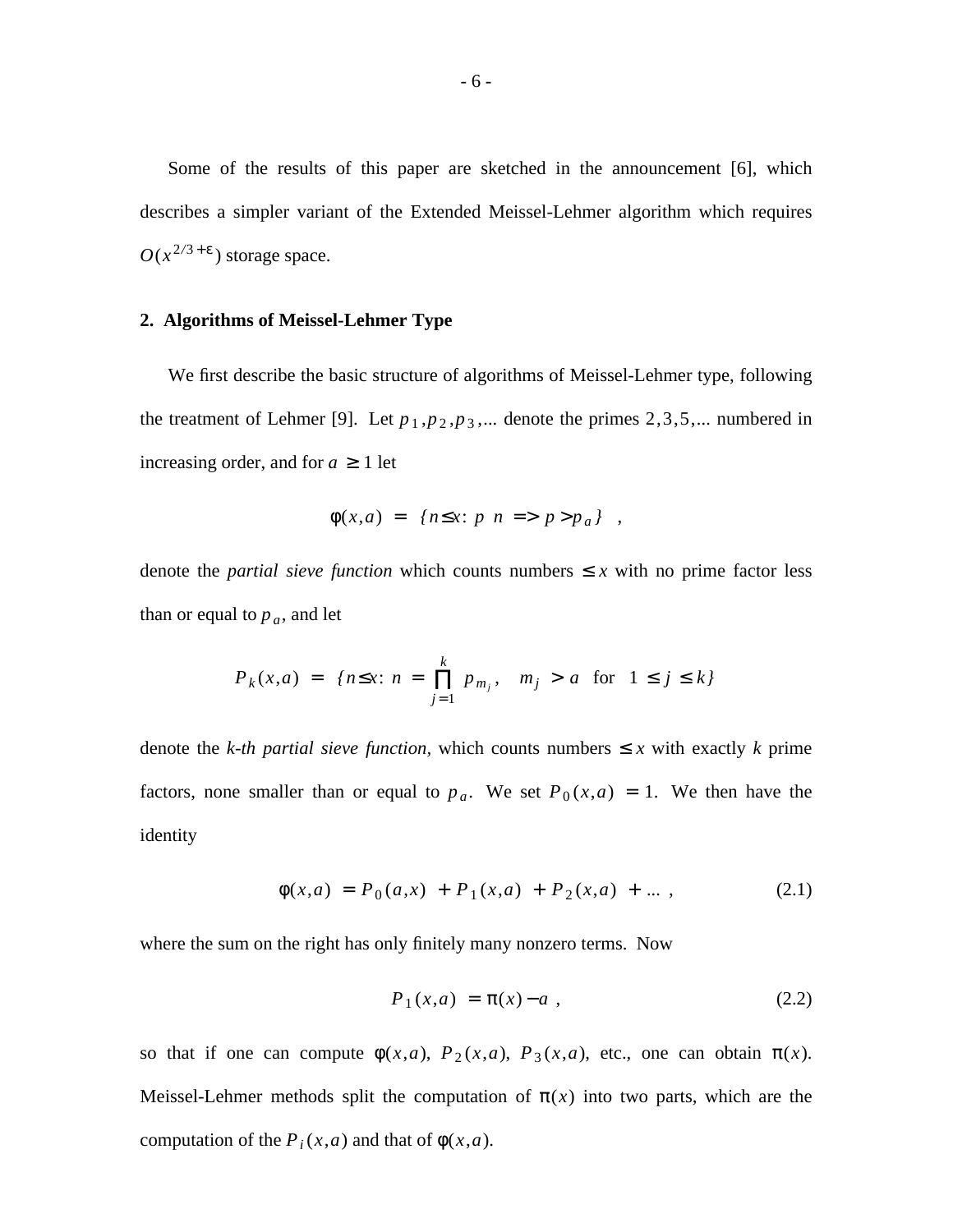The computation of the  $P_i(x,a)$  is the simpler of the two parts. In the Extended Meissel-Lehmer method, we will take  $a = \pi(x^{1/3})$  in which case  $P_3(x,a) = P_4(x,a) = ... = 0$ , so we need only consider the computation of  $P_2(x,a)$ here. The computation of  $P_2(x,a)$  is based on the formula

$$
P_2(x,a) = |{n: n \le x, n = p_b p_c \text{ with } a < b \le c}|\n= \sum_{j=a+1}^{\pi(x^{1/2})} |{n: n \le x, n = p_j p_k \text{ with } j \le k \le \pi(\frac{x}{p_j})}|\n= \sum_{j=a+1}^{\pi(x^{1/2})} (\pi(\frac{x}{p_j}) - j + 1)\n= (\frac{a}{2}) - (\frac{\pi(x^{1/2})}{2}) + \sum_{j=a+1}^{\pi(x^{1/2})} \pi(\frac{x}{p_j}),
$$
\n(2.3)

which is valid whenever  $a \le \pi (x^{1/2})$ . The sum on the right side of (2.3) is evaluated by completely sieving the interval [1,[ *p<sup>a</sup>* <sup>+</sup> <sup>1</sup>  $\frac{x}{x+1}$ ] to compute all the  $\pi(x)$ *pj*  $\frac{x}{x}$ ). For  $a = \pi(x^{1/3})$  this interval is a subinterval of [1,*N*], where  $N = [x^{2/3}]$  and so the evaluation of  $P_2(x,a)$  can be done in  $O(x^{2/3+\epsilon})$  arithmetic operations. There are more complicated identities for those  $P_k(x,a)$  with  $k \geq 3$  which are derived in a way similar to (2.3), see [9].

We now consider the computation of the term  $\phi(x,a)$ . Meissel-Lehmer methods accomplish this by repeated use of the recurrence

$$
\phi(x,a) = \phi(x,a-1) - \phi(\frac{x}{p_a},a-1) . \tag{2.4}
$$

One may think of the process of applying (2.4) repeatedly as creating a rooted binary tree (Figure 1) starting from the root node  $\phi(x,a)$ . Each application of the rule (2.4) splits a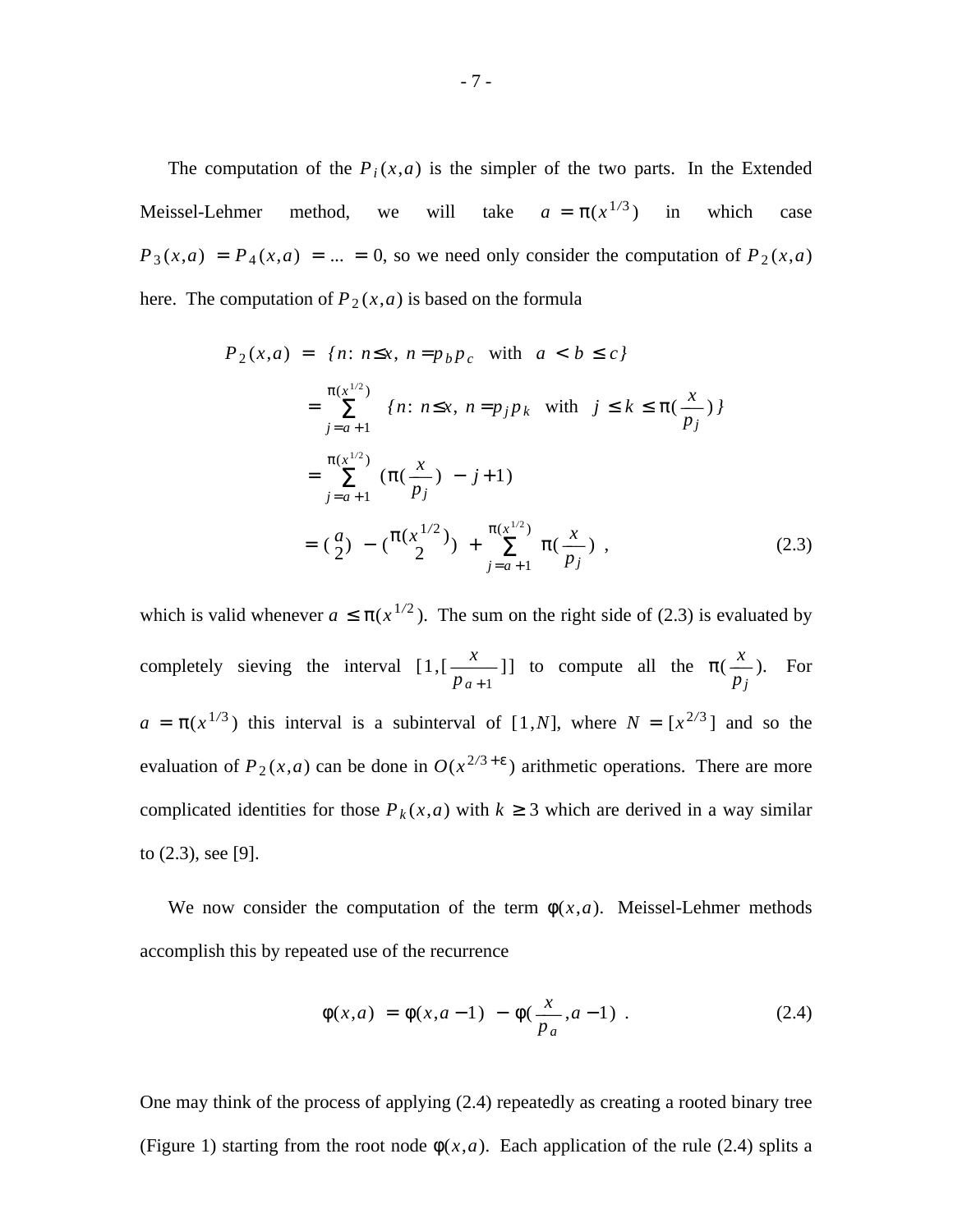$$
\phi(x, a-1) \qquad -\phi(\frac{x}{p_a}, a-1)
$$

$$
\phi(x, a-2)
$$
 -  $\phi(\frac{x}{p_{a-1}}, a-2)$  -  $\phi(\frac{x}{p_a}, a-2)$   $\phi(\frac{x}{p_a p_{a-1}}, a-2)$ 

Figure 1. Binary tree for the computation of 
$$
\phi(x, a)
$$
.

node into two leaves corresponding to the terms on the right side of (2.4) (See Figure 1). At all times in this process  $\phi(x,a)$  is equal to the sum (with the signs indicated) of the terms associated with the leaves of the rooted tree. At some point a truncation rule is applied to terminate the growth of the tree, and the contributions of the leaves are added up to compute  $\phi(x,a)$ . Variants of the Meissel-Lehmer algorithm are obtained by using different truncation rules and different methods to evaluate the contributions of the leaves. We note that the nodes of the binary tree are uniquely identified by ordered pairs  $(n,b)$  where

$$
n = p_{a_1} ... p_{a_r} \quad \text{with} \quad a \ge a_1 > ... > a_r \ge b+1 \tag{2.5}
$$

The node  $(n,b)$  has the associated term  $(-1)^r \phi$ *n*  $\frac{x}{x}$ ,*b*). In practice it is not necessary to construct the tree explicitly; all that is needed is a way to evaluate the contribution of the leaves.

φ(*x*,*a*)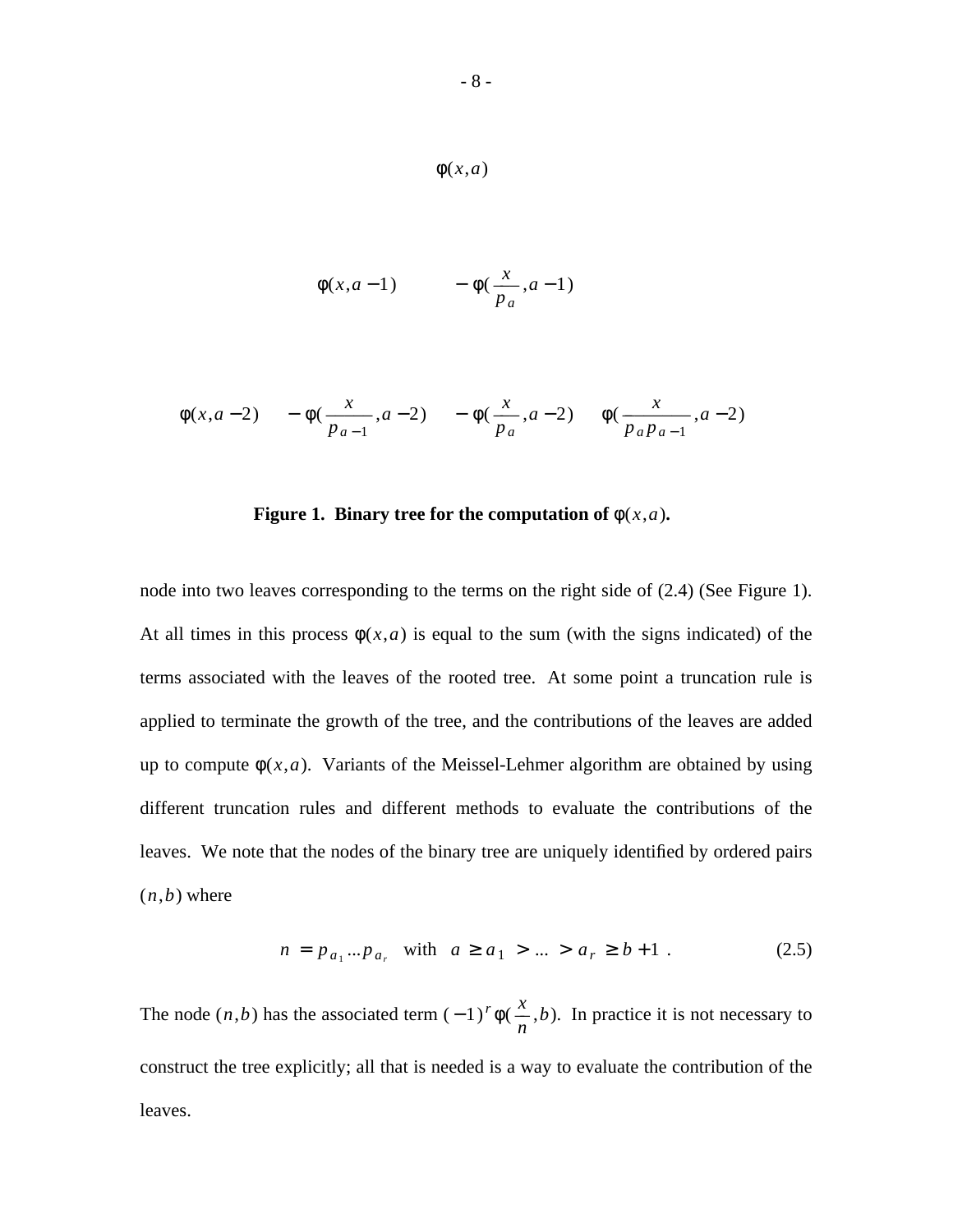As an example, Lehmer [9] uses the following truncation rule.

*Truncation Rule L. Do not split a node labelled* ± φ( *n*  $\frac{x}{x}$ ,*b*) *if either of the following holds.*

$$
(i) \qquad \frac{x}{n} < p_b.
$$

*(ii)*  $b = c(x)$ *, where c(x) is a very slowly growing function of x.* 

Lehmer chose  $c(x)$  equal to the constant 5 for his computation. He computed the contribution of the leaves using the formula

$$
\phi(y,b) = 1 \quad \text{if} \quad y < p_b \tag{2.6}
$$

for leaves of type (i) and the formula

$$
\phi(y,c) = \left[\frac{y}{Q}\right]\phi(Q) + \phi(y - \left[\frac{y}{Q}\right]Q,c) ,\qquad (2.7)
$$

for leaves of type (ii), where  $c = c(x)$ ,  $Q =$  $\prod_{i \leq c(x)} p_i$  and a precomputed table of

 $f\phi(y,b): 1 \le y \le Q$ *j* is available.

The defect of previous variants of the Meissel-Lehmer method that we have examined is that they have too many leaves. For example, in Lehmer's algorithm  $a = \pi(x^{1/4})$ , and the tree has nodes corresponding to  $\phi$  $\frac{x}{n}$ , *s* − 1) for all *n* =  $p_s p_t p_u p_v$ where  $6 \leq s < t < u < v \leq a$ , and there are roughly 24  $\frac{1}{24} a^4 = \Omega$  $\frac{x}{(\log x)^4}$ ) of them.

The novel features of the Extended Meissel-Lehmer method are the use of a new truncation rule and a new method for evaluating the contribution of the leaves to compute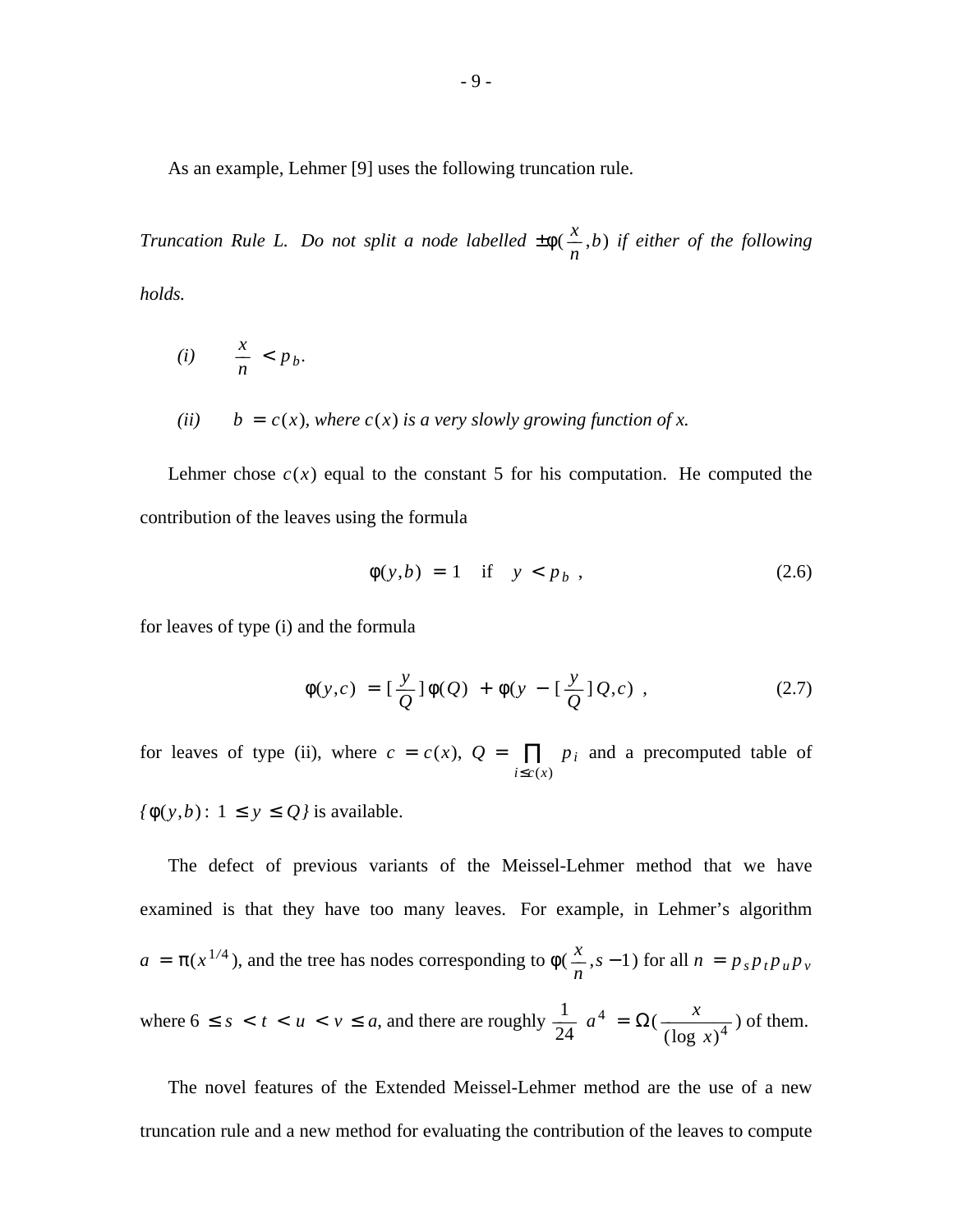$\phi(x,a)$  where  $a = \pi(x^{1/3})$ . The truncation rule is as follows.

*Truncation Rule T. Do not split a node labelled* ± φ( *n*  $\frac{x}{x}$ ,*b*) *if either of the following holds.*

- *(i)*  $b = 0$  *and*  $n \le x^{1/3}$ .
- (*ii*)  $n > x^{1/3}$ .

We call leaves of type (i) *ordinary leaves* and leaves of type (ii) *special leaves.* The resulting binary tree does not have very many leaves, as we now show.

*Lemma 2.1. The rooted binary tree resulting from applying Truncation Rule T to*  $\phi(x,a)$ *with a* =  $\pi(x^{1/3})$  *has at most*  $x^{1/3}$  *ordinary leaves and at most*  $x^{2/3}$  *special leaves.* 

*Proof.* The first thing to observe is that no two leaves (*n*,*b*) have the same value of *n*. Indeed if  $(n,d)$  and  $(n,b)$  are nodes with  $d \ge b$ , then there is a descending path through the tree with nodes  $(n,d-1),\ldots,(n,b+1),(n,b)$  so that  $(n,d)$  cannot be a leaf. It follows that there are at most  $x^{1/3}$  ordinary leaves.

To bound the number of special leaves, we use the fact that a special leaf  $(n,b)$  has the father node  $(n^*, b+1)$  where

$$
n = n \cdot p_{b+1} \tag{2.8}
$$

Furthermore

$$
n > x^{1/3} \ge n^* \tag{2.9}
$$

because  $(n^*, b+1)$  is not a special leaf. Now (2.9) implies that there are at most  $x^{1/3}$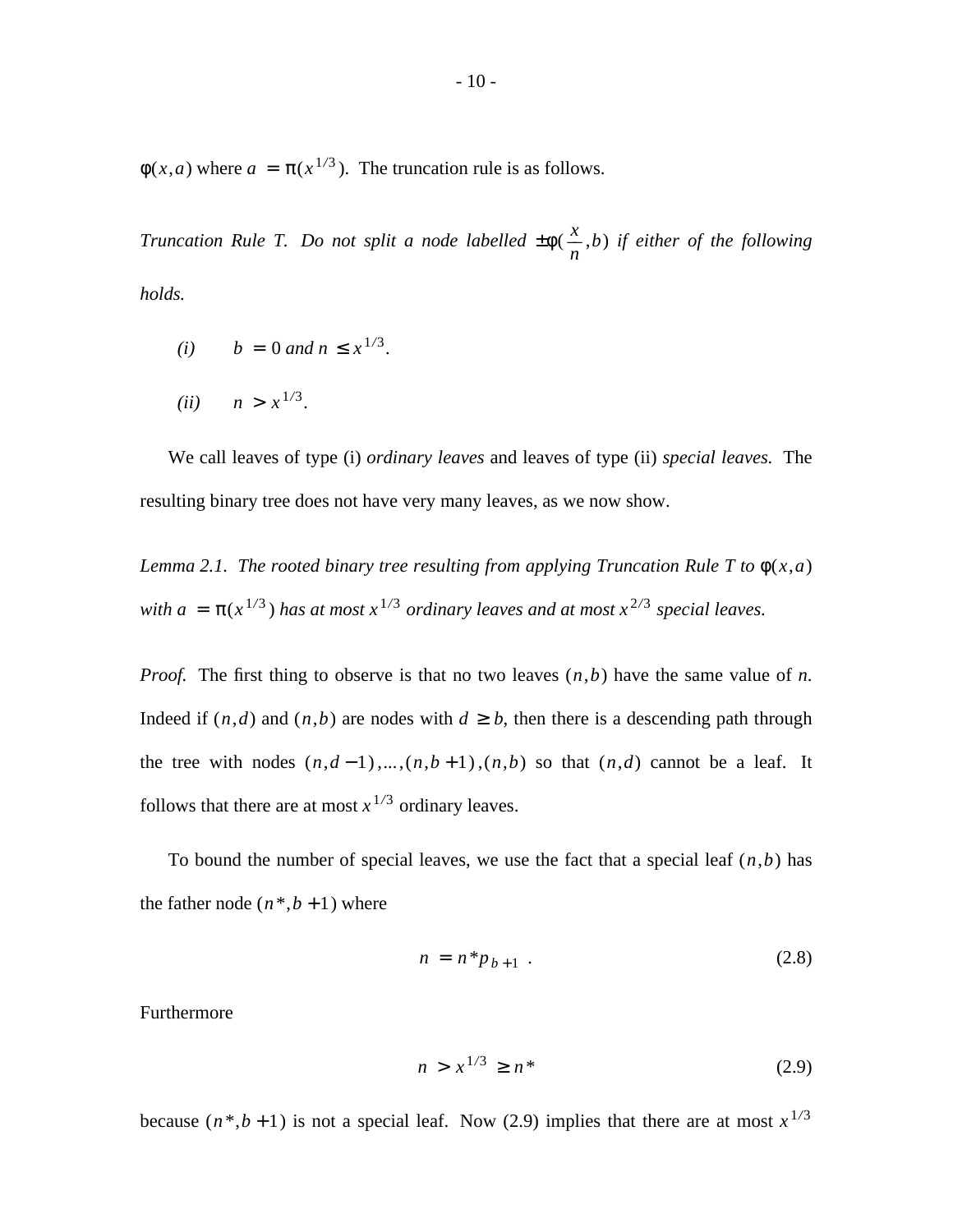choices for *n*<sup>\*</sup>, and there are at most  $a = \pi(x^{1/3})$  choices for  $p_{b+1}$  in (2.8). Hence there are at most  $x^{2/3}$  choices for *n* in (2.8), and thus at most  $x^{2/3}$  special leaves.

The Extended Meissel-Lehmer Method computes the contributions of the leaves resulting from Truncation Rule T by a partial sieving process applied to the interval  $[1,N]$  where  $N = [x^{2/3}]$ . The sieving is done on successive subintervals of length  $x^{1/3}$ to reduce the storage requirements of the algorithm. A special data structure (the array  $\{(a(i, j))\}$  given by (3.9) below) is used to allow fast storage and retrieval of the intermediate partial sieving results as they are produced.

We now describe the Extended Meissel-Lehmer algorithm in detail and analyze its asymptotic running time.

#### **3. The Extended Meissel-Lehmer Algorithm**

The Extended Meissel-Lehmer algorithm computes  $\pi(x)$  using the formula (2.1) with  $a = \pi(x^{1/3})$ , so that

$$
\pi(x) = a - P_2(x, a) + \phi(x, a) . \tag{3.1}
$$

The algorithm splits into two parts, one to compute  $P_2(x,a)$ , the other to compute  $\phi(x,a)$ . We first describe the algorithm to compute  $P_2(x,a)$ .

## **Algorithm** *P*<sup>2</sup>

This algorithm computes  $P_2(x, \pi(x^{1/3}))$  using the formula

$$
P_2(x, \pi(x^{1/3})) = {\pi(x^{1/3}) \choose 2} - {\pi(x^{1/2}) \choose 2} + \sum_{x^{1/3} < p \le x^{1/2}} \pi(\frac{x}{p}). \tag{3.2}
$$

The main difficulty is the computation of the sum on the right side of (3.2). To compute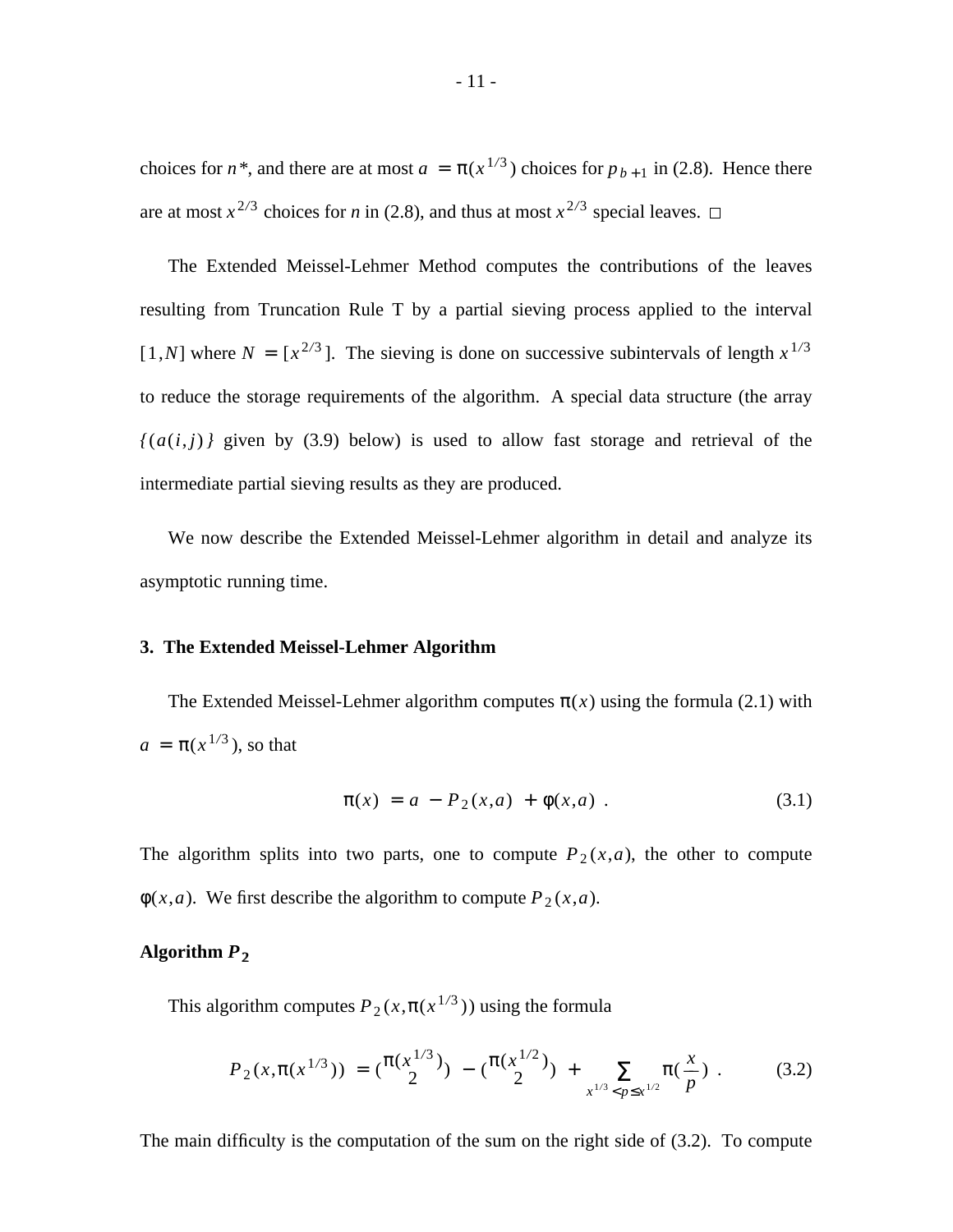this sum we will sieve the interval  $[1, x^{2/3}]$  and use the result to determine all the values of π( *p*  $\frac{x}{x}$ ) in the sum. To keep down the space requirements of the algorithm we divide the interval  $[1, x^{2/3}]$  into at most  $x^{1/3} + 1$  blocks of length  $N = [x^{1/3}]$ , and sieve these blocks sequentially, keeping exactly one block in storage at a time. The *j*th block is  $B_j = [(j-1)N+1, jN]$ , except that the last block is a possibly short block with largest element  $[x^{2/3}]$ .

In what follows we use the phrase to *completely sieve* an interval  $[x, y]$  to mean sieving out from the interval all proper multiples of all primes  $p \le y^{1/2}$ , so that the sieved interval contains exactly the primes in [*x*, *y*].

In an initial precomputation we completely sieve the first block and create an ordered list **P** of all primes  $p \leq x^{1/3}$ , for use in subsequent sieving. We also determine  $\pi(x^{1/3})$ .

We now process the blocks  $B_j$  sequentially. During the *j*th pass we are given as input  $\pi((j-1)N)$  saved from the last pass. We sieve out from the block  $B_j$  all proper multiples of all primes from our list **P**, which completely sieves  $B_j$  because it contains only integers  $\leq x^{2/3}$ . We now use the sieved list and  $\pi((j-1)N)$  to compute the list  $f(\pi(y))$ :  $(j-1)N+1 \leq y \leq jN$ , We determine  $\pi(x^{1/2})$  when the appropriate block  $B_j$ for which  $(j-1)N+1 \leq x^{1/2}$  <  $jN+1$  is being processed. Our next step is to locate all primes *p* with  $x^{1/3} < p \leq x^{1/2}$  such that

$$
(j-1)N+1 \, \leq \, \frac{x}{p} \, < \, jN+1 \,\, .
$$

This will occur if and only if *p* is a prime lying in the half-open interval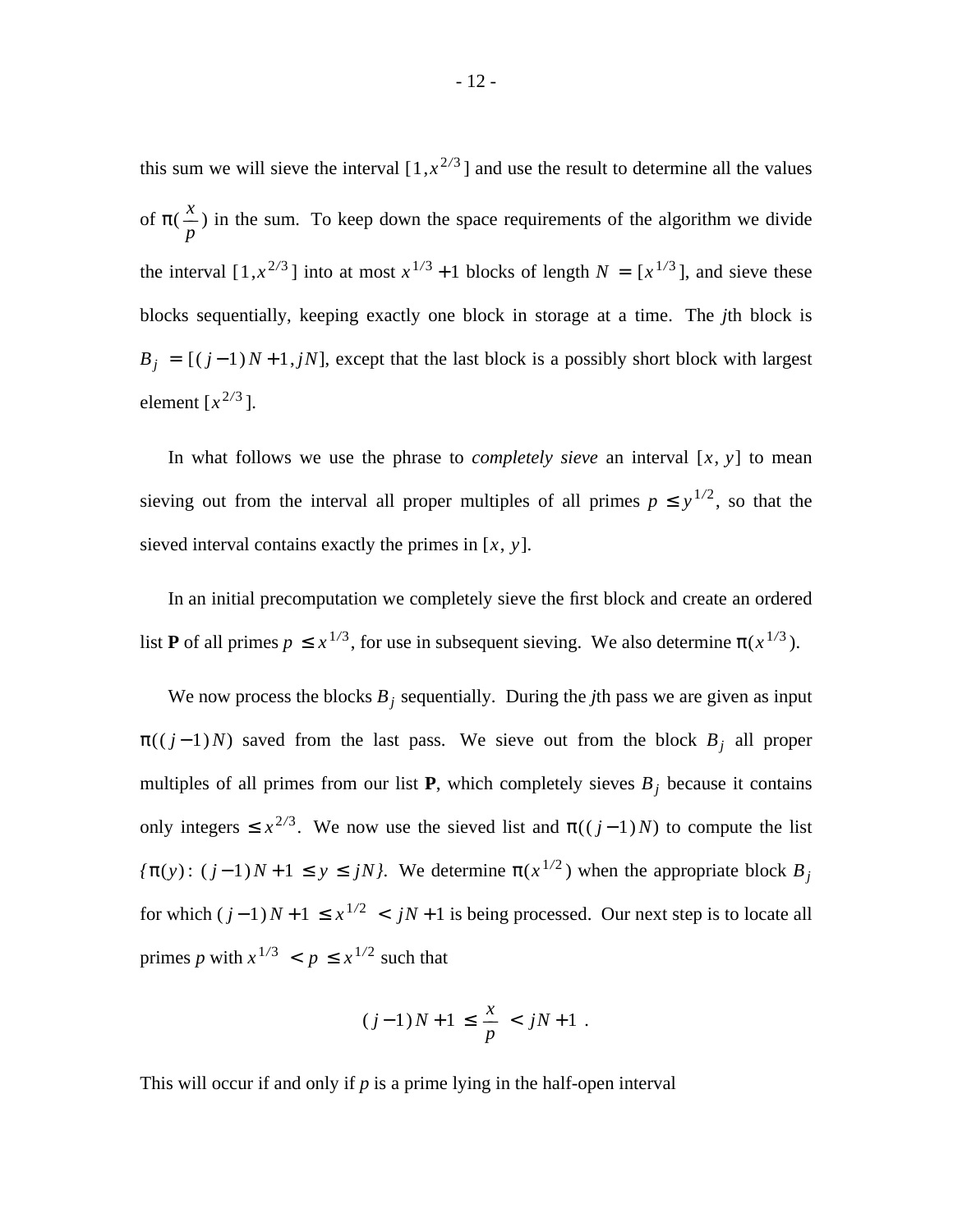$$
I_j = \left(\frac{x}{jN+1}, \frac{x}{(j-1)N+1}\right) \cap \left(x^{1/3}, x^{1/2}\right].
$$

Our next step is to sieve out from the interval  $I_j$  all proper multiples of all primes  $\leq x^{1/4}$ , which completely sieves it because  $I_j$  contains no elements  $> x^{1/2}$ . Also note at this point that all the intervals  $I_j$  are disjoint. Now we have located all the primes  $\{p: p \in I_j\}$ . Next we compute the set  $\{y =$  [  $\frac{x}{p}$  : *p* ∈ *I<sub>j</sub>*, and evaluate the sum

$$
\Delta_j = \sum_{p \in I_j} \pi(\frac{x}{p})
$$

in one pass through the list  $\{\pi(y) : (j-1)N+1 \leq y \leq jN\}$ . Then we add  $\Delta_j$  to an accumulator

$$
S_j = S_{j-1} + \Delta_j = \sum_{i=1}^j \Delta_i.
$$

Finally we empty storage of everything except the list **P** of primes  $\leq x^{1/3}$ ,  $\pi(x^{1/3})$ ,  $\pi(jN)$ ,  $S_j$  and  $\pi(x^{1/2})$  (if known), and proceed on to process block  $B_{j+1}$ .

At the end of this process the accumulator contains

$$
S = \sum_{x^{1/3} < p \leq x^{1/2}} \pi\left(\frac{x}{p}\right)
$$

and we also know  $\pi(x^{1/3})$  and  $\pi(x^{1/2})$ . We then compute  $P_2(x, \pi(x^{1/3}))$  using (3.2).

*Lemma 3.1.* Algorithm  $P_2$  computes  $P_2(x, \pi(x^{1/3}))$  *using at most*  $O(x^{2/3+\epsilon})$  *arithmetic operations and at most O*(*x* <sup>1</sup>*/*<sup>3</sup> + ε ) *storage locations on a* RAM. *All integers stored have at most*  $[\log_2 x] + 1$  *bits in their binary expansions.* 

*Proof.* It is clear that Algorithm  $P_2$  correctly computes  $P_2(x, \pi(x^{1/3}))$ , and that the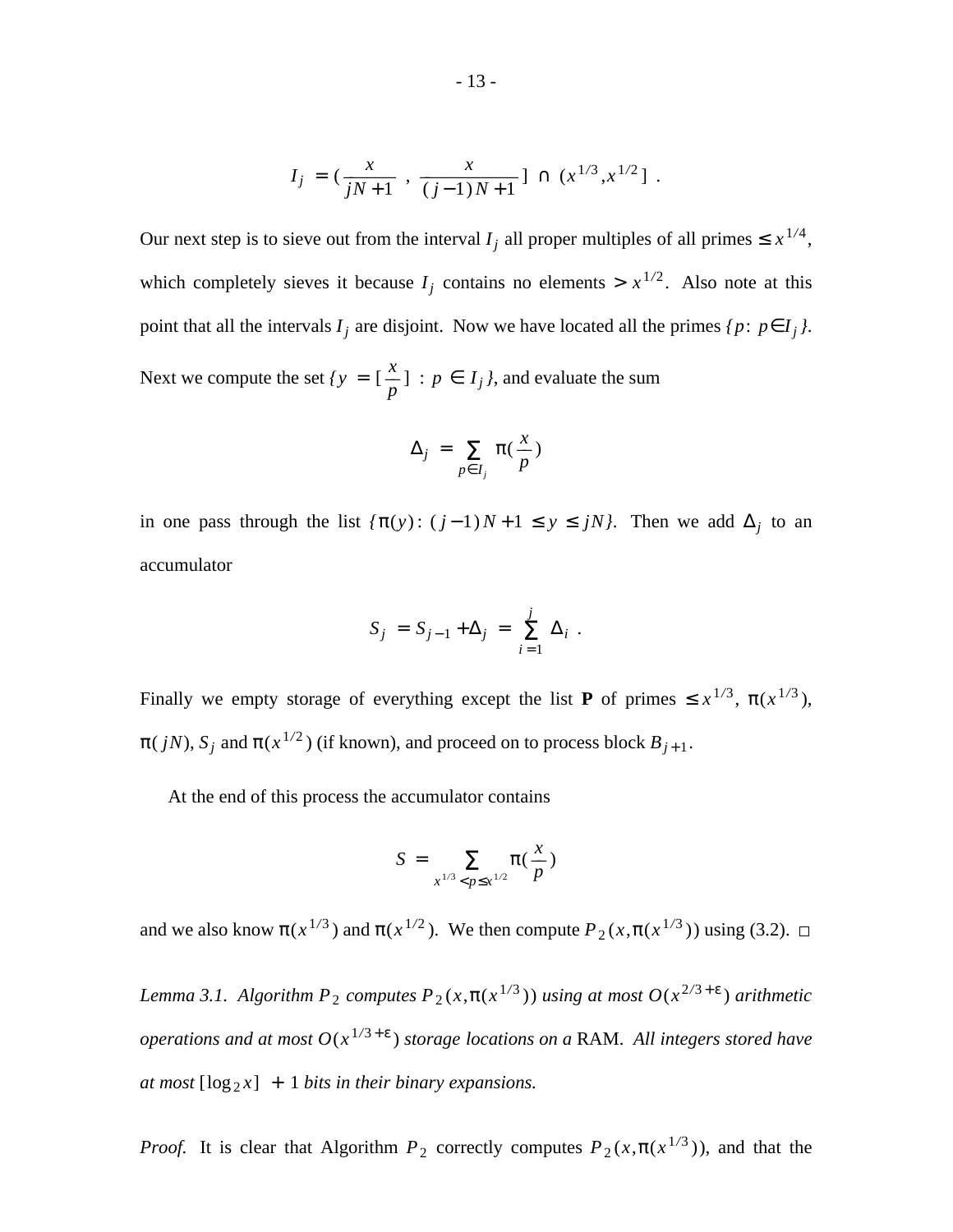integers stored during the course of the computation are of length at most  $\lceil \log_2 x \rceil + 1$ bits in binary.

To bound the running time, we observe that the main contribution to it is the sieving of the intervals  $B_j$ , which requires  $O(x^{2/3+\epsilon})$  arithmetic operations. The auxiliary sieving of the intervals  $I_j$  requires only  $O(x^{7/12 + \epsilon})$  arithmetic operations, since all the intervals  $I_j$  are disjoint and lie in  $[1, x^{1/2}]$ , and each is sieved by primes up to  $x^{1/4}$  only. It is easily checked that the remainder of the algorithm requires at most  $O(x^{2/3+\epsilon})$ arithmetic operations.

To bound the space requirements, we note that the lists **P** and *{*π(*y*):  $(j-1)N+1 \le y \le jN$ *}* require at most  $O(x^{1/3})$  storage locations. Also at most one block  $B_j$  and one block  $I_j$  are in storage at any time, and each of these uses at most  $O(x^{1/3 + \epsilon})$  storage locations. To see this for  $I_j$ , note that we must have *j N* + 1  $\frac{x}{(x-1)^2}$  <  $x^{1/2}$ for  $I_j$  to be nonempty, so that  $jN + 1 > x^{1/2}$ . Hence  $I_j$  contains at most

$$
\frac{x}{(j-1)N+1} - \frac{x}{jN+1} + 1 \le \frac{Nx}{((j-1)N+1)^2} + 1 \le 2x^{1/3}
$$

integers. The remaining space requirements are asymptotically negligible.  $\Box$ 

*Remark.* It is easy to extend the method of Algorithm  $P_2$  to compute  $P_2(x, \pi(x^\alpha))$  in  $O(x^{1-\alpha+\epsilon})$  arithmetic operations using  $O(x^{-2})$  $\frac{1-\alpha}{2} + \epsilon$ ) storage locations. To do so one sieves the interval  $[1, x^{1-\alpha}]$  broken up into blocks of length  $x^{-2}$  $1 - \alpha$ .

Now we describe an algorithm to compute  $\phi(x, \pi(x^{1/3}))$ .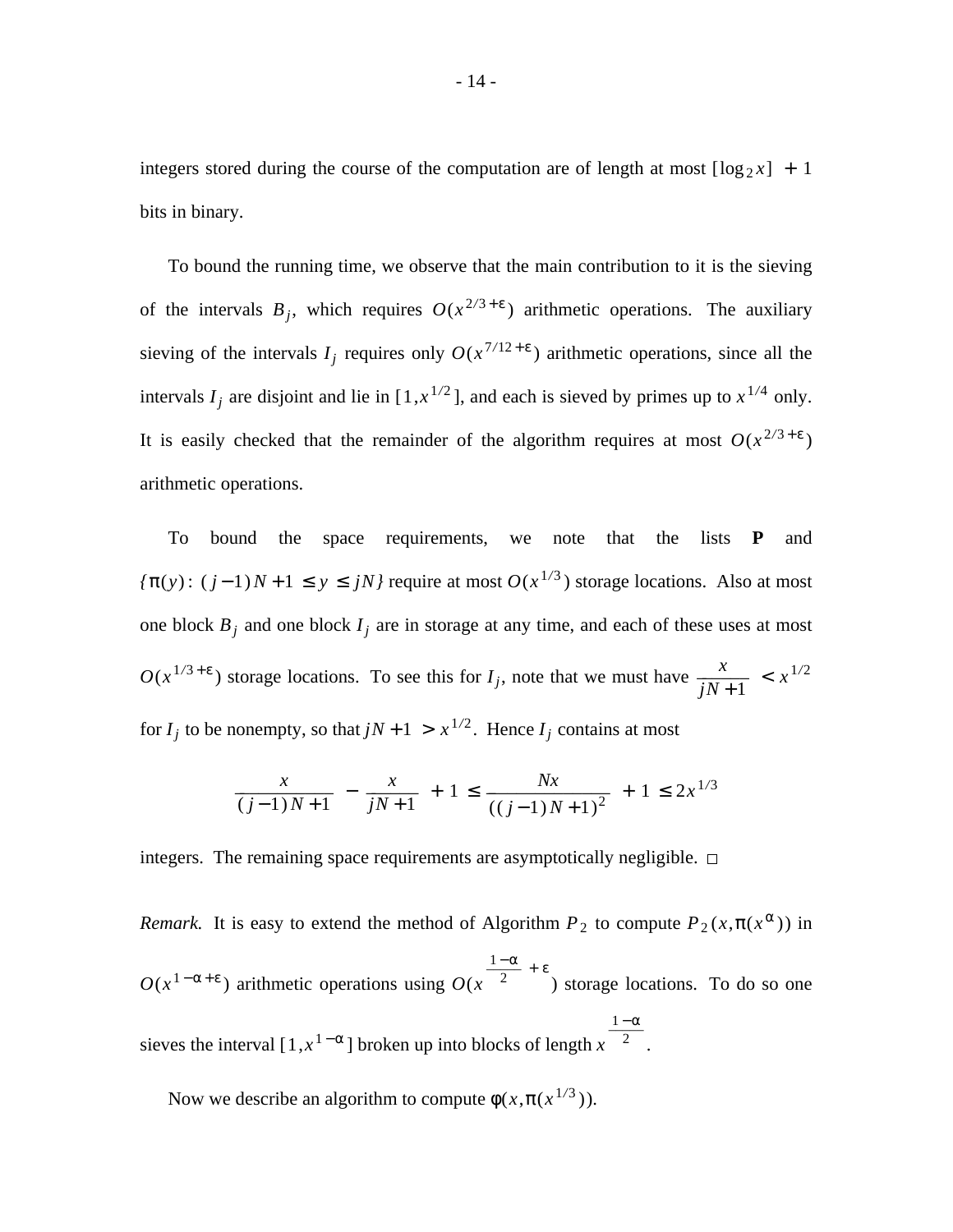# **Algorithm** φ

This algorithm computes  $\phi(x, \pi(x^{1/3}))$  using the formula derived from (2.4) using Truncation Rule T. This is

$$
\phi(x, \pi(x^{1/3})) = \sum_{\substack{(n,0) \text{ an} \\ \text{ordinary leaf}}} \mu(n)\phi(\frac{x}{n}, 0)
$$

+ 
$$
\sum_{\substack{(n,b) \text{ a} \\ \text{special leaf}}} \mu(n)\phi(\frac{x}{n},b)
$$
, (3.3)

where  $\mu(n)$  is the Möbius function, which is given by

$$
\mu(n) = \begin{cases}\n(-1)^{\omega(n)} & \text{if } n \text{ is squarefree, and } \omega(n) \text{ is the number of prime factors of } n \\
0 & \text{otherwise.} \n\end{cases}
$$
\n(3.4)

Here:

- (1)  $(n, 0)$  is an ordinary leaf exactly when *n* is squarefree and  $n \leq x^{1/3}$ .
- (2)  $(n,b)$  is a special leaf exactly when  $n = p_{a_1}...p_{a_r}$ where  $\pi(x^{1/3}) \ge a_1 > a_2 > ... > a_r = b+1$ , and

$$
n > x^{1/3} \ge \frac{n}{p_{b+1}} \; .
$$

Let  $S_1$  and  $S_2$  denote the sums in (3.3) over the ordinary and special leaves respectively.

As a first step Algorithm  $\phi$  constructs an ordered list of all primes  $p \leq x^{1/3}$ , which is stored and used throughout the remainder of the algorithm.

The contribution  $S_1$  of the ordinary leaves is easy to compute. We obtain a list of all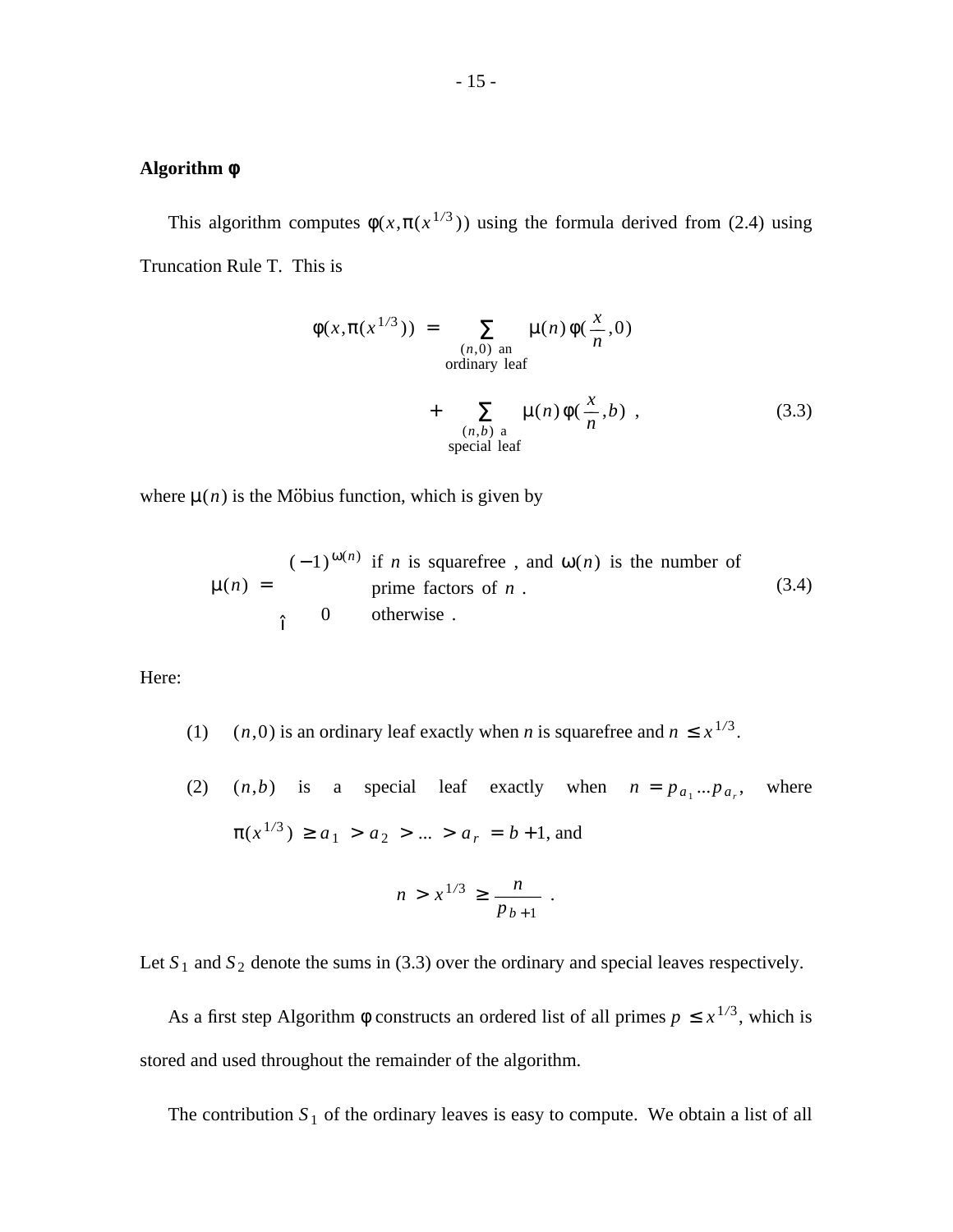squarefree integers *n* in the interval  $[1, [x^{1/3}]]$  along with  $\mu(n)$  by a simple sieving procedure. We start with each cell containing a 1. We sieve by all primes  $p \leq x$ , multiplying each element sieved by  $-1$ . Then we sieve by squares of primes  $p<sup>2</sup>$  for all  $p \lt x^{1/6}$ , and put a zero in each cell thus sieved. After this sieving the content of cell *n* is just  $\mu(n)$ . Then

$$
S_1 = \sum_{n=1}^{[x^{1/3}]} \mu(n) \phi(\frac{x}{n}, 0) .
$$

We compute φ( *n*  $\frac{x}{x}$ , 0) using the formula

$$
\phi(\frac{x}{n},0) = \left[\frac{x}{n}\right]
$$

and add up the terms  $\mu(n)\phi$  $\frac{x}{n}$ , 0) successively in an accumulator to compute *S*<sub>1</sub>.

The computation of the contribution  $S_2$  of the special leaves is the most complicated part of Algorithm  $\phi$ . We first note that special leaves  $(n, b)$  have the form

$$
n = n^* p_{b+1} \tag{3.5}
$$

where  $(n^*, b + 1)$  is the father node of  $(n, b)$  in the binary tree, and that

$$
n^* = p_{a_1}...p_{a_j} \text{ with } a \ge a_1 > ... > a_j > b+1 \tag{3.6}
$$

and necessarily

$$
n > x^{1/3} \ge n^*.
$$

In an initial preprocessing step, we prepare an ordered array

$$
\mathbf{F} = \{ (m, f(m), \mu(m)) : 1 \le m \le [x^{1/3}] \}
$$
 (3.7)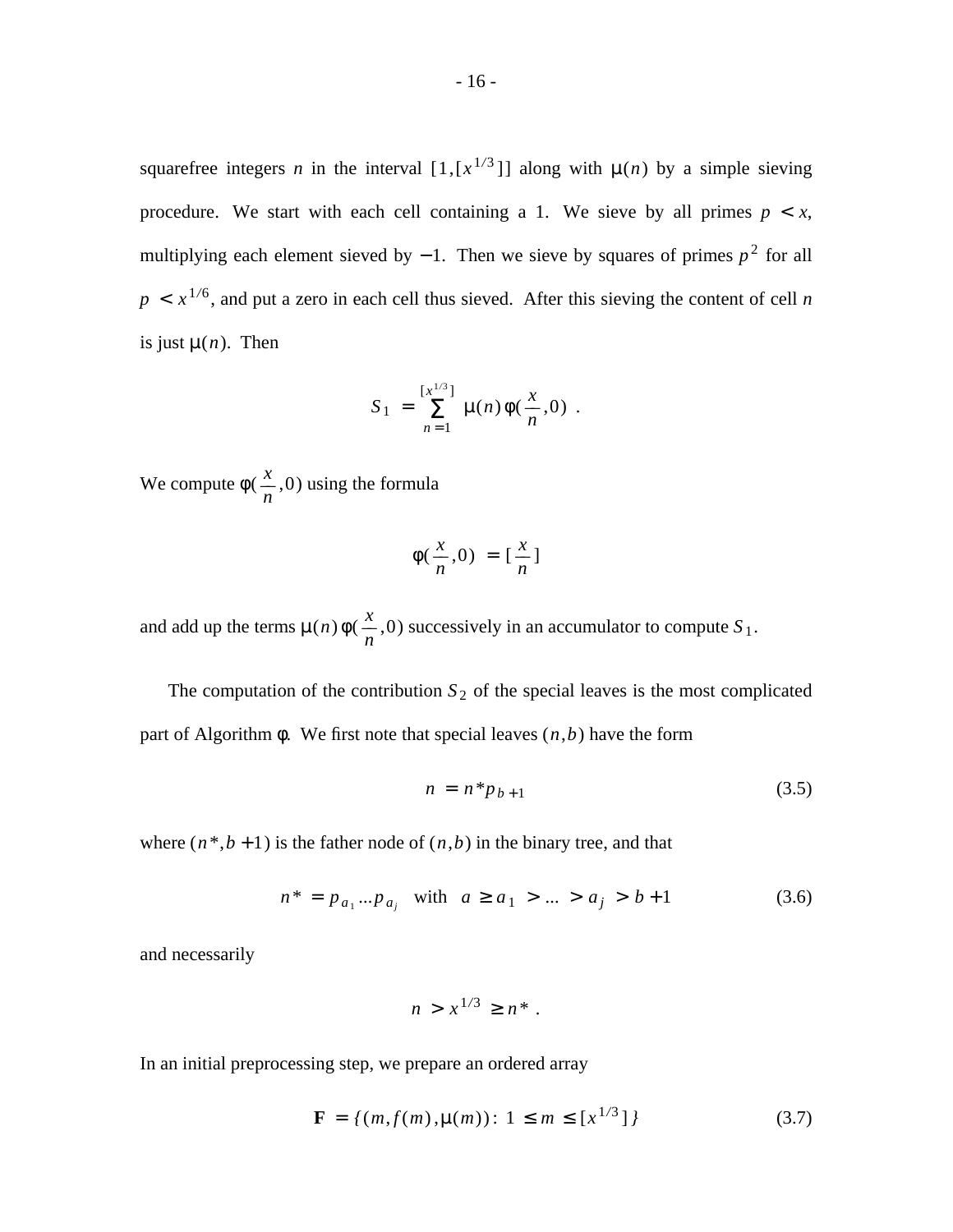where  $f(m)$  is the least prime factor of *m* and  $\mu(m)$  is given by (3.4). The array **F** is constructed by first sieving the interval  $[1, x^{1/3}]$  by all primes less than  $x^{1/3}$  in increasing order, setting  $f(m) = p$  the first times *m* is sieved out by same prime *p*, and computing the values of  $\mu(m)$  by the sieving process described earlier.

The main computation of the contribution  $S_2$  is performed via a partial sieving of the interval  $[1, x^{2/3}]$  by all primes  $p \leq x^{1/3}$ . To reduce the space requirements of the algorithm, this interval is divided up into at most  $N+2$  blocks of length  $N = [x^{1/3}]$ , which are sieved in order one at a time. The  $k$ -th block  $B_k$  is given by

$$
B_k = [(k-1)N+1, kN]
$$

and the last block may be short.

We now describe the sieving of the *k*-th block  $B_k$ . The algorithm has available from the sieving of the previous blocks the table

$$
\{\phi((k-1)N,j): 1 \le j \le a\} .
$$
 (3.8)

We sieve the block successively by the primes  $p_1, p_2, \ldots, p_a$ , where  $a = \pi(x^{1/3})$ . To keep track of the intermediate results after sieving by all primes up to a given prime *p<sup>b</sup>* , we employ an array

$$
\{a(i,j): 0 \le i \le [\log_2 N] \text{ and } 1 \le j \le [\frac{N}{2^i}] + 1\}
$$
 (3.9)

where  $a(i, j)$  counts the number of currently unsieved elements in the subinterval

$$
I_{i,j} = [(k-1)N + (j-1)2^{i} + 1, (k-1)N + j2^{i}],
$$

where the subintervals corresponding to  $j = [$ 2 *i*  $\frac{N}{\cdot}$ ] + 1 may be shorter. In particular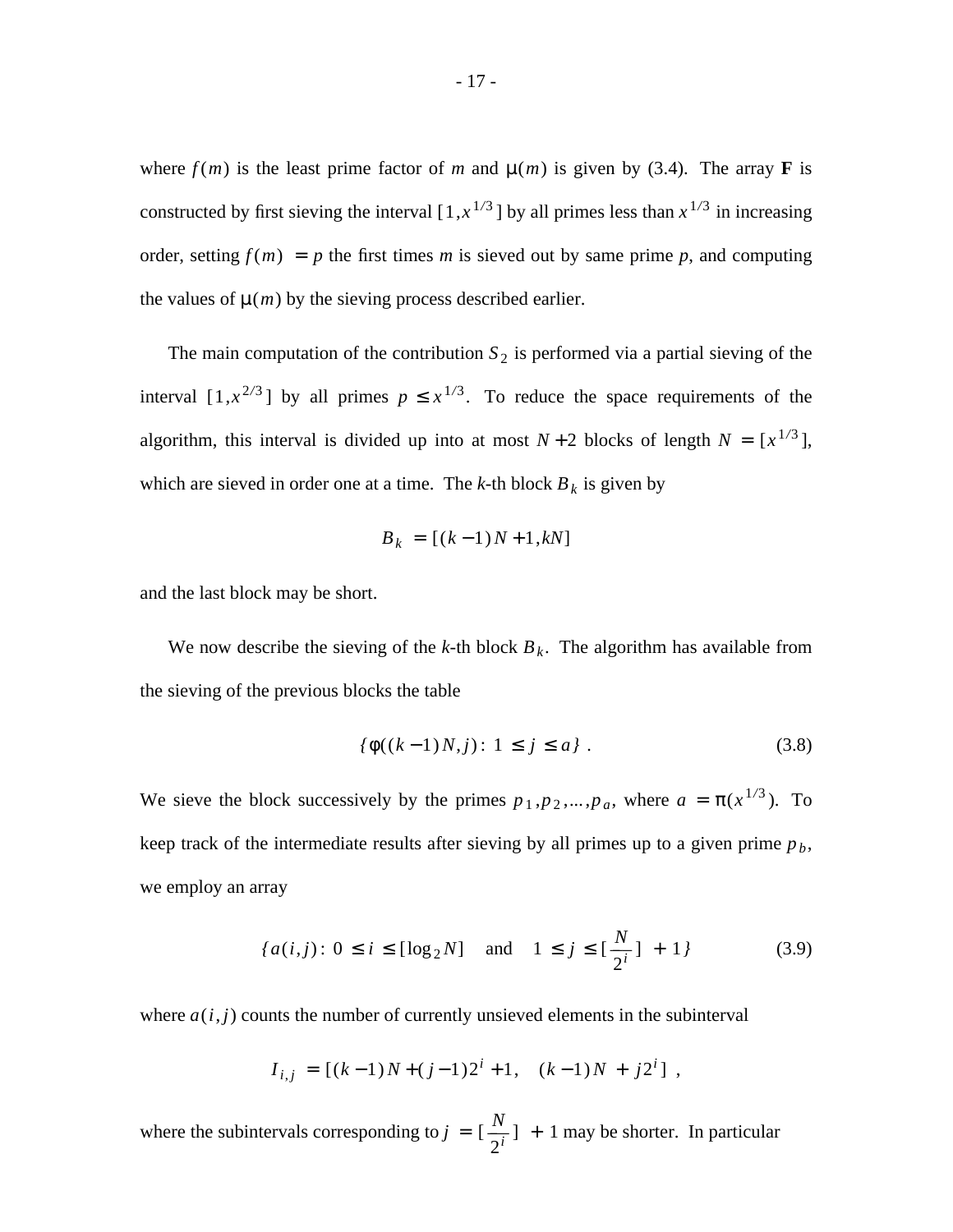$$
a(0,j) = \begin{cases} 0 & \text{if } (k-1)N+j \text{ is currently sieved out,} \\ 1 & \text{if } (k-1)N+j \text{ is currently unsieved.} \end{cases}
$$

To update this array when we are sieving by the prime  $p_k$  and we have just sieved out the element  $(k-1)N+l$  for the first time, we decrement by 1 the array elements  $a(0,l)$ , *a*( 1 , [ 2  $\frac{l+1}{2}$ ]), *a*(2,[ 4  $\frac{l+3}{l}$  ),... whose associated intervals contain  $(k-1)N+l$ .

Now suppose we have finished sieving the block  $B_k$  by the prime  $p_b$ , having already sieved  $B_k$  by  $p_1, \ldots, p_{b-1}$ . Given an integer  $y = (k-1)N + l$  in the interval  $B_k$ , we can easily compute the value  $\phi(y, b)$  using the formula

$$
\phi(y,b) = \phi((k-1)N,b) + \sum_{r=1}^{m} a(e_r, 1 + \sum_{s < r} 2^{e_s - e_r}) \tag{3.10}
$$

where the  $e_1 > e_2 > ... > e_m \ge 0$  are the exponents in the binary expansion of *l*, i.e.

$$
l = \sum_{r=1}^m 2^{e_r},
$$

and  $\phi((k-1)N,b)$  is available in the table (3.8). We now calculate the contribution to the sum  $S_2$  of all special leaves  $(n,b)$  for which

$$
(k-1)N + 1 \le \frac{x}{n} < kN + 1 \tag{3.11}
$$

as follows. We have  $n = n * p_{b+1}$  using (3.5), and we note that (3.11) implies that  $n *$ satisfies

$$
\frac{x}{(kN+1)p_{b+1}} < n^* \le \frac{x}{((k-1)N+1)p_{b+1}}\tag{3.12}
$$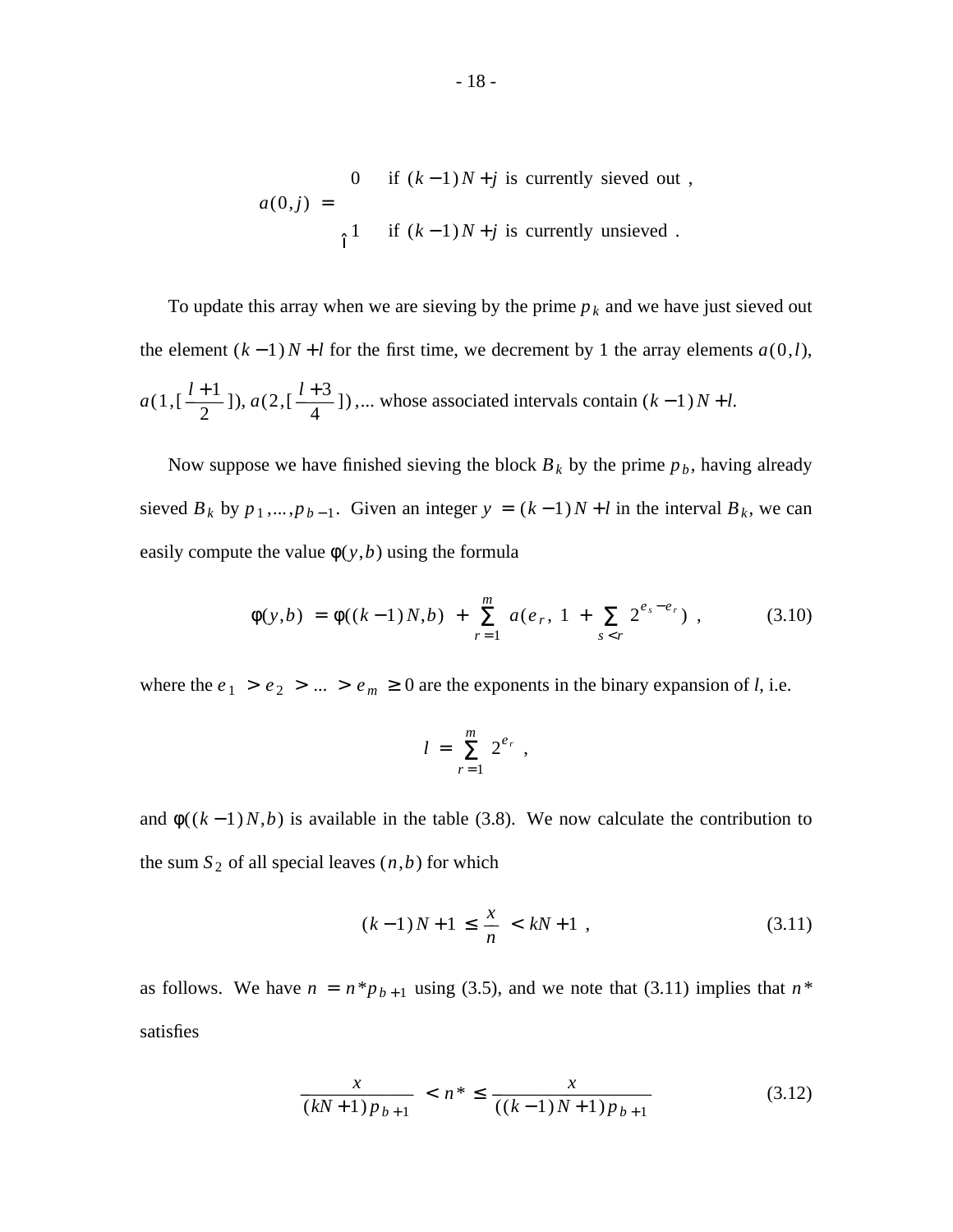Conversely, any  $n^* \leq x^{1/3}$  which satisfies (3.6) corresponds to a unique special leaf  $(n * p_{b+1}, b)$ . Consequently we are looking for exactly those  $n *$  which lie in the interval

$$
J_{k,b} = \left(\frac{x}{(kN+1)p_{b+1}}, \frac{x}{((k-1)N+1)p_{b+1}}\right] \cap [1,N] . \tag{3.13}
$$

We locate the least integer *L* and the largest integer *U* in the interval  $J_{k,b}$  and then examine the array **F** of all *m* for which  $L \le m \le U$ . Those elements *m* in this interval with

$$
f(m) > p_{b+1}
$$
 and  $\mu(m) \neq 0$ 

are exactly those  $n^*$  for which  $(n,b)$  is a special leaf with  $n = n^*p_{b+1}$  satisfying (3.11). For each such *m* we compute

$$
y = \left[\frac{x}{mp_{b+1}}\right] = (k-1)N + l
$$

where by (3.10),  $1 \leq l \leq N$ . We then calculate

$$
\mu(n)\phi(\frac{x}{n},b) = -\mu(m)\phi(y,b)
$$
\n(3.14)

using (3.10), and add it to the accumulator computing  $S_2$ . In this way we calculate the contribution of all the special leaves (*n*,*b*) with [  $\frac{x}{n}$  ] in *B<sub>k</sub>*. At this point we compute  $\phi(kN, b)$  using (3.10), and use it to update the table (3.8). We now proceed to the prime  $p_{b+1}$ . After all the primes up to  $x^{1/3}$  have been processed, the table (3.8) is completely updated and we proceed to block  $B_{k+1}$ .

After all the blocks  $B_k$  are sieved, the accumulator contains the value of  $S_2$ .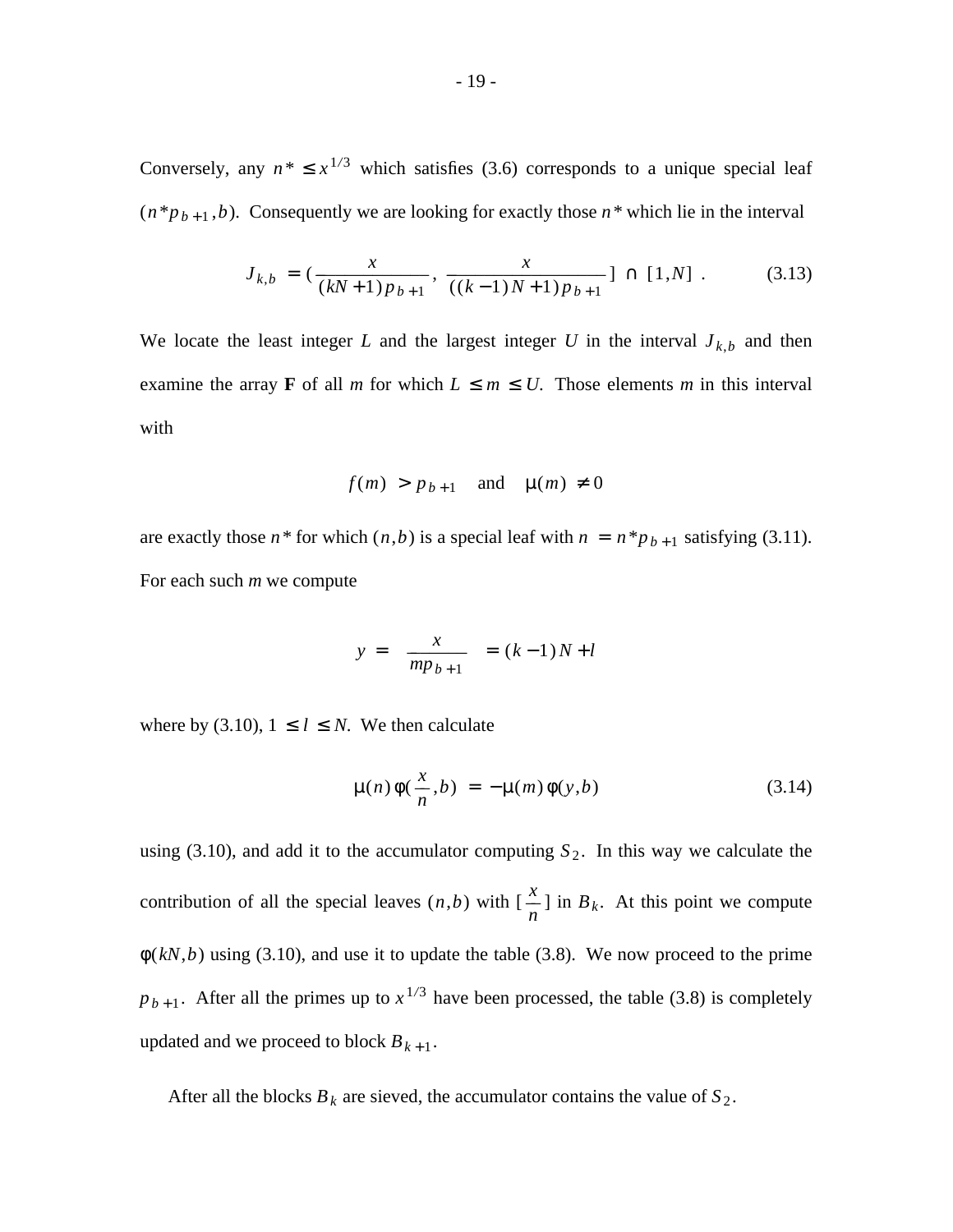Algorithm  $\phi$  adds  $S_1$  and  $S_2$  and halts.  $\Box$ 

*Lemma 3.2.* Algorithm  $φ$  *computes*  $φ(x,π(x^{1/3}))$  *using at most*  $O(x^{2/3 + ε})$  *arithmetic operations and using at most O*(*x* <sup>1</sup>*/*<sup>3</sup> + ε ) *storage locations. All integers stored during the computation are of length at most*  $[\log_2 x] + 1$  *bits.* 

*Proof.* The correctness of Algorithm  $\phi$  is easy to check, as is the length of integers stored during the computation.

To obtain the time and space bounds, we observe first that the evaluation of the sum  $S_1$  over the ordinary leaves requires at most  $O(x^{1/3 + \epsilon})$  arithmetic operations and uses at most  $O(x^{1/3+\epsilon})$  storage locations. Also the evaluation of the sum  $S_2$  over the special leaves uses at most  $O(x^{1/3 + \epsilon})$  storage locations, since at most one block  $B_k$  is in storage at any time, along with the table (3.8), the array (3.9), the list of primes  $p \leq x^{1/3}$  and the list **F** of (3.7). To obtain the time bound  $O(x^{2/3 + \epsilon})$  we examine the procedure of sieving by blocks. The sieving operations for a given block  $B_k$  require at most  $O(x^{1/3} \log \log x)$ arithmetic operations, and the number of updating operations of the array  ${a(i,j)}$  in (3.9) during each block  $B_k$  takes  $O(x^{1/3} \log x)$  arithmetic operations. This adds up to  $O(x^{2/3+\epsilon})$  arithmetic operations when summed over all blocks. Also it takes  $O(x^{\epsilon})$  bit operations to compute each value µ(*n*)φ( *n*  $\frac{x}{x}$ ,*b*) using (3.10) and (3.14) and since there are at most  $x^{2/3}$  special leaves by Lemma 2.1, this takes at most  $O(x^{2/3+\epsilon})$  arithmetic operations in all. Finally, we must bound the number of operations involved in determining the sets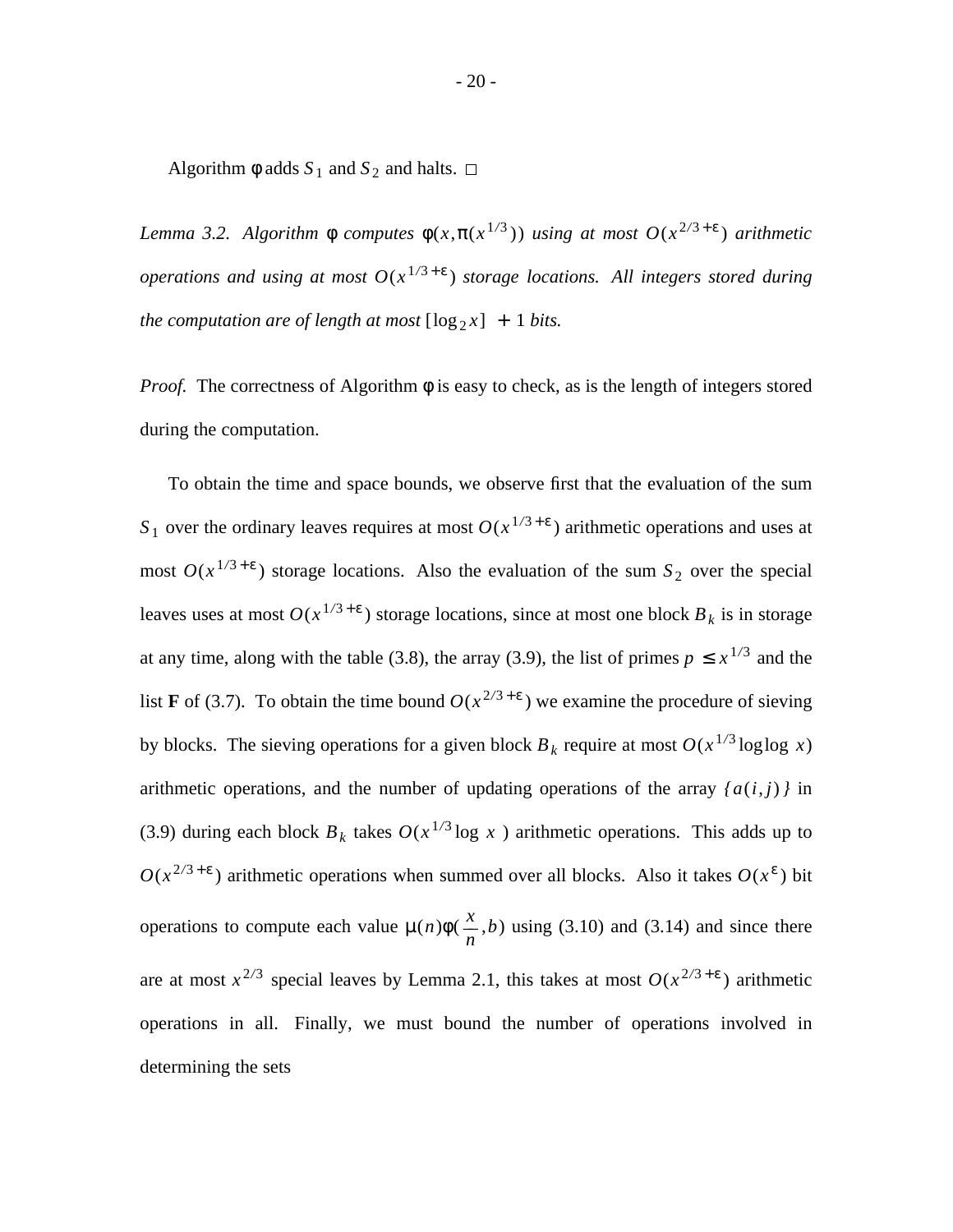$$
V_{k,b} = \{n^* : (n^*p_{b+1}, b) \text{ is a special leaf and } \left[\frac{x}{n^*p_{b+1}}\right] \text{ is in the interval } B_k\},
$$

which is done just after the block  $B_k$  has been sieved by  $p_1, \ldots, p_b$ . The sets  $V_{k,b}$  are determined by checking all *m* in the interval  $J_{k,b}$  given by (3.13) against the array **F** given by (3.7), and this takes  $O(|J_{k,b}|x^{\epsilon})$  arithmetic operations, where  $|J_{k,b}|$  denotes the number of integers in  $J_{k,b}$ . Consequently it will suffice to show that

$$
T = \sum_{b=1}^{a-1} \sum_{k=1}^{N+1} |J_{k,b}| \le 12x^{2/3} . \tag{3.15}
$$

To do this, we first note that for  $k = 1$  the sets  $J_{1,b}$  are all empty since  $B_1 = [1,N]$ where  $N = [x^{1/3}]$ , while all special leaves  $(n, b)$  have *n*  $\frac{x}{x} \geq N + 1$ . (Indeed the largest *n* in a special leaf has  $n \leq N(N-2)$  and then *n*  $\frac{x}{x} \ge N + 1$ .) So it suffices to treat the sum in (3.15) when  $k \ge 2$ . If  $k \ge 2$ , then (3.12) gives

$$
|J_{k,b}| \le 1 + \frac{x}{k(k-1)Np_{b+1}} \le \frac{2x^{2/3}}{k(k-1)b} + 1,
$$

while

$$
|J_{k,b}| \leq x^{1/3} .
$$

by (3.13). Combining these inequalities, we have

$$
T \le \sum_{b=1}^{\left[2x^{1/3}\right]} \sum_{k=2}^{\infty} \min \left[x^{1/3}, \frac{2x^{2/3}}{k(k-1)b}\right] + x^{2/3} . \tag{3.16}
$$

Now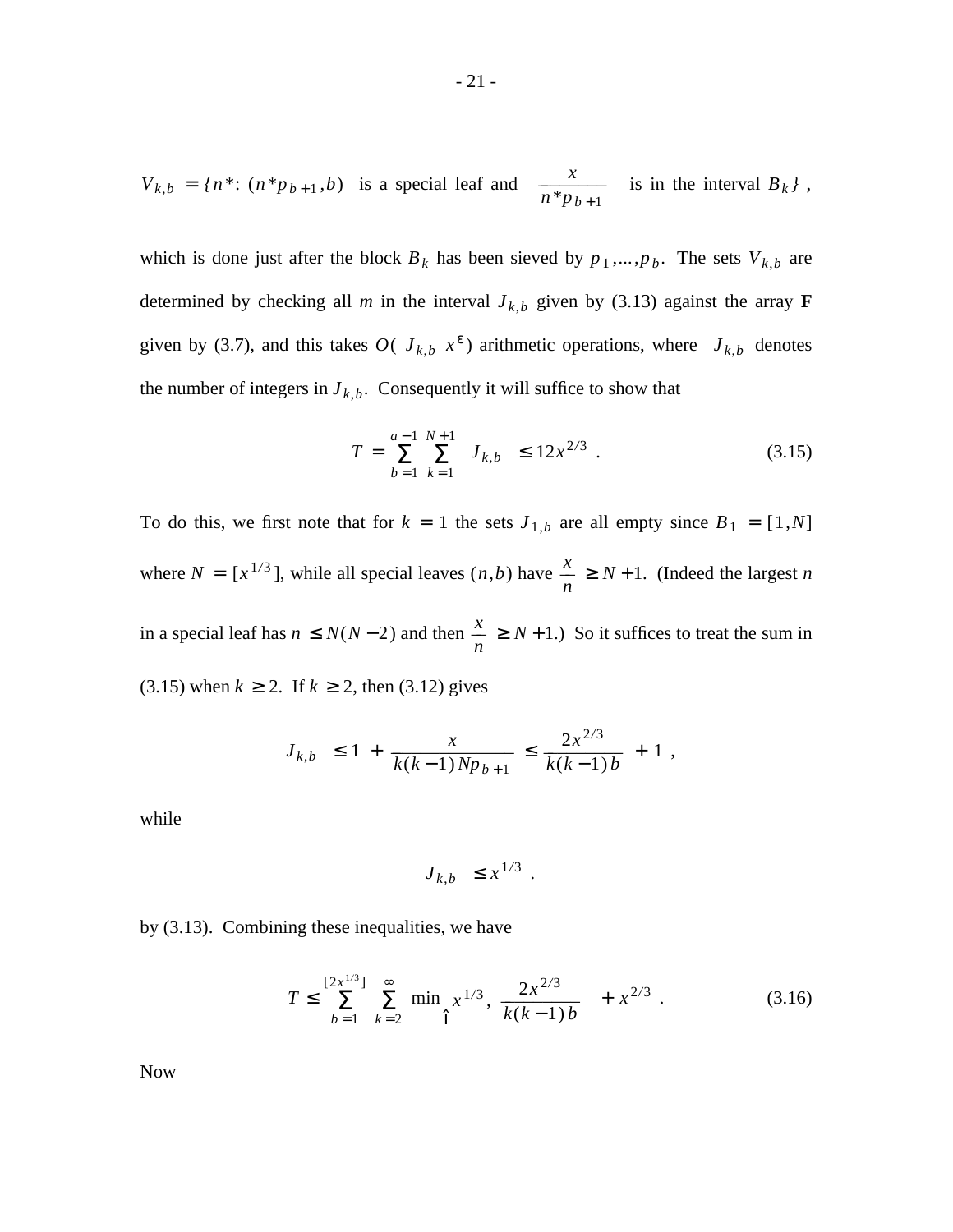$$
\sum_{k=2}^{\infty} \min \left| x^{1/3}, \frac{2x^{2/3}}{k(k-1)b} \right| \le 2x^{1/3} \left| \frac{x^{1/6}}{b^{1/2}} \right| + \frac{2x^{2/3}}{b} \sum_{k=\lceil x^{\frac{1}{6}} b^{-\frac{1}{2}} \rceil + 1}^{\infty} \frac{1}{k(k-1)}
$$
  

$$
\le 6 \frac{x^{1/2}}{b^{1/2}} \tag{3.17}
$$

Substituting (3.17) in (3.16) yields

$$
T \le 6x^{1/2} \left[ \sum_{b=1}^{\left[ 2x^{1/3} \right]} \frac{1}{b^{1/2}} \right] + x^{2/3} \le 20x^{2/3}
$$

the desired result.  $\square$ 

*Proof of Theorem A.* This follows from Lemma 3.1 and Lemma 3.2, using the formula  $(3.1)$ .  $\square$ 

We do not see how to reduce the exponent of the running time bound in Theorem A below 2/3. This conclusion is explained by the following heuristic argument. Suppose there existed a Meissel-Lehmer type algorithm with an asymptotic running time exponent β smaller than 2/3, which computed π(*x*) using the formula

$$
\pi(x) = a - 1 - \sum_{j=2}^{\lfloor \log_2 x \rfloor} P_j(x, a) + \phi(x, a) ,
$$

for some sieving limit  $p_a$ . By the remark after Lemma 3.1, it seems that we must have

$$
a \geq \pi(x^{1-\beta})
$$

to compute  $P_2(x,a)$  in  $O(x^{\beta})$  arithmetic operations. Now consider computing  $\phi(x,a)$ . In order to keep the time bound  $O(x^{\beta})$  we can only afford to sieve the interval [1, $x^{\beta}$ ]. Hence it appears that we cannot evaluate nodes  $(n,b)$  in the binary tree for  $\phi(x,a)$  having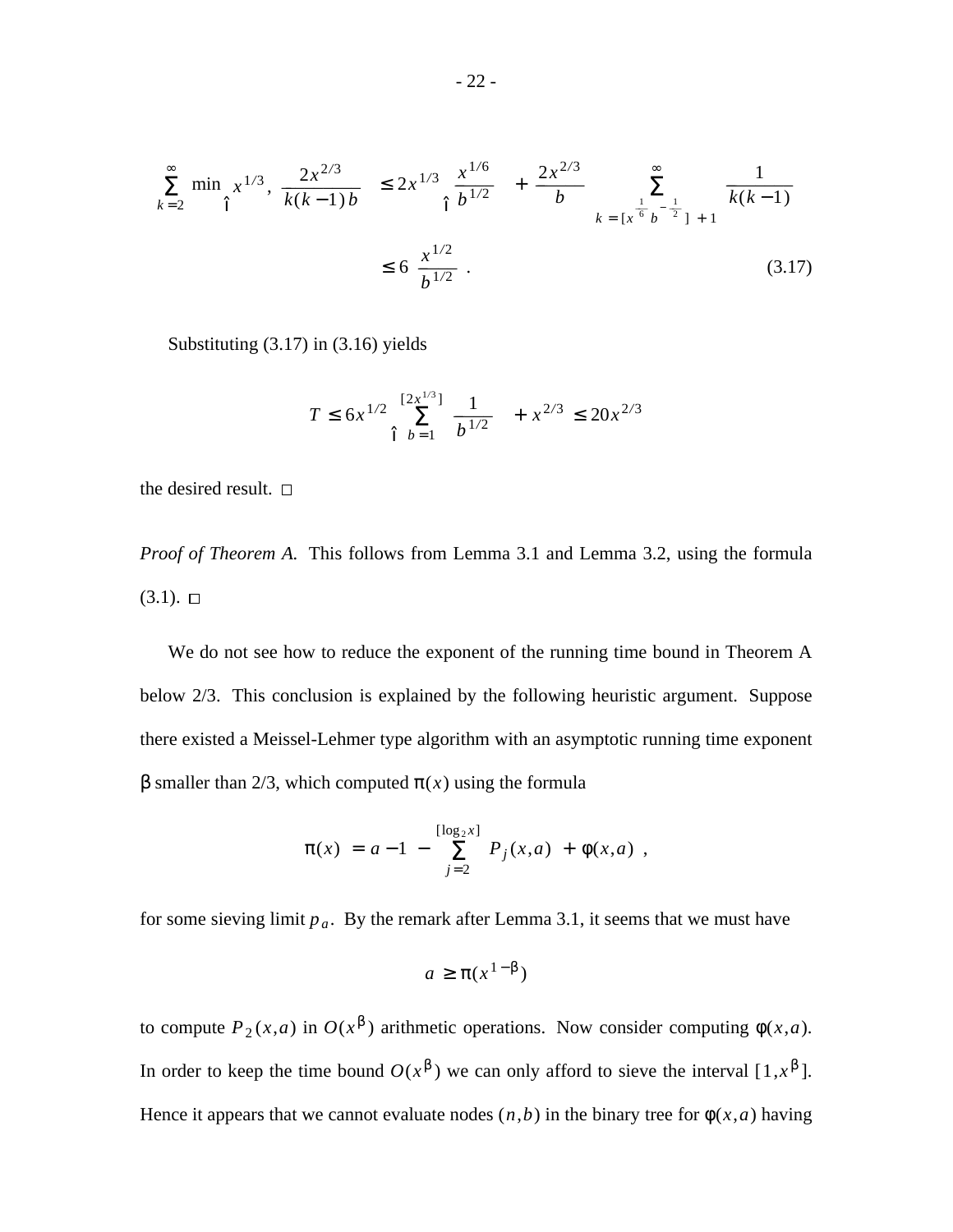$n < x^{1-\beta}$  by a direct sieving. We know of no other way than sieving to quickly evaluate many such values φ( *n*  $\frac{x}{x}$ ,*b*) when *b* is large. Thus it appears that we must split all such nodes in the binary tree, consequently the tree must contain all nodes corresponding to  $(p_r p_s, s - 1)$  where

$$
a \ge p_r \ge p_s \ge x^{1-\beta}/2 \ ,
$$

and there are roughly  $x^{2(1-\beta)}$  such nodes in the tree. Since the number of leaves exceeds the number of nodes, there are at least  $x^{2(1-\beta)}$  leaves. Computing the contribution of these leaves one at a time requires a running time exponent at least  $2(1-\beta)$ , which exceeds 2/3, a contradiction.

This heuristic argument suggests that to improve the running time exponent below 2/3 one needs at least one of:

- (i) A faster way to compute  $P_2(x,a)$  than that given after Lemma 3.1.
- (ii) A new method to evaluate the contribution of many leaves  $(n,b)$  when *n* is small and *b* is large.

#### **4. The Extended Parallel Meissel-Lehmer Algorithm**

We now adapt the Meissel-Lehmer algorithm to the case where there are *M* parallel processors, with  $M \leq x^{1/3}$ . We compute  $\pi(x)$  via formula (3.1), using separate algorithms for computing  $P_2(x,a)$  and  $\phi(x,a)$ , where  $a = \pi(x^{1/3})$ . Both algorithms have three phases, an *initialization phase* in which the interval [1, [ $x^{2/3}$ ]] to be sieved is divided into at most *M* subintervals, a *sieving phase* and a final *accumulation phase* during which the results of the processors are combined to compute the final answer.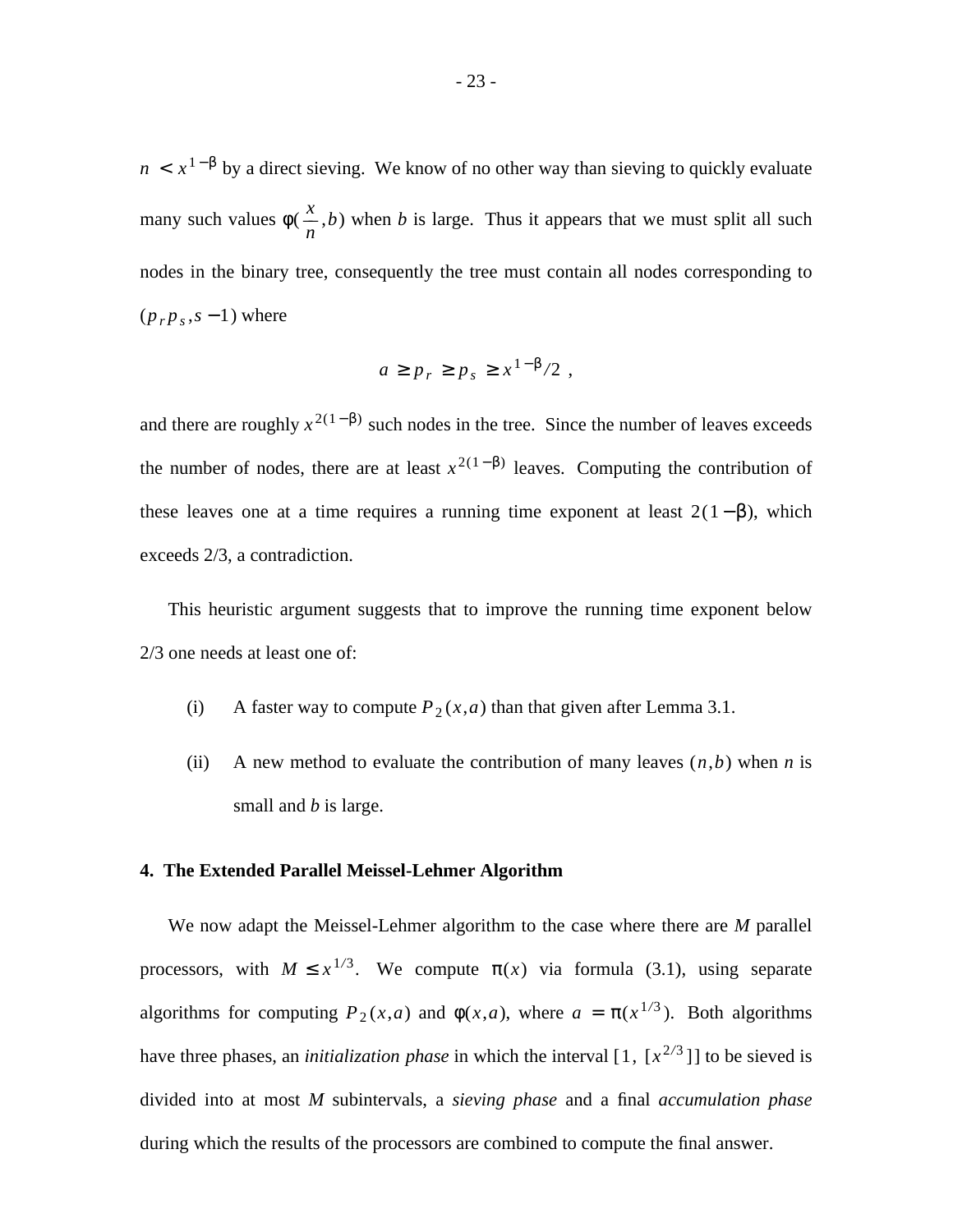The parallel processing algorithm for computing  $P_2(x,a)$  is the simpler of the two algorithms.

# Algorithm Parallel  $P_2$ .

In the *initialization phase*, the interval  $[1, [x^{2/3}]]$  is subdivided into *M* subintervals.

We let 
$$
L = \left[\frac{x^{2/3}}{M}\right] + 1
$$
 and set subinterval  $B_j = [(j-1)L+1, jL]$  for  $1 \le j \le M-1$ 

and set  $B_M = [(M-1)L, [x^{2/3}]]$ . Also one processor sieves the interval [1,  $x^{1/3}$ ] and computes  $\pi(x^{1/3})$  and a list **P** of all primes up to  $x^{1/3}$ . The list **P** is available to all processors until the end of the algorithm. (Note that the space bounds of Theorem B permit each processor to store the list **P** separately throughout the algorithm.)

To describe the *sieving phase*, we introduce some notation. Let  $I = [a+1,b+1)$  be a half-open interval with integer endpoints, and let *S*(*I*) denote the following set of values associated to the interval *I*:

(i) The number of primes  $\bar{\pi}$ \_ (*I*) in the interval, i.e.

$$
\overline{\pi}(I) = \pi(b) - \pi(a) .
$$

(ii) The number of  $n(I)$  of primes p in the set

$$
A(I) = \left\{ p \colon \frac{x}{b+1} < p \le \frac{x}{a+1} \quad \text{and} \quad x^{1/3} < p \le x^{1/2} \right\}.
$$

(iii) The sum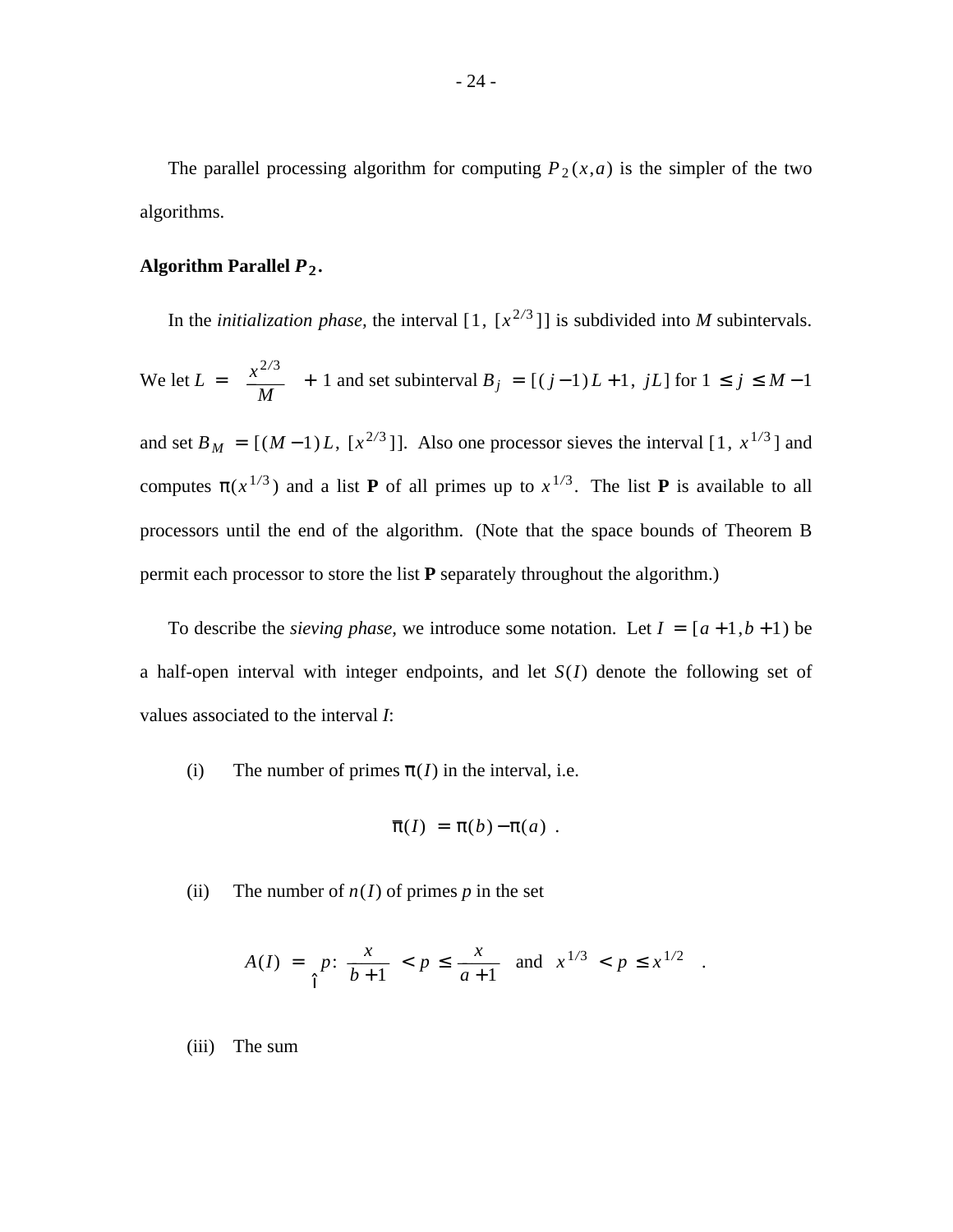$$
t(I) = \sum_{p \in A(I)} \left[ \pi \left( \frac{x}{p} \right) - \pi(a) \right]
$$

$$
= \sum_{p \in A(I)} \pi \left( \frac{x}{p} \right) - n(I) \pi(a) . \tag{4.1}
$$

An important observation is that given the values  $S(I_1)$  and  $S(I_2)$  for two contiguous intervals  $I_1 = [a+1,b+1)$  and  $I_2 = [b+1,c+1)$ , it is easy to compute the values  $S(I)$ for the concatenated interval  $I = I_1 \cup I_2 = [a+1,c+1)$  using the formulae

$$
\overline{\pi}(I) = \overline{\pi}(I_1) + \overline{\pi}(I_2) , \qquad (4.2)
$$

$$
n(I) = n(I_1) + n(I_2) \t\t(4.3)
$$

and

$$
t(I) = t(I_1) + t(I_2) + \overline{\pi}(I_1)n(I_2) . \qquad (4.4)
$$

Now we can describe the sieving phase of the algorithm. Each processor *j* computes the information  $S(B_j)$ . This is done by breaking the interval  $B_j$  down into subintervals  $C_{ij}$  of length  $N = [x^{1/3}]$  and sieving each of these subintervals sequentially with only one subinterval in storage at any time. There are at most *M*  $\left[\frac{x^{1/3}}{11}\right]$  + 2 such subintervals. For each subinterval  $C_{ij}$  the information  $S(C_{ij})$  is computed during the sieving of that subinterval by a method exactly like that of Algorithm  $P_2$  described in Section 2. By sieving the intervals  $C_{ij}$  in increasing order, we may calculate *S*( $C_{1j}$  ∪  $C_{2j}$  ∪ *...* ∪  $C_{ij}$ ) after the *i*th block is sieved, using the previously calculated data  $S(C_{1j} \cup ... \cup C_{(i-1)j})$  and the just computed  $S(C_{ij})$  using (4.2)-(4.4), then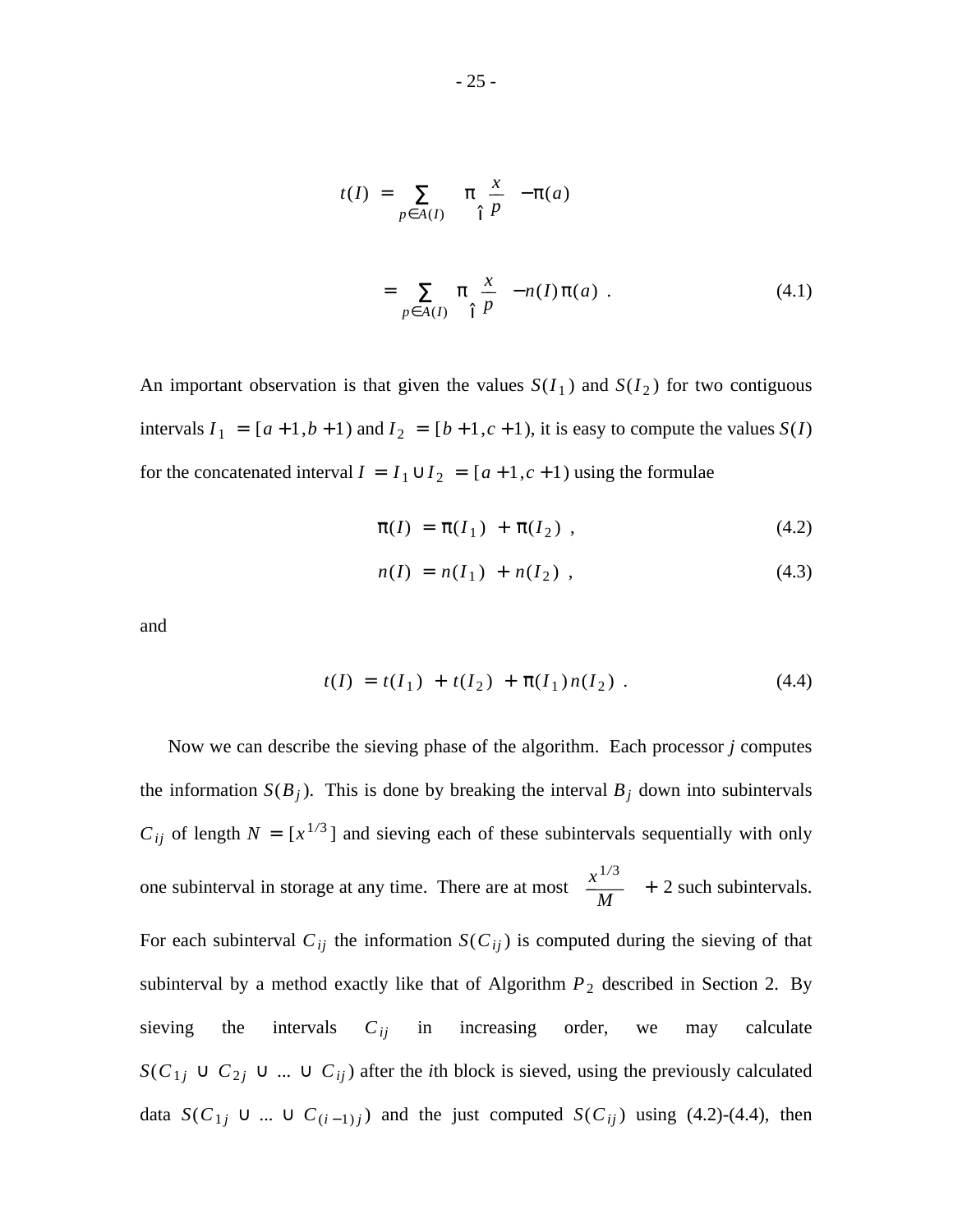discarding  $S(C_{1j} \cup ... \cup C_{(i-1)j})$ . After the last interval  $C_{ij}$  is processed the calculated data is *S*(*B<sup>j</sup>* ).

In the *accumulation phase* the information  $S(B_j)$  for  $1 \leq j \leq M$  is combined to yield  $S(I)$  where  $I = [1, [x^{2/3}] + 1)$ . A simple method to do this, which is sufficient to obtain the required time and space bounds, is to move all the information  $S(B_j)$  for  $1 \leq j \leq M$ to the first processor and then sequentially calculate  $S(B_j \cup ... \cup B_i)$  for  $1 \le i \le M$ using  $(4.2)$ - $(4.4)$ . At the final step  $S(I)$  is calculated. This gives

$$
n(I) = \pi(x^{1/2}),
$$
  

$$
t(I) = \sum_{x^{1/3} < p \leq x^{2/3}} \pi\left(\frac{x}{p}\right),
$$

since  $\pi(0) = 0$ . Then we calculate

$$
P_2(x, \pi(x^{1/3})) = \begin{bmatrix} n(I) \\ 2 \end{bmatrix} - \begin{bmatrix} \pi(x^{1/3}) \\ 2 \end{bmatrix} + t(I).
$$

 $\Box$ 

*Lemma 4.1. Algorithm Parallel*  $P_2$  *using M parallel RAM processors with*  $M \leq x^{1/3}$ *computes*  $P_2(x, \pi(x^{1/3}))$  *using O*  $(M^{-1}x^{2/3+\epsilon})$  *arithmetic operations on each processor and O*(*x* <sup>1</sup>*/*<sup>3</sup> + ε ) *storage locations on each processor, using words of length*  $\lceil \log_2 x \rceil + 1 \text{ bits.}$ 

*Proof.* This is straightforward. The initialization and accumulation phases clearly use  $O(x^{1/3+\epsilon})$  arithmetic operations, and  $O(x^{1/3+\epsilon})$  storage locations. In the sieving phase the sieving of each interval  $C_{ij}$  is seen to require  $O(x^{1/3 + \epsilon})$  arithmetic operations at

 $O(x^{1/3+\epsilon})$  storage locations as in Lemma 3.1. There are at most  $O$  $\vert$ *M*  $\frac{x^{1/3}}{x^{1/3}}$  $\overline{\phantom{a}}$  $\overline{\phantom{a}}$ J such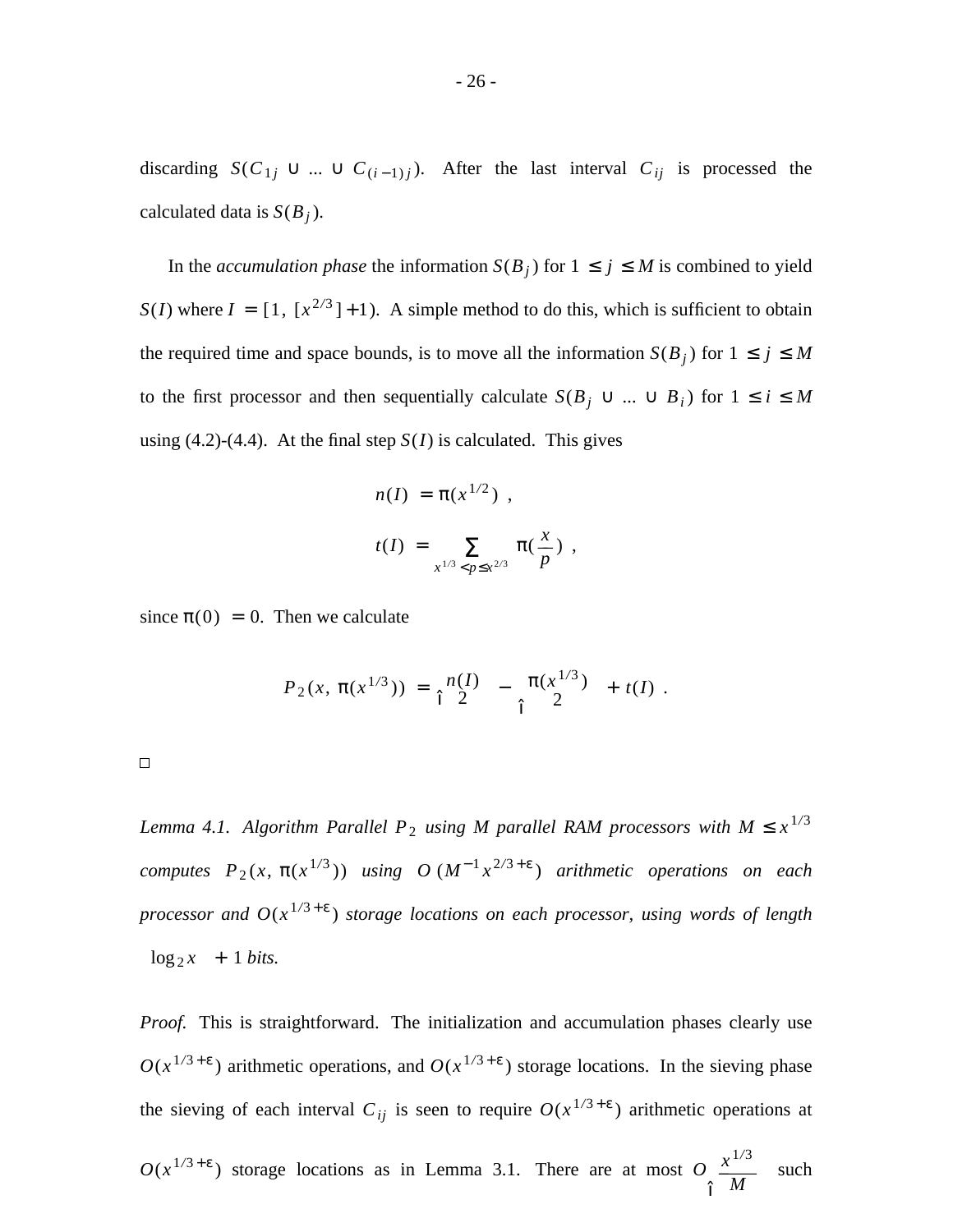intervals sequentially sieved on each processor, yielding a count of *O*  $\overline{\phantom{a}}$  $\overline{\phantom{a}}$ *M*  $x^{2/3 + ε}$  $\mathbf{I}$  $\overline{1}$ J

arithmetic operations.  $\square$ 

We now describe our parallel processing algorithm for computing  $\phi(x, \pi(x^{1/3}))$ .

# **Algorithm Parallel φ.**

In the *initialization phase*, the interval  $\left[ \left[ x^{1/3} \right], \left[ x^{2/3} \right] + 1 \right)$  is subdivided into at most *M* subintervals in such a way as to approximately equalize the running times of all processors in the sieving phase. The two major contributions to the running time in the sieving phase arise from the sieving process itself and from computing the contribution of the special leaves. For any subinterval  $I = [y_1, y_2)$  with  $y_1 \geq [x^{1/3}]$  we define the *sieving cost* by

$$
C_S(I) = y_2 - y_1 \tag{4.5}
$$

and the *special leaf cost* by

$$
C_L(I) = x \left[ \frac{1}{y_1} - \frac{1}{y_2} \right]. \tag{4.6}
$$

Note that both of these functions are additive on disjoint subintervals of  $J = [[x^{1/3}], [x^{2/3}] + 1)$ , and that

$$
C_S(J) \le x^{2/3}
$$
  
\n
$$
C_L(J) \le x^{2/3}
$$
\n(4.7)

We subdivide *J* into at most *M* subintervals  $\{B_i^* : 1 \le i \le M\}$  with  $B_i^* = [z_{i-1}, z_i)$  by setting  $z_0 = [x^{1/3}]$  and then, after  $z_{i-1}$  is chosen, selecting  $z_i$  so that  $z_i$  is minimal with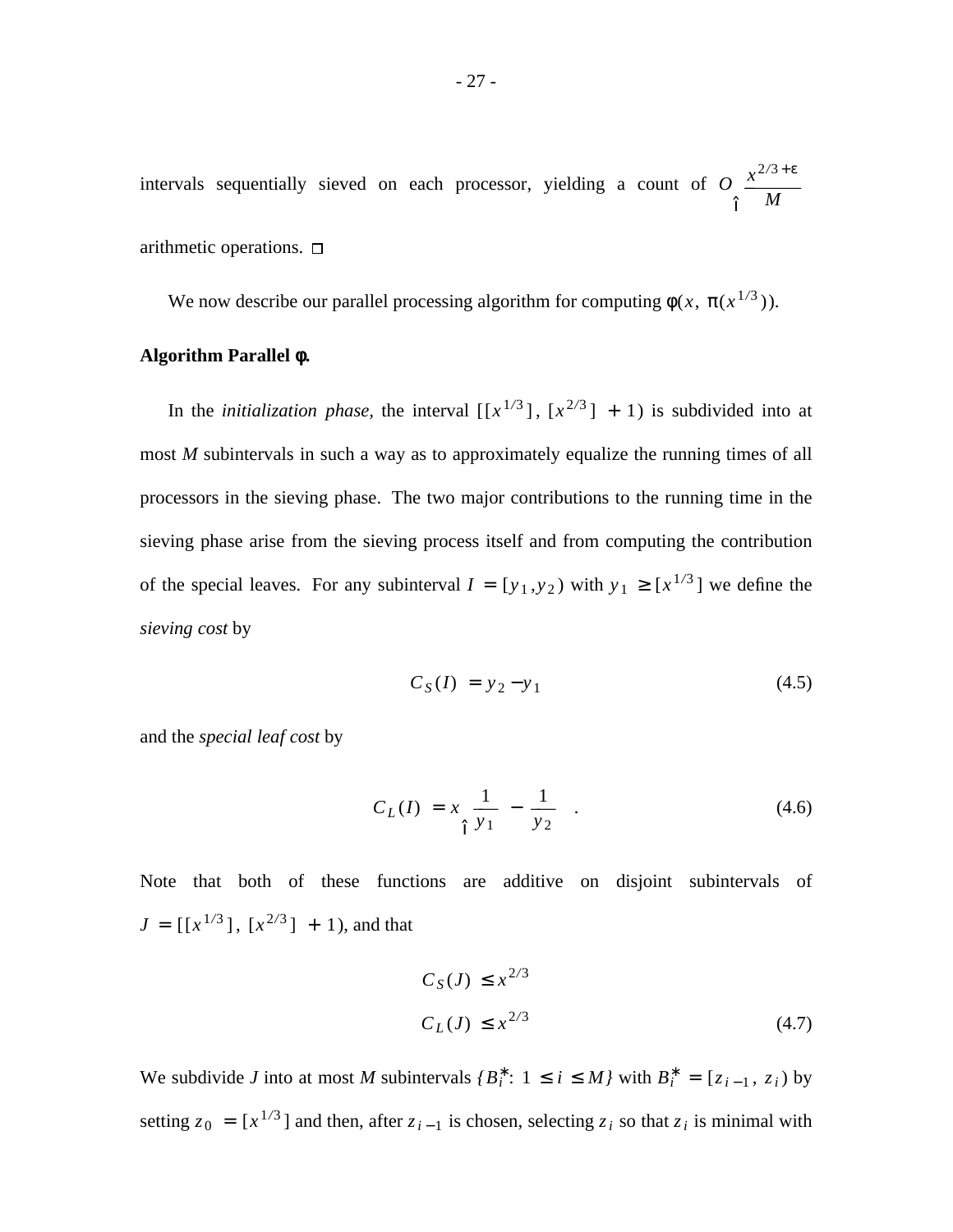respect to the property that

$$
\text{MAX}(C_S([z_{i-1}, z_i)), C_L([z_{i-1}, z_i))) > \frac{2x^{2/3}}{M} \tag{4.8}
$$

If no such  $z_i \leq [x^{2/3}]$  exists, set  $z_i = [x^{2/3}]$ . To compute  $z_i$  explicitly, we observe that

 $(4.5)$  implies that  $C_S([z_{i-1}, z_i)) >$ *M*  $\frac{2x^{2/3}}{11}$  exactly when

$$
z_i > \frac{2x^{2/3}}{M} - z_{i-1} \t\t(4.9)
$$

and (4.6) implies that  $C_L([z_{i-1}, z_i))$  > *M*  $\frac{2x^{2/3}}{M}$  exactly when

$$
z_i > \frac{Mx^{1/3}z_{i-1}}{Mx^{1/3} - 2z_{i-1}}
$$
 provided  $2z_{i-1} < Mx^{1/3}$ ,

and that no such  $z_i$  exists if  $2z_{i-1} \ge Mx^{1/3}$ . Hence  $z_i$  is easily computed using

$$
z_{i} = \begin{cases} \min\{ [x^{2/3}], 1 + [\frac{2x^{2/3}}{M} - z_{i-1}], 1 + [\frac{Mx^{1/3}z_{i-1}}{Mx^{1/3} - 2z_{i-1}}] \} \text{ if } 2z_{i} - 1 < Mx^{1/3}. \ (4.10a) \\ \min\{ [x^{2/3}], 1 + [\frac{2x^{2/3}}{M} - z_{i-1}] \} \text{ if } 2z_{i} - 1 \ge Mx^{1/3}. \ (4.10b) \end{cases}
$$

(We verify in Lemma 4.2 below that this method divides  $([x^{1/3}], [x^{2/3}] + 1)$  into at most *M* subintervals.)

Also in the initialization phase, we completely sieve the interval  $[1, [x^{1/3}]$  and compute:

(i) A list **P** of all primes 
$$
p \leq x^{1/3}
$$
.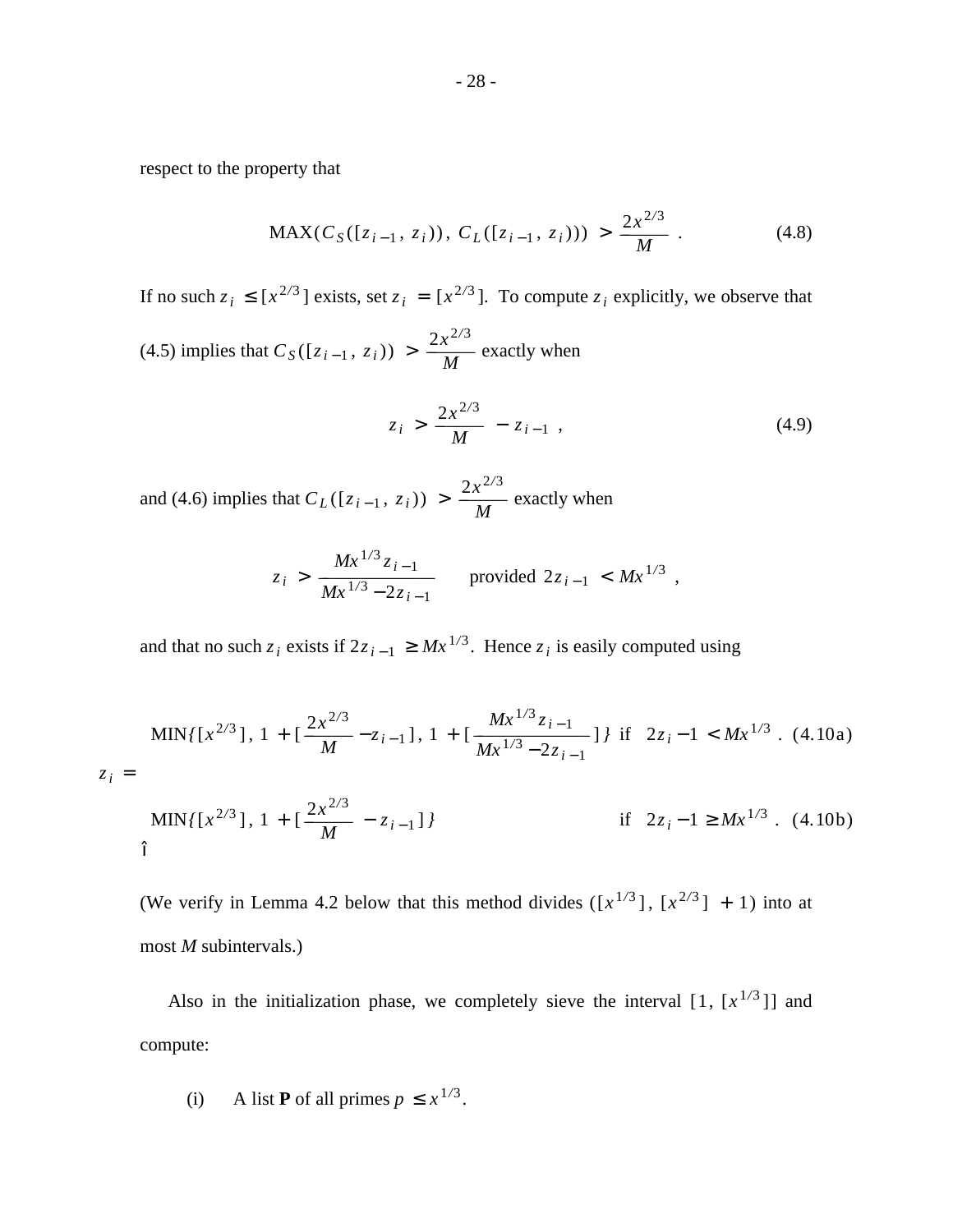(ii) An array  $\{\phi(z_0, i): 1 \le i \le \pi(x^{1/3})\}$  of the partial sieve function values, where  $z_0 = [x^{1/3}]$ .

(iii) The array 
$$
F = \{(m, f(m), \mu(m): 1 \le m \le [x^{1/3}]\}
$$
 given by (3.7).

(iv) The contribution  $S_1$  of the *ordinary leaves* computed via (3.5).

To describe the sieving phase, we introduce some notation. Let  $I = [a+1,b+1)$  be a half-open interval with integer endpoints, and let  $S^*(I)$  denote the following set of values associated to the interval *I*.

(i) An array *T*(*I*) of partial sieving information for the interval *I*. Here

$$
T = \{ \psi_i(I) : 1 \leq i \leq \pi(x^{1/3}) \},
$$

where

$$
\psi_i(I) = \phi(b,i) - \phi(a,i) \tag{4.11}
$$

denotes the number of elements in the interval *I* not sieved out by the first *i* primes.

(ii) An array  $R(I)$  counting special leaves. Here

$$
R(I) = \{r_i(I): 1 \le i \le \pi(x^{1/3})\},\,
$$

where

$$
r_i(I) = \Sigma \cdot \mu(n)
$$

where the prime denotes the sum over all special leaves of the form  $(n,i)$ such that *n*  $\frac{x}{x}$  lies in the interval *I*.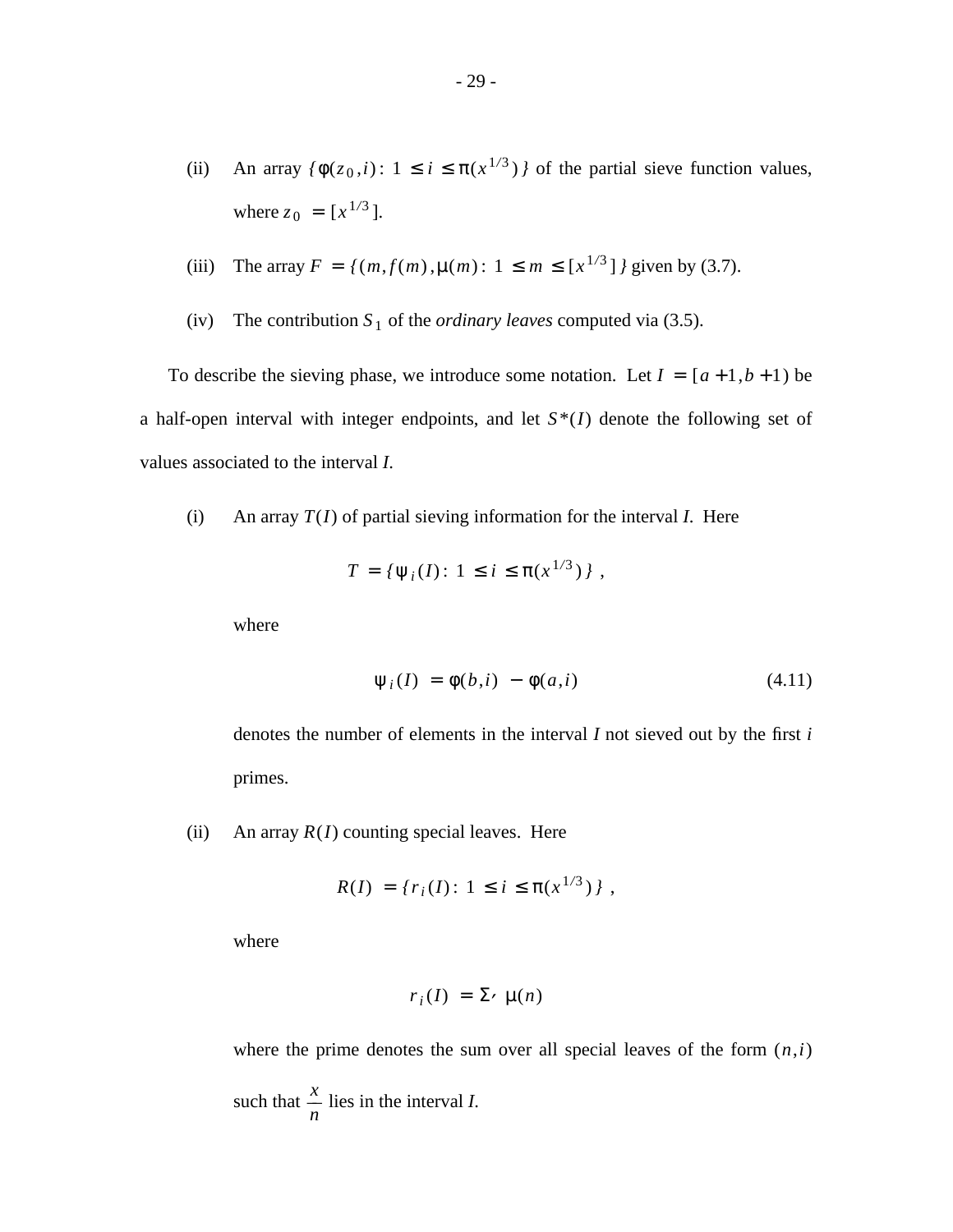(iii) The sum

$$
u(I) = \sum_{i=1}^{\pi(x^{1/3})} \sum_{(n,i)} \mu(n) [\phi(\frac{x}{n}, i) - \phi(a,i)] , \qquad (4.12)
$$

where the prime means that the sum is over all special leaves  $(n,i)$  for which

$$
\frac{x}{n}
$$
 lies in the interval *I*.

Given the values  $S^*(I_1)$  and  $S^*(I_2)$  for two contiguous subintervals  $I_1 = [a+1,b+1)$ and  $I_2 = [b+1,c+1)$ , we can directly compute the values  $S^*(I)$  for the concatenated interval  $I = I_1 \cup I_2 = [a+1,c+1)$  using the formulae

$$
\psi_i(I) = \psi_i(I_1) + \psi_i(I_2) , \qquad (4.13)
$$

$$
r_i(I) = r_i(I_1) + r_i(I_2) \t\t(4.14)
$$

for  $1 \le i \le π(x^{1/3})$ , and

$$
u(I) = u(I_1) + u(I_2) + \sum_{i=1}^{\pi(x^{1/3})} \Psi_i(I_1) r_i(I_2) . \qquad (4.15)
$$

Also, for the interval  $J = [[x^{1/3}], [x^{2/3}] + 1)$  the sum  $u(J)$  gives the total contribution of the special leaves.

Now we can describe the sieving phase of the algorithm. Processor *j* computes the information  $S^*(B_j^*)$ . If

length 
$$
(B_j^*) = z_j - z_{j-1} \le [x^{1/3}]
$$
,

then  $B_j^*$  is sieved in one piece. If length  $(B_j^*) > [x^{1/3}]$ , then  $B_j^*$  is subdivided into subintervals  $C_{ij}^*$  of length  $[x^{1/3}]$  (with one possibly short subinterval) and these are sieved to compute the information  $S^*(C_{ij}^*)$ . The information  $S^*(C_{ij}^*)$  is computed by a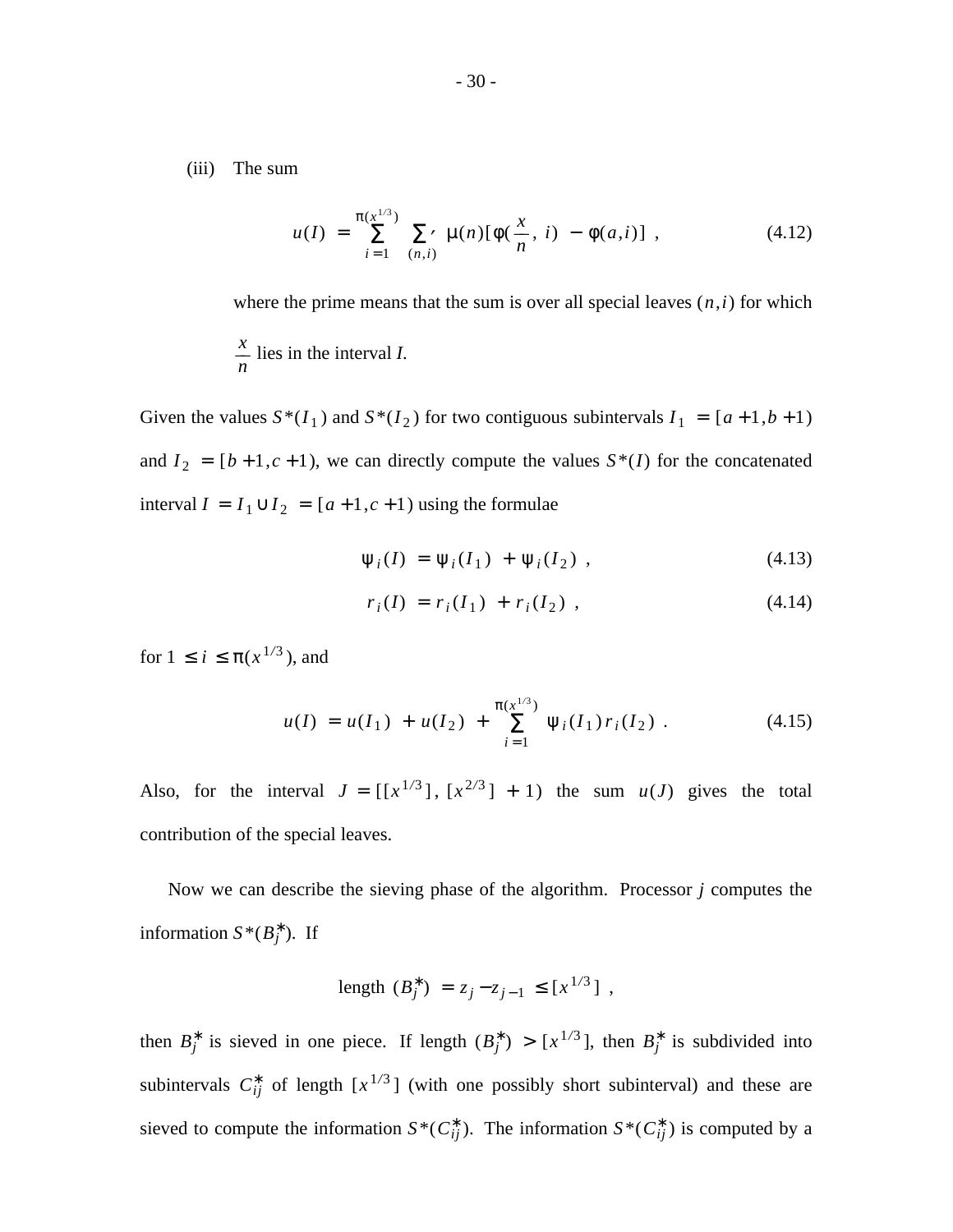method like that of Algorithm  $\phi$  described in Section 3; the modifications needed are described below. By sieving the intervals  $C_{ij}^*$  in increasing order, we may calculate  $S^*(C_{1j}^* \cup ... \cup C_{ij}^*)$  after the *i*th subinterval is sieved, using the previously calculated data  $S^*(C_{1j}^* \cup ... \cup C_{(i-1)j}^*)$  and the just computed  $S^*(C_{ij}^*)$  using (4.13)-(4.15). After the last subinterval  $C_{ij}$  is sieved, the calculated data is  $S^*(B_j^*)$ .

To compute the information  $S^*(I)$  for an interval  $I = [a+1,b+1)$ , we use the same data structure and formulae  $(3.4)-(3.14)$  as in Algorithm  $\phi$ , with the following modifications. We create an array of accumulators  $\{v_i: 1 \le i \le \pi(x^{1/3})\}\)$ . Just after the interval *I* is sieved by the  $(i + 1)$ -st prime  $p_{i+1}$ , we search for special leaves  $(n,i)$  having *n n z n*  $\frac{x}{n}$   $\in$  *I*, where *n* = *n*<sup>\*</sup>*p*<sub>*i*+1</sub></sub>, and for each leaf found we add  $\mu(n) = -\mu(n^*)$  to the accumulator  $v_i$ . We locate all such special leaves by finding exactly those  $n^*$  in the interval

$$
J_i(I) = \left[ \frac{x}{(b+1)p_{i+1}}, \frac{x}{(a+1)p_{i+1}} \right] \cap [1, [x^{1/3}]] \tag{4.16}
$$

which have  $f(n^*) > p_{i+1}$  and  $\mu(n^*) \neq 0$ . After all these special leaves are found, the value of  $v_i$  is  $r_i(I)$ . To compute  $u(I)$  we use an accumulator to which, after sieving by  $p_{i+1}$ , we add the sum

$$
\Delta_i = \sum_{(n,i)} \mu(n) \left[ \phi(\frac{x}{n}, i) - \phi(a,i) \right]
$$
 (4.17)

where the prime indicates this sum is over all special leaves  $(n,i)$  with *n*  $\frac{x}{-} \in I$ . (Here *i* is held fixed.) To compute the inner sum in  $(4.17)$  we use a modified form of  $(3.10)$ , which is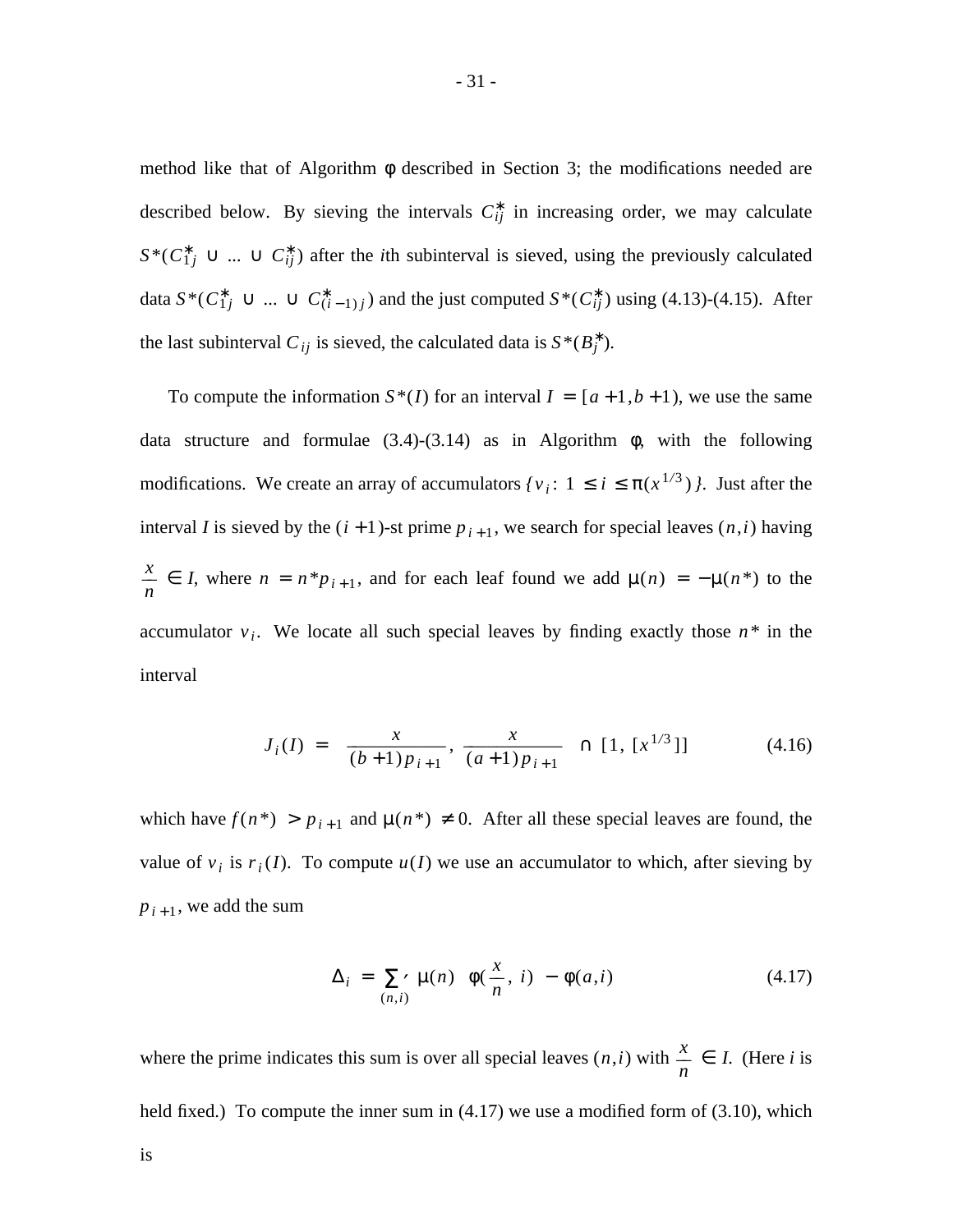$$
\phi(y,i) - \phi(a,i) = \sum_{r=1}^{M} a \left| e_r, 1 + \sum_{s>r} 2^{e_s - e_r} \right| \tag{4.18}
$$

where  $e_1 > ... > e_m \ge 0$  are the exponents in the binary expansion of  $y - a$ .

In the *accumulation phase*, the information  $S^*(B_j^*)$  for  $1 \le j \le M$  is combined to compute  $S^*(J)$  where  $J = [[x^{1/3}], [x^{2/3}] + 1)$ . Since combining the information  $S^*(I)$  from two continguous intervals requires on the order of  $x^{1/3}$  arithmetic operations (see  $(4.15)$ ) we cannot use the sequential method of Algorithm Parallel  $P_2$ . Instead we combine intervals using a binary tree structure. We define

$$
I_i^{(0)} = B_i^*, \t 1 \le i \le M
$$
  

$$
I_i^{(j)} = \bigcup_{(i-1)2^j + 1 \le k \le i2^j} B_k^*, \t 1 \le i \le \lceil \frac{M}{2^j} \rceil
$$

At step 0 we have  $S^*(I_i^{(0)})$  stored in processor *i*. At step *j* the values in processors  $2i - 1$ and 2*i* are combined and sent to processor *i*, for  $1 \le i \le$  $\frac{M}{2^{j+1}}$ . If  $m_j = \lceil$  $\frac{M}{2^j}$  is odd, then the information in processor  $m_j$  is sent unchanged to processor 2  $\frac{m_j+1}{2}$ . After  $\lceil \log_2 M \rceil + 1$  such steps we have computed  $S^*(J)$  in processor 1. The contribution  $S_2$ of the special leaves is given in terms of  $S^*(J)$  by

$$
S_2 = u(J) .
$$

Finally we compute

$$
\phi(x, [x^{1/3}]) = S_1 + S_2 . \square
$$

Lemma 4.2. Algorithm Parallel  $\phi$  using M parallel RAM processors with  $M \leq x^{1/3}$ *computes*  $\phi(x, [x^{1/3}])$  *using*  $O(M^{-1}x^{2/3+\epsilon})$  *arithmetic operations on each processor*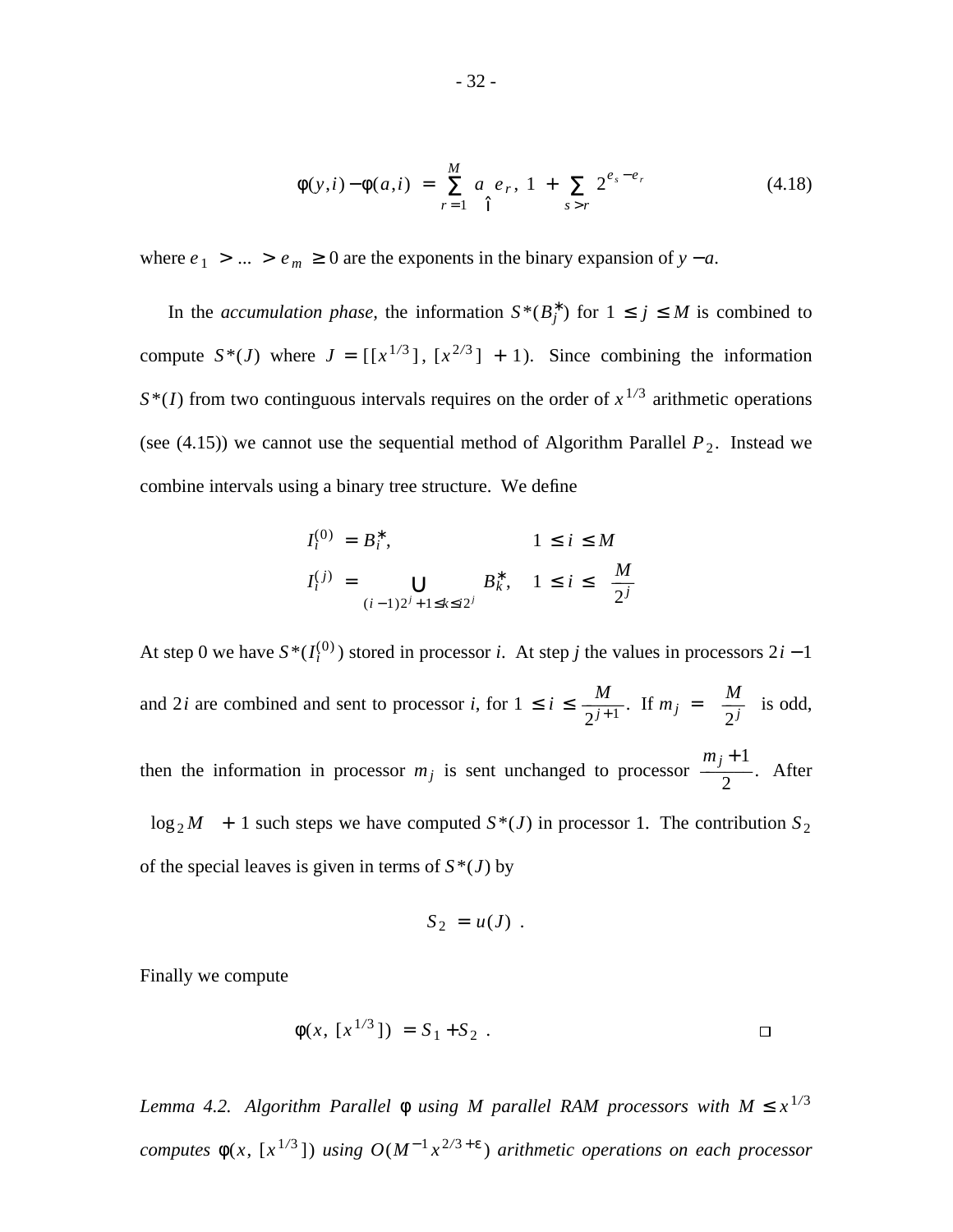*and O*(*x* <sup>1</sup>*/*<sup>3</sup> + ε ) *storage locations on each processor, using words of length at most*  $\lceil \log_2 x \rceil + 1 \text{ bits.}$ 

*Proof.* We first verify that Algorithm Parallel  $\phi$  is correct. The main thing that requires checking is that the initialization phase divides  $J = [[x^{1/3}], [x^{2/3}] + 1)$  into at most *M* subintervals. To see this, let *K* be the number of such subintervals. According to (4.8), at least *K* − 1 of these subintervals *I* satisfy

$$
C_S(I) + C_L(I) > \frac{2x^{2/3}}{M}.
$$

Now using (4.7) and the additivity of the functions  $C<sub>S</sub>$  and  $C<sub>L</sub>$  on disjoint intervals, we have

$$
2x^{2/3} \ge C_S(J) + C_L(J)
$$
  
=  $\sum_{j=1}^K [C_S(B_j^*) + C_L(B_j^*)] > 2x^{2/3} \left[ \frac{K-1}{M} \right].$ 

Hence  $K - 1 \leq M - 1$  and  $K \leq M$  follows.

It is easily checked that the running time of Algorithm Parallel  $\phi$  requires  $O(x^{1/3+\epsilon})$ arithmetic operations using at most  $O(x^{1/3+\epsilon})$  locations on a single processor to complete the Initialization and Accumulation phases of the algorithm. Note here that since there are  $\leq x^{1/3}$  processors, the  $z_i$  can be computed sequentially using (4.10) in  $O(x^{1/3+\epsilon})$  arithmetic operations in the Initialization Phase. Also note that the assumption concerning the simultaneous transfer of information between processors (described just before the statement of Theorem B) is used in obtaining the  $O(x^{1/3+\epsilon})$ arithmetic operations bound for the Accumulation phase.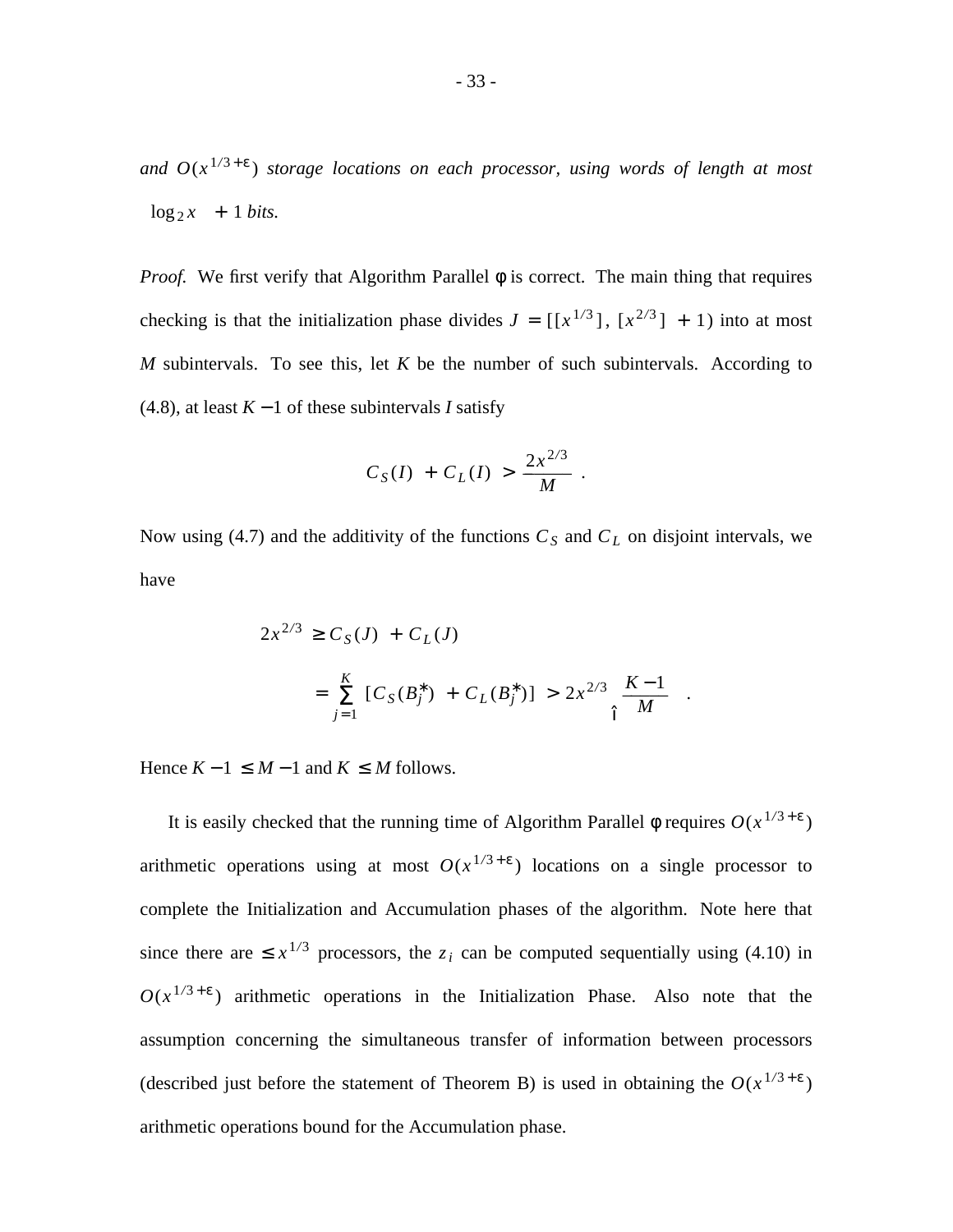It remains to examine the sieving phase of the algorithm. We first observe that for any interval *B<sup>j</sup>* ,

$$
\text{MAX}(C_S(B_j), C_L(B_j)) < \frac{2x^{2/3}}{M} + 2x^{1/3} \tag{4.19}
$$

This inequality follows from the fact that  $z_j$  was chosen to be the smallest integer satisfying (4.8), and that  $C<sub>S</sub>$  and  $C<sub>L</sub>$  are additive on disjoint intervals, and that for any interval  $I = [z, z+1)$  with  $z \geq [x^{1/3}]$  one has

$$
MAX(C_S(I), C_L(I)) \le 2x^{1/3}
$$
.

Second, we observe that the main contributions to the running time of each processor in the sieving phase come from the sieving operations and the special leaf computations. The sieving operations on an interval *I* require  $O(C_S(I)x^{\epsilon} + x^{1/3+\epsilon})$  arithmetic operations and the special leaf operations require  $O(C_L(I)x^{\epsilon} + x^{1/3+\epsilon})$  arithmetic operations. For the special leaf operations case this bound arises from the total length of the intervals  $J_i(I)$  searched in (4.16). The time spent computing  $S^*(B_j)$  from the data  $S^*(C^*_{ij})$  is also at most  $O(C_L(I)x^{\varepsilon})$  arithmetic operations. Finally the bound of  $O(x^{1/3+\epsilon})$  storage locations follows by observing that all intervals sieved are of length  $\leq [x^{1/3}]$ .

*Proof of Theorem B.* This is immediate from Lemma 4.1 and Lemma 4.2. □

#### **5. Practical Modifications of the Extended Meissel-Lehmer Method**

Efficient implementation of the Extended-Meissel Lehmer method requires some modifications to the algorithm presented in Section 3. These modifications are in the area of changing the sieving limit slightly to gain a factor of  $\log^2 x$  in speed and of changing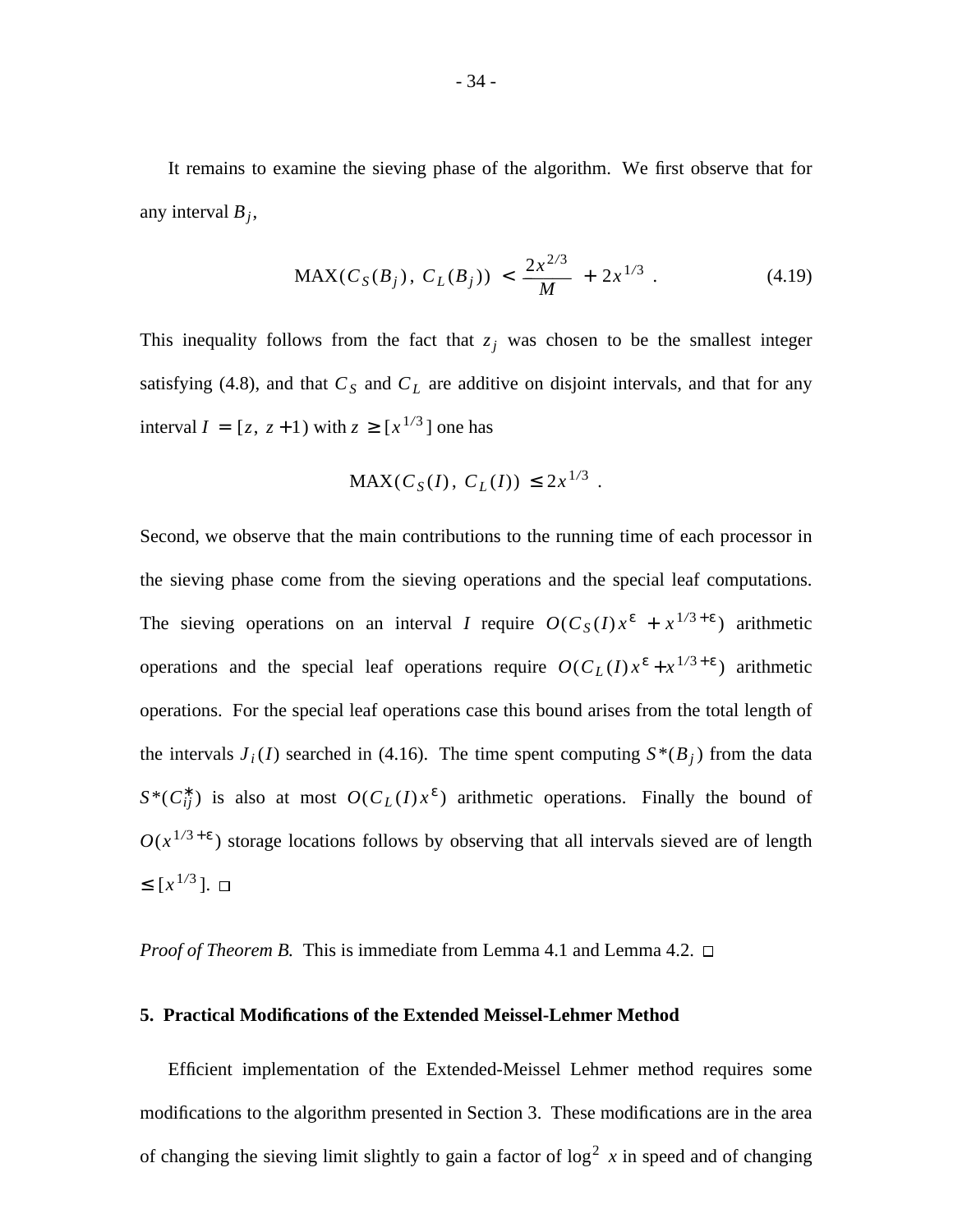the method of finding the special leaves contained in a given interval, to gain an additional factor of log *x*.

In order to save space in the tables computed, as well as time in the actual sieving, *Truncation rule T* is modified to:

*Truncation rule T'. Do not split a node labelled* ± φ( *n*  $\frac{x}{x}$ , *b*) *if either of the following holds.*

- (i)  $b = k$  and  $n \leq y$ .
- (ii)  $n > y$ .

Here *y* is some parameter,  $x^{2/5} \ge y \ge x^{1/3}$ , and *k* is some small integer (taken in the actual implementation to be 5).

In order to find a good choice of *y*, it is necessary to get a good asymptotic formula for the number of special leaves. More precisely, if the sieving limit is taken to be of the form  $x/y$ , then the number of special leaves is the cardinality of the set

$$
\{n \mid n > y, \frac{n}{\delta(n)} \le y \},
$$

where *n* is square-free, not prime, and not divisible by primes  $p_k$ , and  $\delta(n)$  denotes the smallest prime factor of *n*. A simple upper bound for the cardinality of this set is  $y\pi(y)$ , which is asymptotic to  $y^2$ /log *y*. However, we have the following: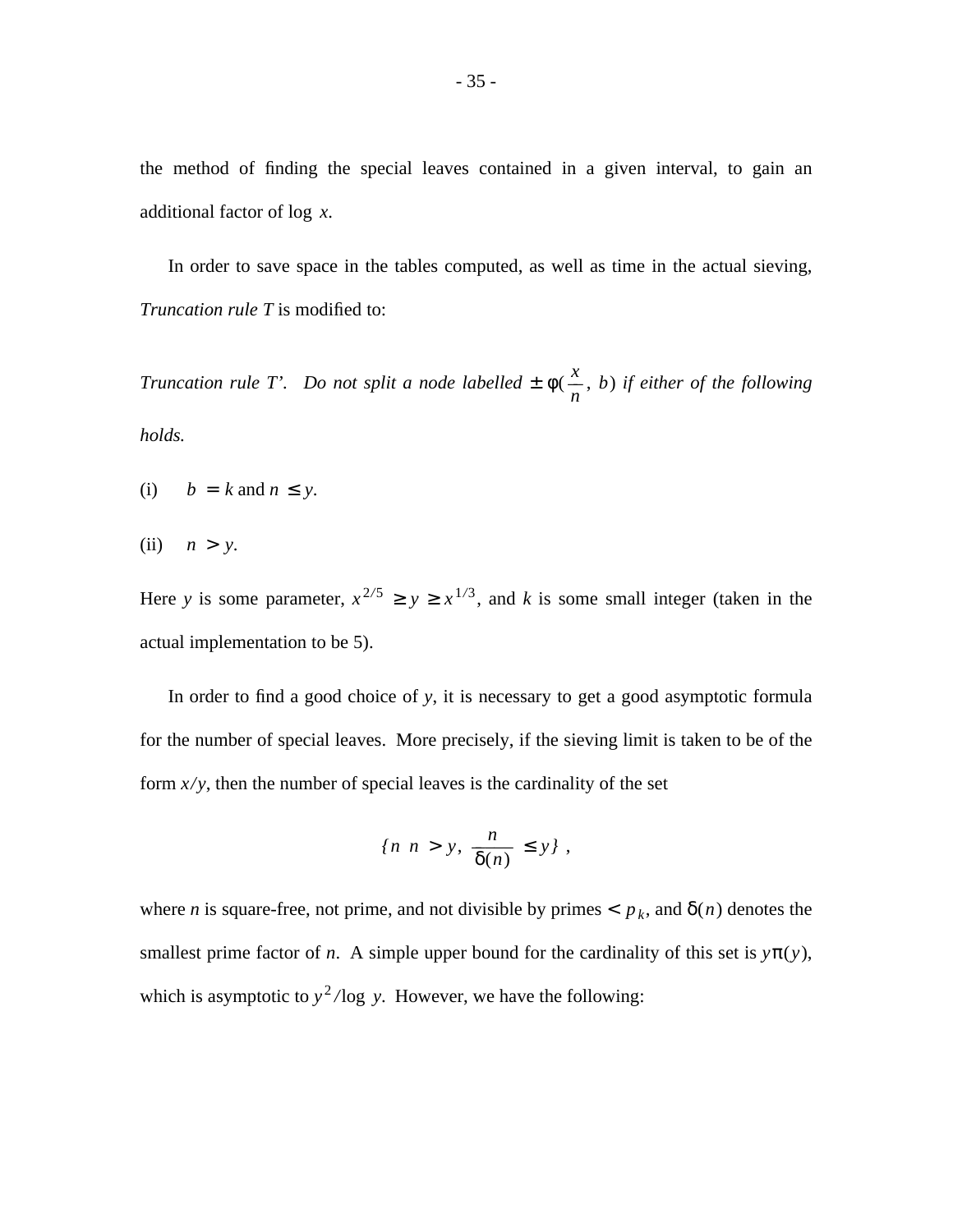*Lemma 5.1 The number of special leaves is*

$$
\frac{1}{2} \pi(y)^2 + O(\frac{y^{3/2}}{\log y}) \ .
$$

*Proof.* We can divide the special leaves  $x/n$  into two classes: Those for which  $\delta(n) < \sqrt[n]{y}$  and those for which  $\delta(n) \ge \sqrt[n]{y}$ . The cardinality of the former set is  $\leq y\pi(\sqrt{y})$  which is  $O(y^{3/2}/\log y)$  because there are only  $\pi(\sqrt{y})$  possible choices for δ(*n*). The cardinality of the latter set is exactly  $1/2(\pi(y) - \pi(\sqrt{y)}) (\pi(y) - \pi(\sqrt{y}) - 1)$ because in that case we must have  $n = pq$  where  $\sqrt{y} \leq p < q$ . These two facts give the result.

*Finding the sieving limit.* We use the above formula to find the best sieving limit. The special leaves  $x/n$  maybe divided into four classes:

- (1) Those leaves for which  $x^{1/3} < \delta(n) \leq y$ .
- (2) Those leaves for which  $\sqrt{x/y} < \delta(n) \leq x^{1/3}$ .
- (3) Those leaves for which  $x/y^2 < \delta(n) \le \sqrt{\sqrt{x/y}}$ .
- (4) Those leaves for which  $\delta(n) \leq x/y^2$ .

The contribution of each of the leaves in class (1) is 1, because in that case we have  $n = pq$ , where  $q > p > x^{1/3}$  and so  $x/(pq) < x^{1/3} < p$ . The exact number of leaves in class (1) is

$$
\frac{(\pi(y)-\pi(x^{1/3}))(\pi(y)-\pi(x^{1/3})-1)}{2},
$$

which is also their total contribution. It takes constant time to calculate this. Each of the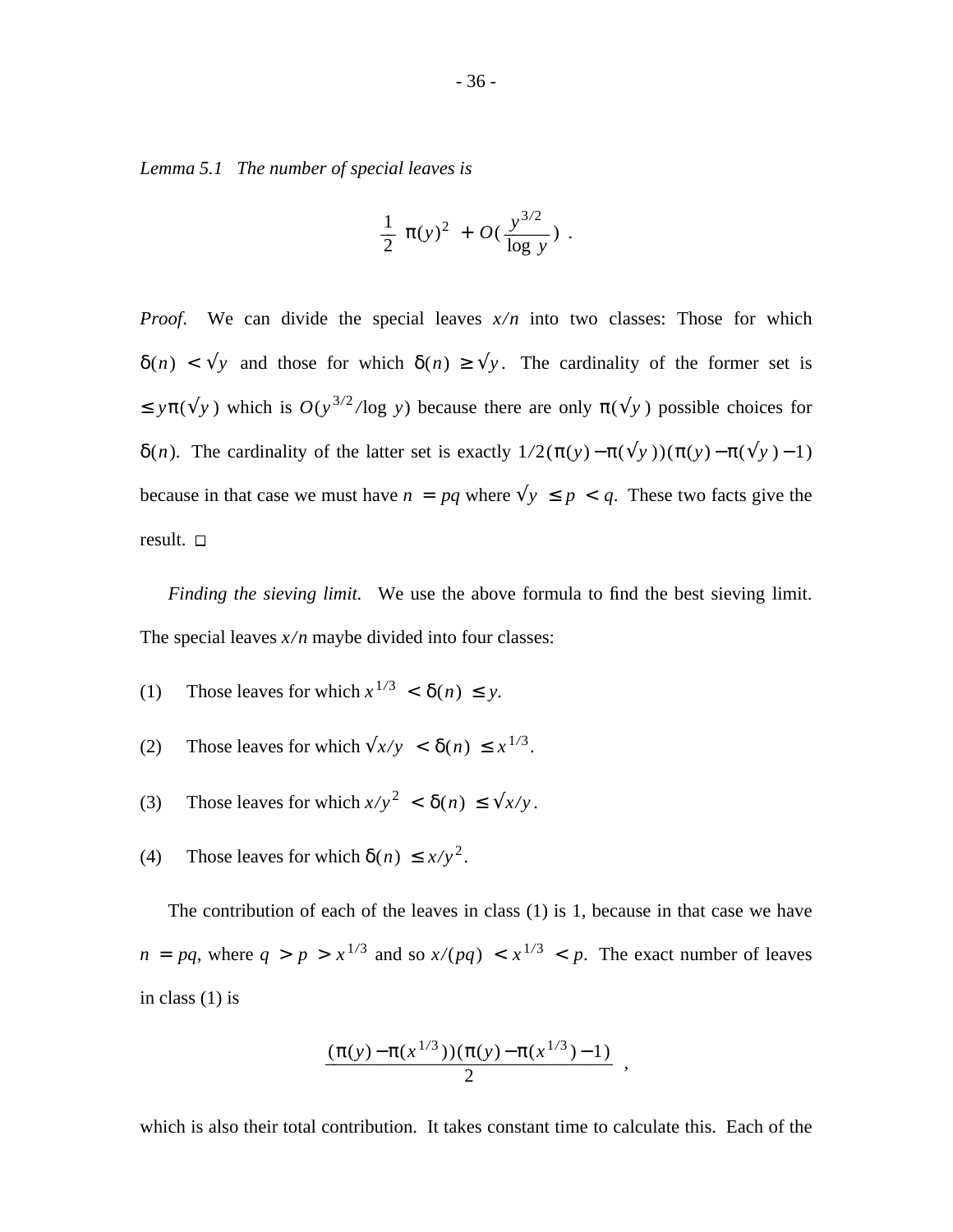leaves in class (2) is also of the form  $x/(pq)$ . If  $q > x/p^2$  then  $x/(pq) < p$ , so the contribution of such a leaf is 1. We call such a leaf *trivial*. The number of such leaves is

$$
\sum_{p} \left\{ \pi(y) - \pi\left(\frac{x}{p^2}\right) \right\} ,
$$

where the sum is over primes  $p$ ,  $\sqrt{x/y} < p < x^{1/3}$ . This number is also their contribution. This sum takes time  $O(x^{1/3})$  to calculate, once we have tabulated  $\pi(m)$  for *m* ≤ *y*. All of the other leaves in class (2) satisfy  $\sqrt{y}$  ≤  $p$  ≤  $x/(pq)$  ≤  $p^2$ , so we have

$$
\phi(x/(pq), \pi(p)-1) = 1 + \pi(x/pq) - \pi(p) + 1.
$$

We now derive a bound for the number of such leaves.

If  $e^{m-1}\sqrt{x/y} < p \leq e^m \sqrt{x/y}$ , then the number of *q* such that  $p < q < x/p^2$  is  $O(y/(e^{2m-2}\log x))$ , so the total number of pairs  $(p, q)$  is  $O(\sqrt{xy}/(e^{m-2}\log^2 x))$ . Summing over all *m* gives  $O(\sqrt{xy/\log^2 x})$  nontrivial leaves in class (2). We may evaluate each of the leaves in class (2) in constant time after doing  $O(y \log \log x)$ preprocessing required to tabulate the values of  $\pi(m)$  for  $m \leq y$ .

A leaf in class (3) is of the form  $x/(pq)$  because  $p > x/y^2 \ge \sqrt{y}$ . If a leaf  $x/(pq)$  in class (3) satisfies  $q \ge x/(yp)$ , then  $x/(pq) \le y \le p^2$ . We call such a leaf *easy*. A leaf in class (3) which is not easy is *hard*. Each easy leaf maybe evaluated in constant time as can each of those in class (2). The number of such leaves is  $O(\sqrt{xy/\log^2 x})$ . We derive a bound for the number of hard leaves. If  $e^{m-1}x/y^2 < p \le e^m x/y^2$ , then the number of q such that  $p < q < x/(yp)$  is  $O(y/(e^{m-1} \log x))$ . So the total number of pairs  $(p, q)$  is  $O(x/(y \log^2 x))$ . For leaves of class (3) we have that  $m \leq 1/2 \log (y^3/x)$ . So the total number of leaves in question is  $O((x \log (y^3/x))/(y \log^2 x))$ .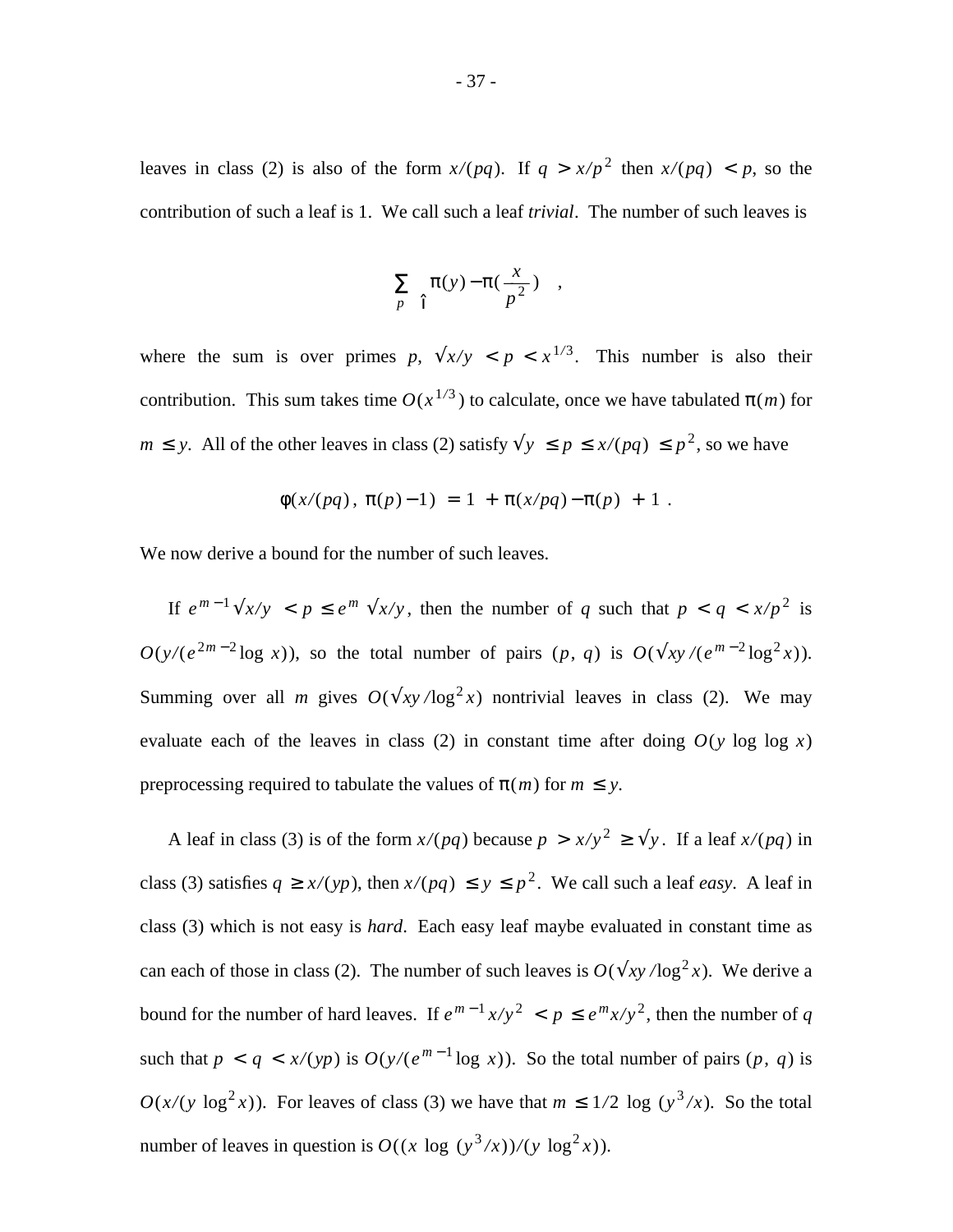The number of leaves in class (4) is  $O(x/(y \log^2 x))$ .

The total amount of work done in the algorithm is

$$
O(\frac{x}{y} \log \frac{x}{y}) ,
$$

for the sieving,  $O(\sqrt{x} \log \log x)$  for the finding the primes  $\leq \sqrt{x}$  in algorithm  $P_2$ , and  $O(x \log \log x + (\log (y^3/x))(x/y)/\log x + \sqrt{xy/\log^2 x}$  for the calculation of the leaf sums. The first term is negligible, and the second is always dominated by the total sieving cost. We choose  $y = cx^{1/3} \log^2 x$  which balances the sieving and calculating special leaves, giving time  $O(x^{2/3}/\log x)$ . (In the actual implementation, a good value of the constant *c* was determined empirically.) It is also necessary to account for the time spent in actually finding the special leaves. We show below that using the proper data structure, this is

$$
O(\sqrt{xy/\log^2 x} + Iy/\log x) ,
$$

where *I* is the number of intervals sieved. Thus, with the above choice of *y* we must have  $I = O(x^{1/3}/\log^2 x)$ . This is satisfied if we take equal-sized intervals of length  $x^{1/3}$  or greater.

*Finding the special leaves.* In order to find the special leaves in the above quoted time, we calculate for each prime  $p_k \leq \sqrt{y}$  two parallel tables  $A_k$  and  $M_k$ . The value of *A*<sub>*k*</sub>(*j*) is the *j*-th square-free  $n \leq y$  such that  $\delta(n) = p_k$ . The value of  $M_k(j)$  is  $\mu(A_k(j))$ . For each prime  $p_k \leq \sqrt{y}$  we store a table called  $N_k$  such that  $l = N_k(j)$ satisfies  $A_k(l-1) < j \neq A_k(l)$ . Clearly, these tables may be computed in time  $O(y \log x)$  and take up space  $O(y \log \log x)$ .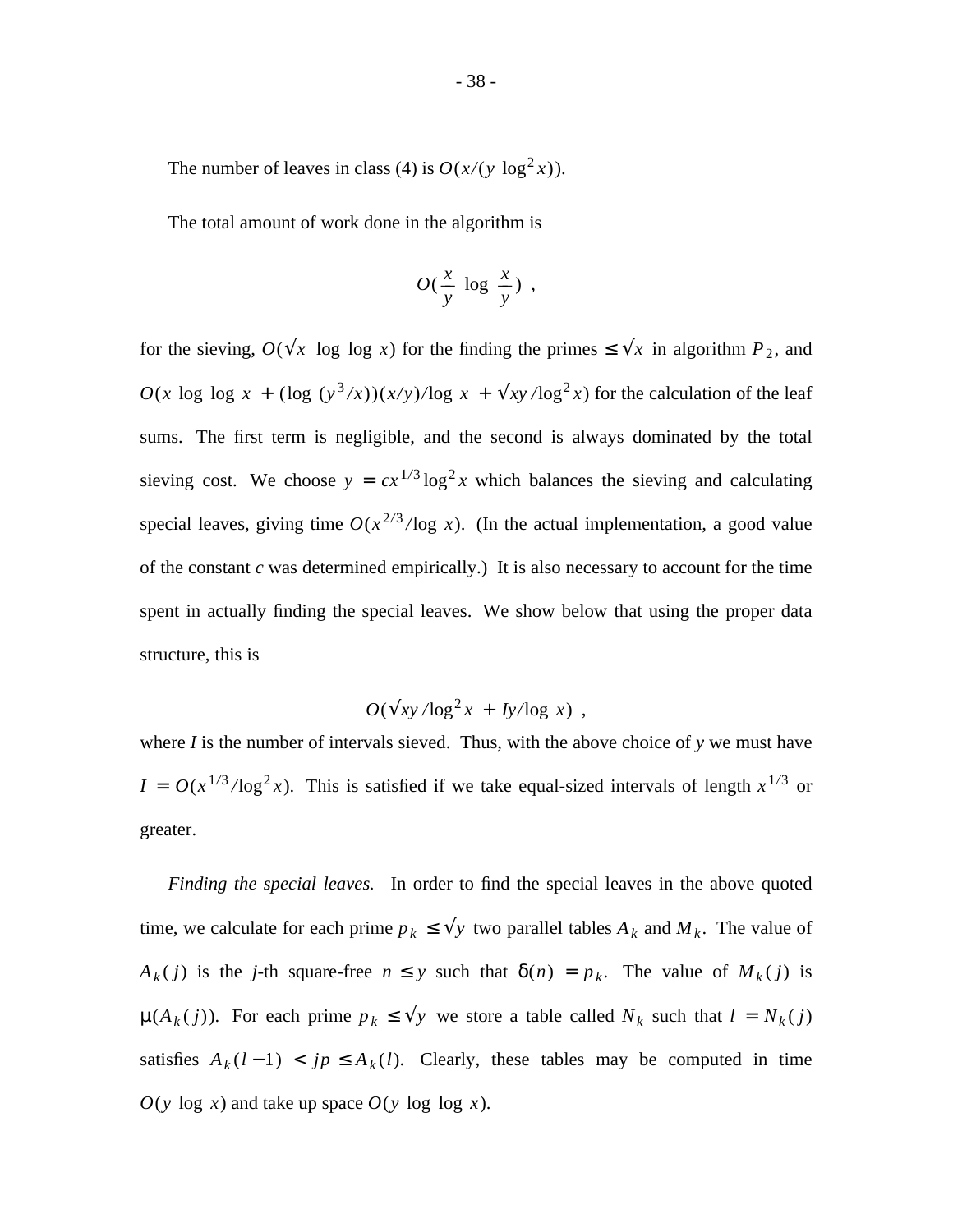To find all special  $n \in [a, b)$  we use these two tables together with the procedure in Figure 1. By using these tables one can find each special leaf  $x/n \in [a, b)$  in a constant time, plus a constant time for each interval and each pair  $(p, q)$ ,  $p < q < \sqrt{y}$ , which gives time  $O(\pi(\sqrt{y})^2)$ , plus the time to find the

\_\_\_\_\_\_\_\_\_\_\_\_\_\_\_\_\_\_\_\_\_\_\_\_\_\_\_\_\_\_\_\_\_\_\_

$$
\begin{bmatrix}\n\text{for} & i: &= k \text{ to } \pi(\sqrt[4]{y}) \text{ do} \\
\text{for} & j: &= i + 1 \text{ to } \pi(\sqrt[4]{y}) \text{ do} \\
l: &= N_j([(a-1)/p_j + 1]) \\
\text{while } A_j(l) \le b/p_i \\
p_iA_j(l) \text{ is a special leaf} \\
l: &= l + 1 \\
\text{and} \\
\text{for} & i: &= \pi(\sqrt[4]{y}) \text{ to } \pi(y) \\
l: &= \text{nextprime}[(a/p_i]) \\
\text{while } p_l \le b/p_i \\
p_i p_l \text{ is a special leaf} \\
l: &= l + 1 \\
\text{Figure 1: Computing special leaves}\n\end{bmatrix}
$$

special leaves of the form  $x/(pq)$ , which takes  $O(\pi(y))$  time per interval, in overhead.

*Calculating*  $P_2(x, a)$ . The sieving done in calculating the contributions for the special leaves can also be used to compute  $P_2(x, a)$ . The algorithm  $P_2$  may be interleaved with the running of algorithm  $\phi$  to avoid doing the sieving twice.

*Remarks*. The dominant time in the sieving is contributed by the time that it takes to delete the non-primes. Thus, if we choose  $k > 0$  we can get a speedup of a factor of  $r_k$ by storing only the residue classes mod  $P_k$  which are not divisible by the first  $k$  primes.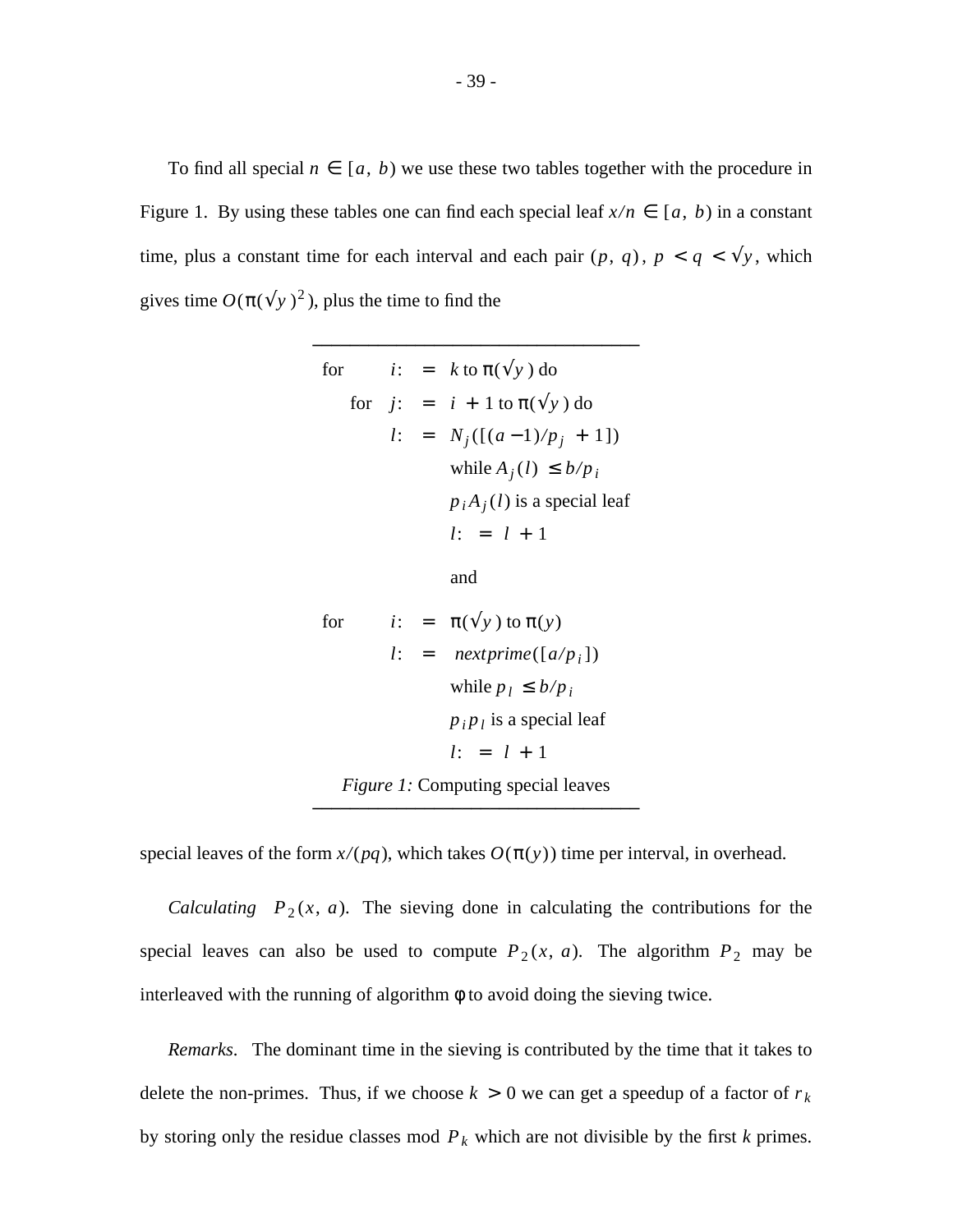This, in essence, pre-computes the first *k* stages of the sieving. It does, however, slow down the accesses to the individual elements of the sieve. In the balance, though, it seems to be a big gain. In the program described below, changing *k* from 0 to 5 resulted in a speedup of 25 percent.

### **6. Computational Results**

The second author implemented a version of the Extended Meissel-Lehmer method on an IBM/370 3081 Model *K*, using the modified algorithm described in Section 5.

The programs implementing the algorithm were all written in PL8 [2], a high-level systems programming language with a highly optimizing compiler written at IBM Research. There are tremendous benefits involved in implementing this algorithm in a higher level language. This allowed different strategies to be tried in the algorithm with relative case, compared to an assembly language program. Optimizing various program parameters led to a five-fold speedup of the original version of the program.

The analysis of Section 5 assumed that all arithmetic operations take constant time. For the actual program this is a reasonable approximation. All arithmetic was done using 32 bit integers when possible, otherwise it was done in floating point, which on the IBM/370 is capable of representing integers up to  $2^{56} - 1$  exactly. We show below that all intermediate results for  $x \le 4 \times 10^{16}$  satisfy this bound.

Fix a parameter *k* and define  $P_k = p_1 p_2 ... p_k$  and  $r_k = (1 - 1/p_1)(1 - 1/p_2)...$  $(1 - 1/p_k)$ ,  $s_k = (6/\pi^2) / ((1 + 1/p_1) ... (1 + 1/p_k))$ . Note that  $s_k \le r_k$ .

*The ordinary leaves.* The contribution of the ordinary leaves is  $N(y)$ , where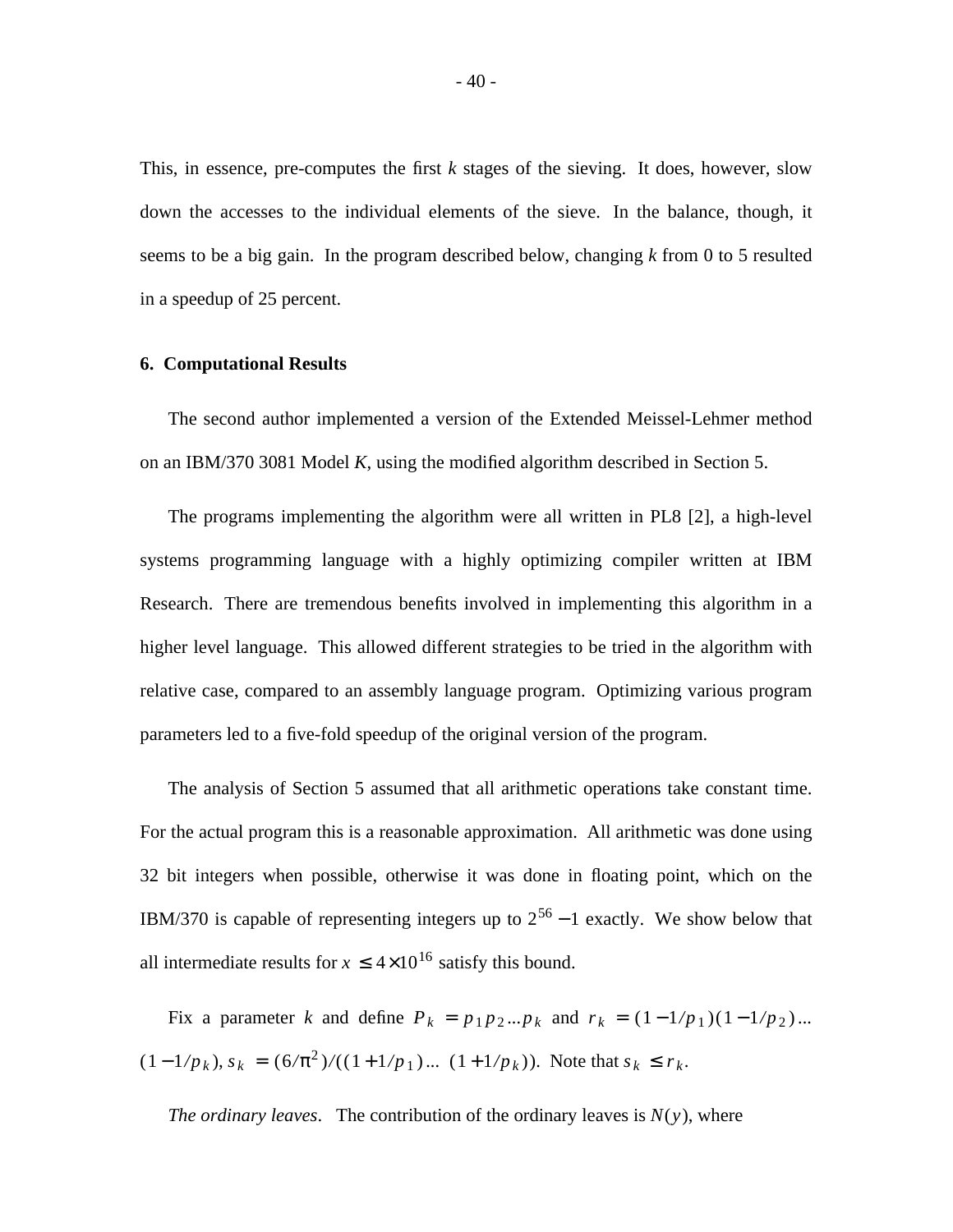$$
N(z) = \sum_{n} \mu(n) \phi(\frac{x}{n}, k)
$$

and *n* ranges over all square-free integers  $\le z$  not divisible by the first *k* primes. We have

$$
N(z) = x\phi(P_k) \sum_{n \leq z} \frac{\mu(n)}{P_k n} + \sum_{n \leq z} \mu(n) \left\{ \frac{x}{P_k n} \right\} + \sum_{n \leq z} \mu(n) \phi(\frac{x}{n} \mod P_k, k).
$$

If we calculate the sum in order then any intermediate result is bounded by  $r_k x + (1 + \phi(P_k)) y$  (cf. [8], p. 582). When  $x = 4 \times 10^{16}$  and  $k = 5$  this is bounded by  $0.85 \times 10^{16}$ .

*The special leaves*. The contribution of the special leaves is

$$
\sum_{n} \mu(n) \phi(\frac{x}{n}, \pi(\delta(n)) - 1) ,
$$

where the sum is taken over all special *n*. Now we have

$$
\phi(\frac{x}{n}, r) = \left[\frac{x}{P_r n}\right] \phi(P_r) + \phi(\left[\frac{x}{n}\right] \bmod P_r, r) ,
$$

where  $r = \pi(\delta(n)) - 1$ . So if  $\delta(n) > p_{k+1}$ , then the contribution of this *n* is  $\leq (x/n) r_k + 2\phi(P_k)$ . Hence any intermediate sum is bounded by

$$
\sum_{n} (r_k \frac{x}{n} + 2\phi(P_k)) \tag{6.1}
$$

where the sum is taken over all square-free  $n \in [x^{1/3}, x^{2/3})$  not divisible by primes  $\leq p_k$ . If we denote by  $Q_k(x)$  the number of such integers  $\leq x$ , then, by Landau ([8], pp. 633-636) we have

$$
Q_k(x) = s_k x + R(x) ,
$$

and  $|R(x)| \leq \phi(P_k) \sqrt{x}$ . The sum may be written as a Stieltjes integral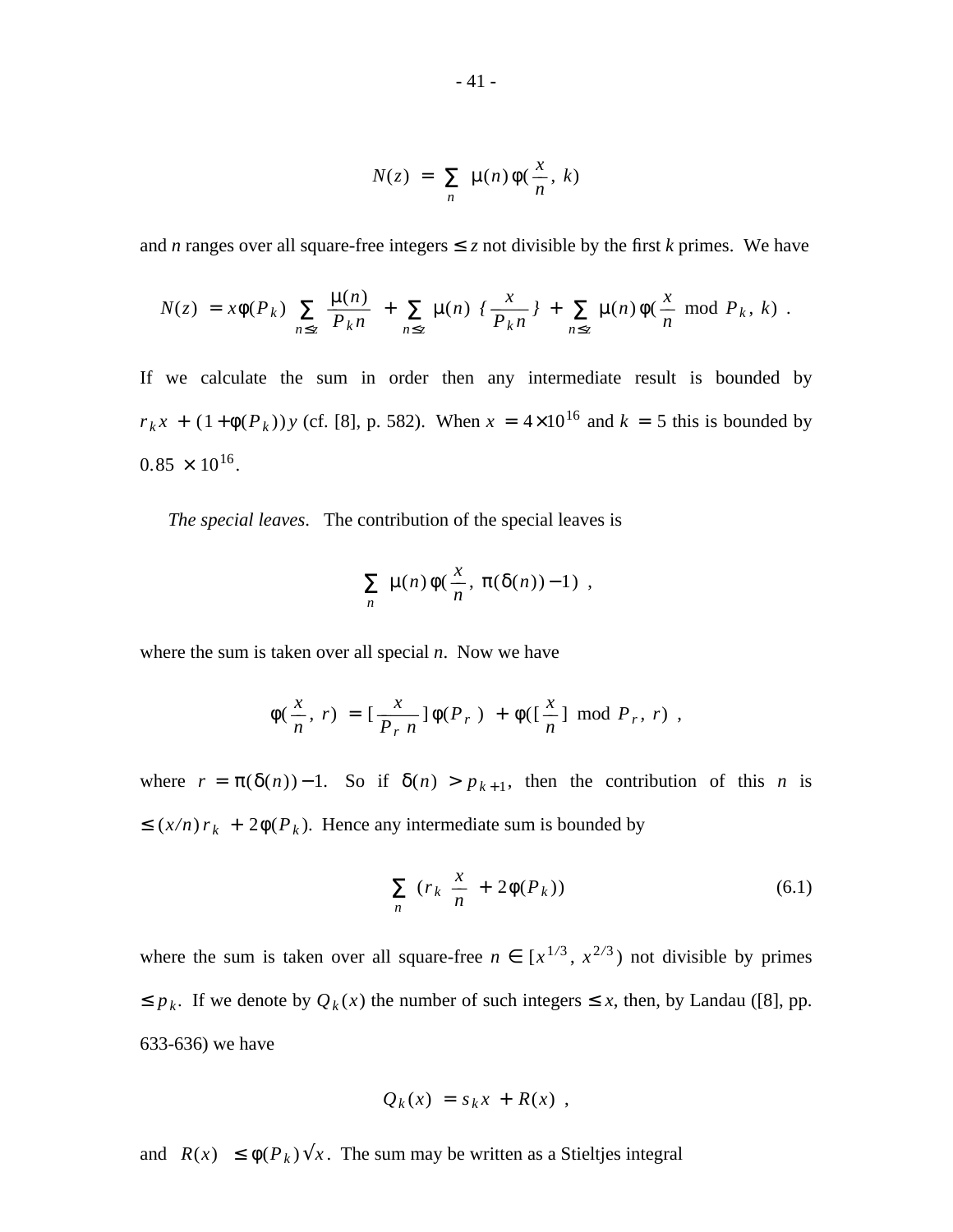$$
\int_{x^{1/3}}^{x^{2/3}} (r_k \frac{x}{t} + 2\phi(P_k)) dQ_k(t) .
$$

Using the above expression for  $Q_k$  and integration by parts we find that the sum in equation (1) is bounded by  $(1/3) r_k^2 x \log x + 2\phi(P_k) x^{2/3} + r_k \phi(P_k) x^{5/6}$ . When  $x = 4 \times 10^{16}$  and  $k = 5$  this is bounded by 2.2  $\times$  10<sup>16</sup>.

*Numerical results*. The program was run on selected values of x up to  $4\times10^{16}$ . Some of the results are presented in Table 1. That table also includes the discrepancies between  $\pi(x)$  and  $Li(x) = \int_0^{\pi}$ *x* ln *t*  $\frac{dt}{dt}$ , where the integral is to be regarded as the Cauchy principal value, and between  $\pi(x)$  and Riemann's approximation to  $\pi(x)$ ,

$$
R(x) = \sum_{n=1}^{\infty} \frac{\mu(n)}{n} Li(x^{1/n}),
$$

and timing information.

A major surprise is that J. Bohman's value [3] for  $\pi(10^{13})$  turns out to be too small by 941. We checked our computations of  $\pi(10^{13})$  in several ways. First, we checked that the program computed values of  $\pi(x)$  that agreed with existing tables for values of x smaller than  $10^{13}$ . Second, the value of  $\pi(10^{13})$  was computed several times using different sieving limits, in which case the intermediate terms summing to  $\pi(10^{13})$  are different for each different sieving limit. Third, we computed  $\pi (10^{13} + 10^5)$  and sieved the interval  $[10^{13}, 10^{13} + 10^5]$  to locate all primes in it, using this to get a check on the computation for  $\pi(10^{13})$ . Similarly we checked all the other values of  $\pi(x)$  in the table by also computing  $\pi(x + 10^5)$  and sieving the interval [x, x + 10<sup>5</sup>]. (The other values in Bohman's [3] table agree with ours.) Our computation of  $\pi(10^{13})$  took approximately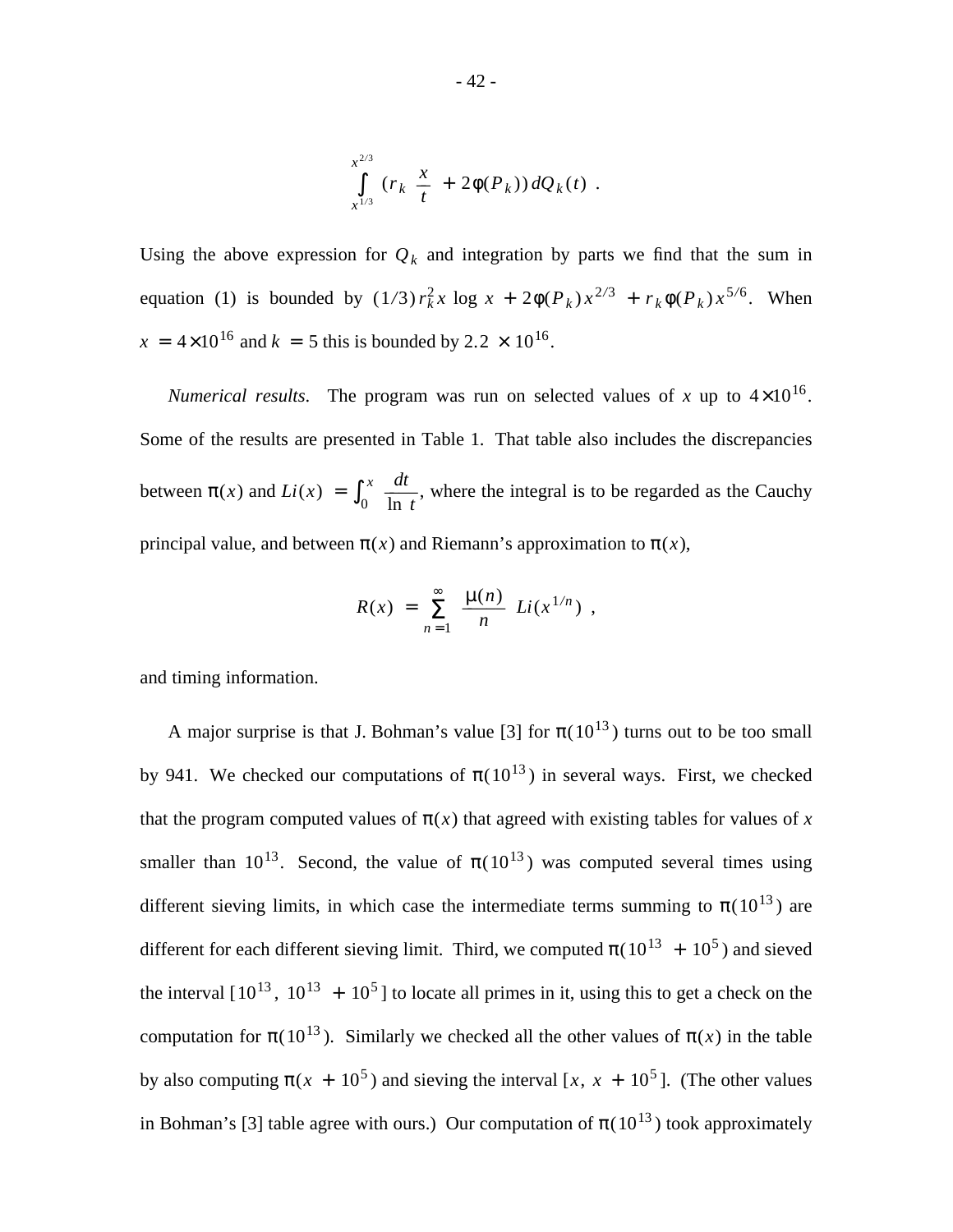9 minutes, which is about 30 times less than Bohman's computation [3]. Since the IBM 3081 Model K computer is generally thought to be 5 to 7 times faster than Bohman's machine, our algorithm seems to be about 5 times faster than Bohman's at  $x = 10^{13}$ , and we expect the disparity to grow rapidly for larger *x*.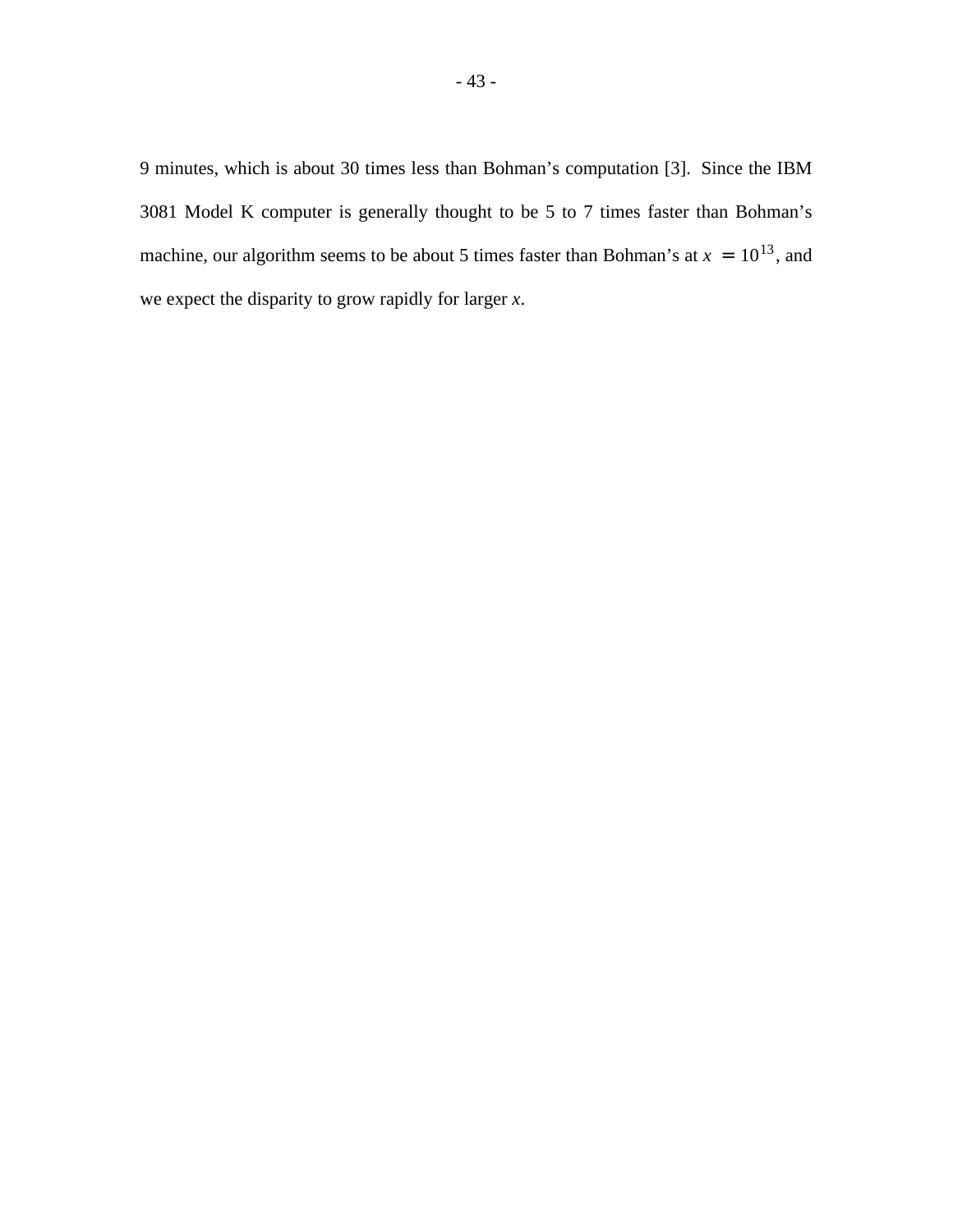| $\chi$             | $\pi(x)$                | $Li(x) - \pi(x)$ | $R(x)-\pi(x)$ | Time (minutes) |
|--------------------|-------------------------|------------------|---------------|----------------|
| $10^{12}$          | 37,607,912,018          | 38,263           | $-1,476$      | $\overline{2}$ |
| $2{\times}10^{12}$ | 73,301,896,139          | 48,195           | $-6,432$      | $\overline{3}$ |
| $3 \times 10^{12}$ | 108,340,298,703         | 80,927           | 15,096        | $\overline{4}$ |
| $4 \times 10^{12}$ | 142,966,208,126         | 61,848           | $-13,314$     | 5              |
| $5 \times 10^{12}$ | 177,291,661,649         | 72,126           | $-11,182$     | 6              |
| $6 \times 10^{12}$ | 211,381,427,039         | 99,289           | 8,669         | $\overline{7}$ |
| $7 \times 10^{12}$ | 245,277,688,804         | 110,790          | 13,484        | $\overline{7}$ |
| $8\times10^{12}$   | 279,010,070,811         | 79,478           | $-24,020$     | 8              |
| $9 \times 10^{12}$ | 312,600,354,108         | 127,831          | 18,542        | 8              |
| $10^{13}$          | 346,065,536,839         | 108,971          | $-5,773$      | 9              |
| $2\times10^{13}$   | 675,895,909,271         | 170,356          | 12,194        | 14             |
| $3 \times 10^{13}$ | 1,000,121,668,853       | 157,353          | $-33,533$     | 18             |
| $4 \times 10^{13}$ | 1,320,811,971,702       | 221,646          | 3,483         | 22             |
| $5 \times 10^{13}$ | 1,638,923,764,567       | 253,033          | 11,037        | 25             |
| $6 \times 10^{13}$ | 1,955,010,428,258       | 323,908          | 60,505        | 28             |
| $7 \times 10^{13}$ | 2,269,432,871,304       | 197,552          | $-85,431$     | 31             |
| $8 \times 10^{13}$ | 2,582,444,113,487       | 327,644          | 26,520        | 34             |
| $9 \times 10^{13}$ | 2,894,232,250,783       | 348,266          | 30,170        | 36             |
| $10^{14}$          | 3,204,941,750,802       | 314,890          | $-19,200$     | 39             |
| $2 \times 10^{14}$ | 6,270,424,651,315       | 531,925          | 70,408        | 59             |
| $3 \times 10^{14}$ | 9,287,441,600,280       | 434,926          | $-122,759$    | 77             |
| $4 \times 10^{14}$ | 12,273,824,155,491      | 567,492          | $-70,423$     | 93             |
| $5 \times 10^{14}$ | 15,237,833,654,620      | 812,601          | 104,541       | 107            |
| $6 \times 10^{14}$ | 18, 184, 255, 291, 570  | 530,687          | $-240,406$    | 120            |
| $7 \times 10^{14}$ | 21,116,208,911,023      | 874,392          | 45,623        | 132            |
| $8 \times 10^{14}$ | 24,035,890,368,161      | 1,084,477        | 202,253       | 143            |
| $9 \times 10^{14}$ | 26,944,926,466,221      | 1,179,734        | 247,489       | 155            |
| $10^{15}$          | 29,844,570,422,669      | 1,052,619        | 73,218        | 165            |
| $10^{16}$          | 279, 238, 341, 033, 925 | 3,214,632        | 327,052       | 718            |
| $2 \times 10^{16}$ | 547,863,431,950,008     | 3,776,488        | $-225,875$    | 1125           |
| $4 \times 10^{16}$ | 1,075,292,778,753,150   | 5,538,861        | $-10,980$     | 1730           |
|                    |                         |                  |               |                |

|  |  | Table 1. Values of $\pi(x)$ |  |  |  |  |
|--|--|-----------------------------|--|--|--|--|
|--|--|-----------------------------|--|--|--|--|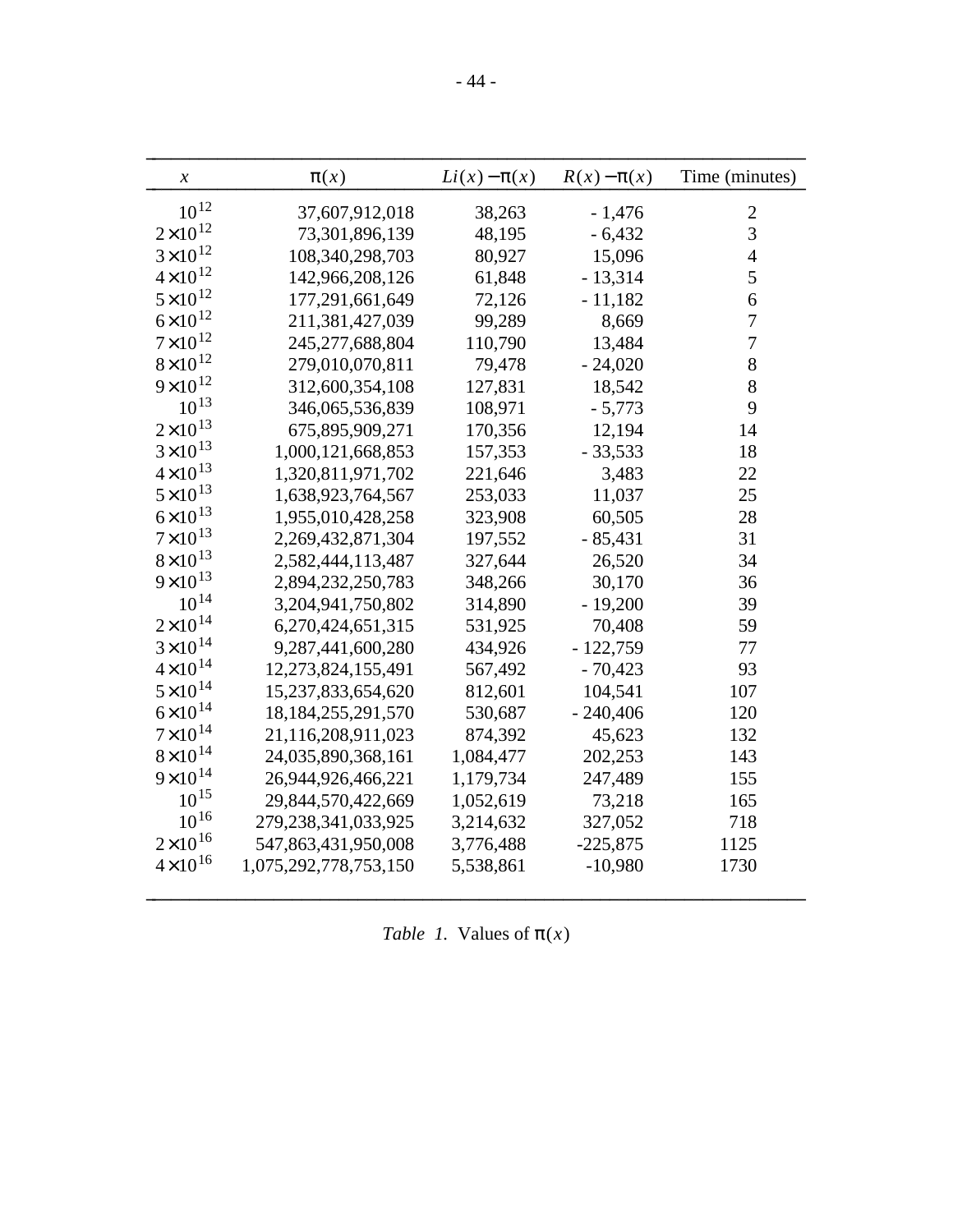#### **REFERENCES**

- [1] A. Aho, J. E. Hopcraft, and J. Ullman, *The Design and Analysis of Computer Algorithms*, Addison-Wesley Publ. Co., Reading, Mass. 1974.
- [2] M. A. Auslander and M. E. Hopkins, An overview of PL.8 compiler, Proceeding of the SIGPLAN 82 Symposium on Compiler Construction, Boston, 1982.
- [3] J. Bohman, On the number of primes less than a given limit, BIT, *12* (1972), 576-588.
- [4] L. E. Dickson, *History of the Theory of Numbers,* Chelsea Publ. Co. (Reprint), Volume 1, Chapter XVIII.
- [5] R. A. Hudson and A. Brauer, On the exact number of primes in the arithmetic progressions 4*n* ± 1 and 6*n* ± 1, J. reine angew. Math. *291* (1977), 23-29.
- [6] J. C. Lagarias and A. M. Odlyzko, New algorithms for computing  $\pi(x)$ , in: Proceedings of the 1981-82 New York Number Theory Seminar, Springer Lecture Notes, to appear.
- [7] J. C. Lagarias and A. M. Odlyzko, Computing  $\pi(x)$ : An analytic method, preprint.
- [8] E. Landau, *Primzahlen,* Chelsia reprint, New York, 1958.
- [9] D. H. Lehmer, On the exact number of primes less than a given limit, Illinois J. Math. *3* (1959), 381-388.